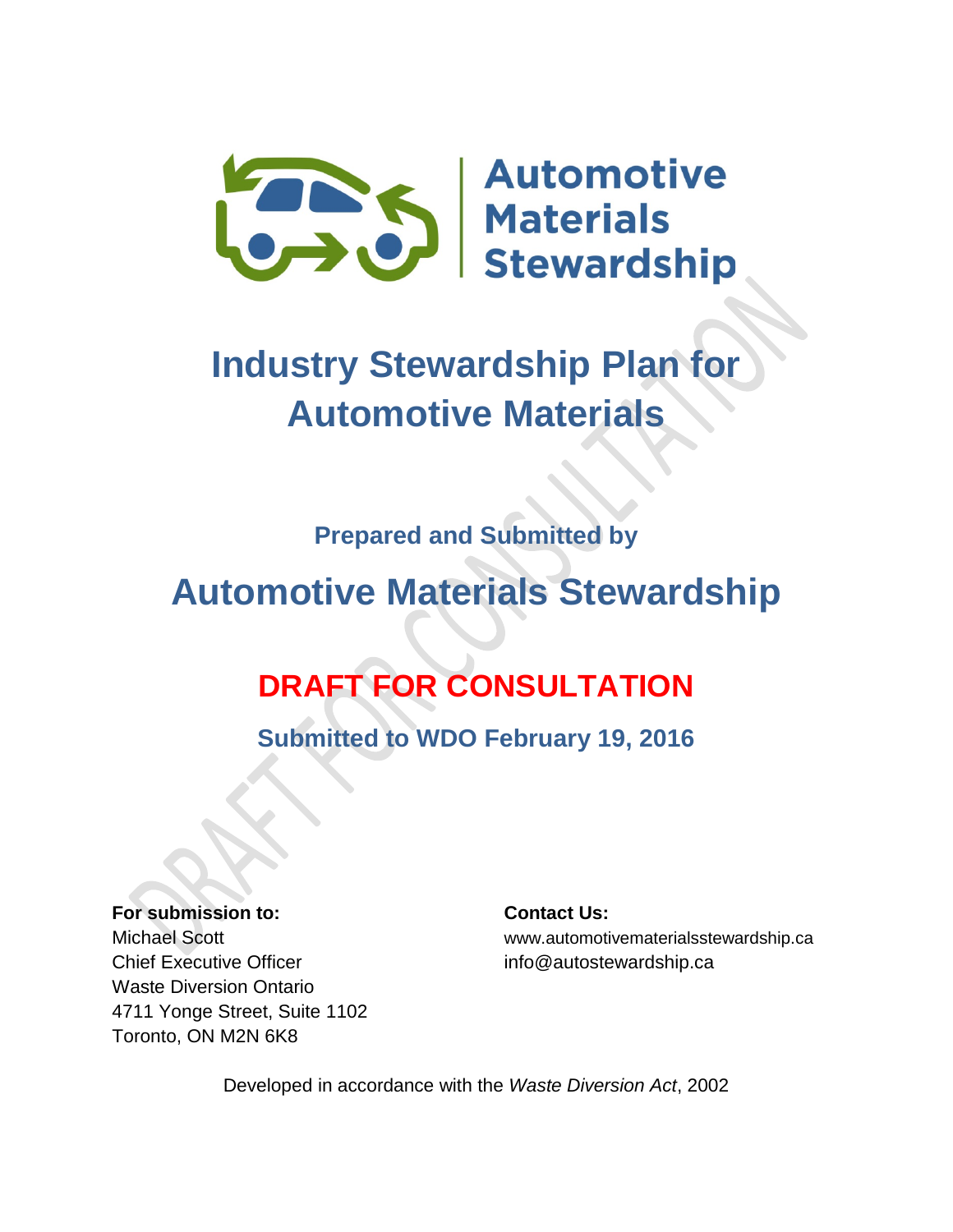# Industry Stewardship Plan<br>Automotive Materials

#### **Contents**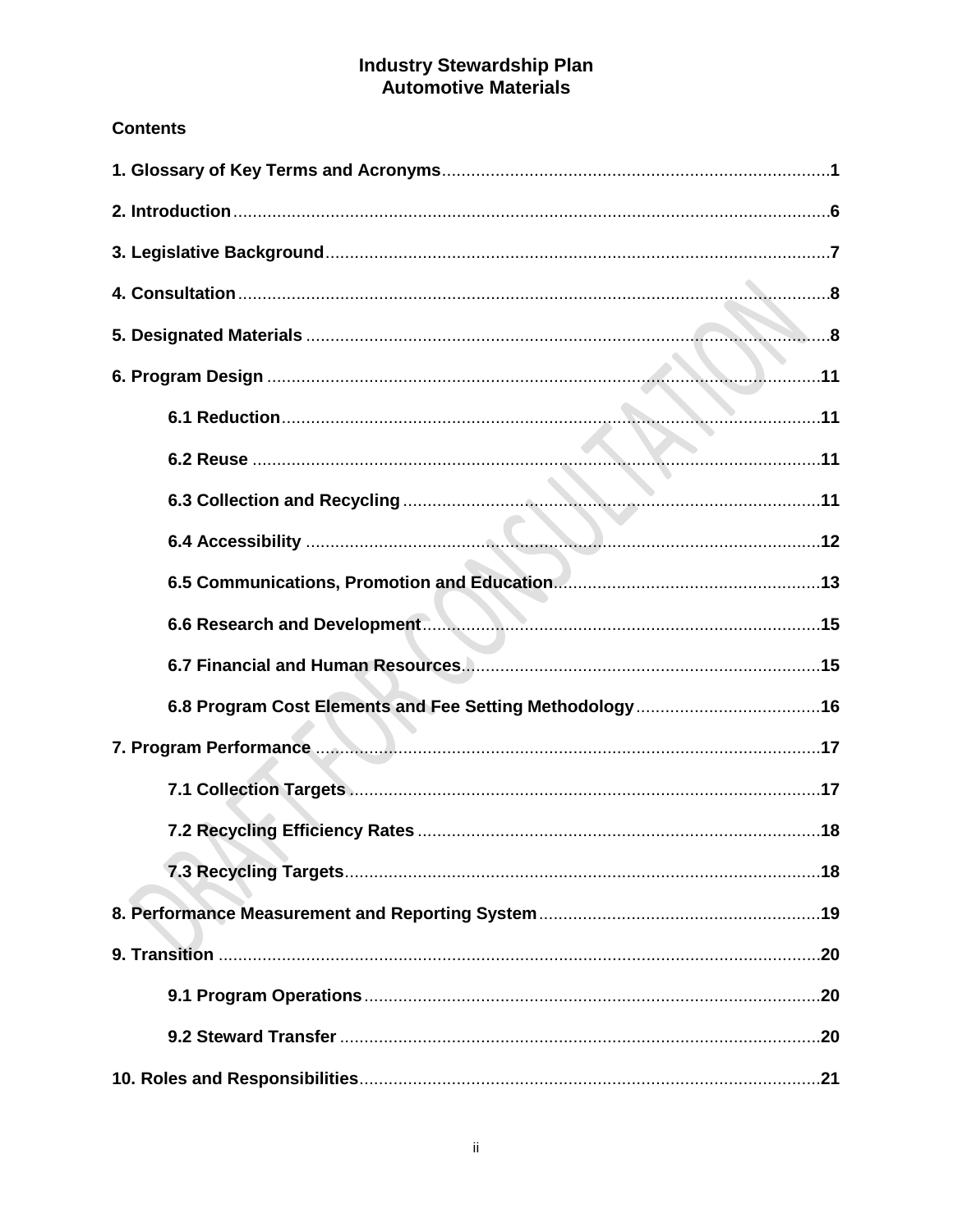#### **Industry Stewardship Plan Automotive Materials**

### **Appendices**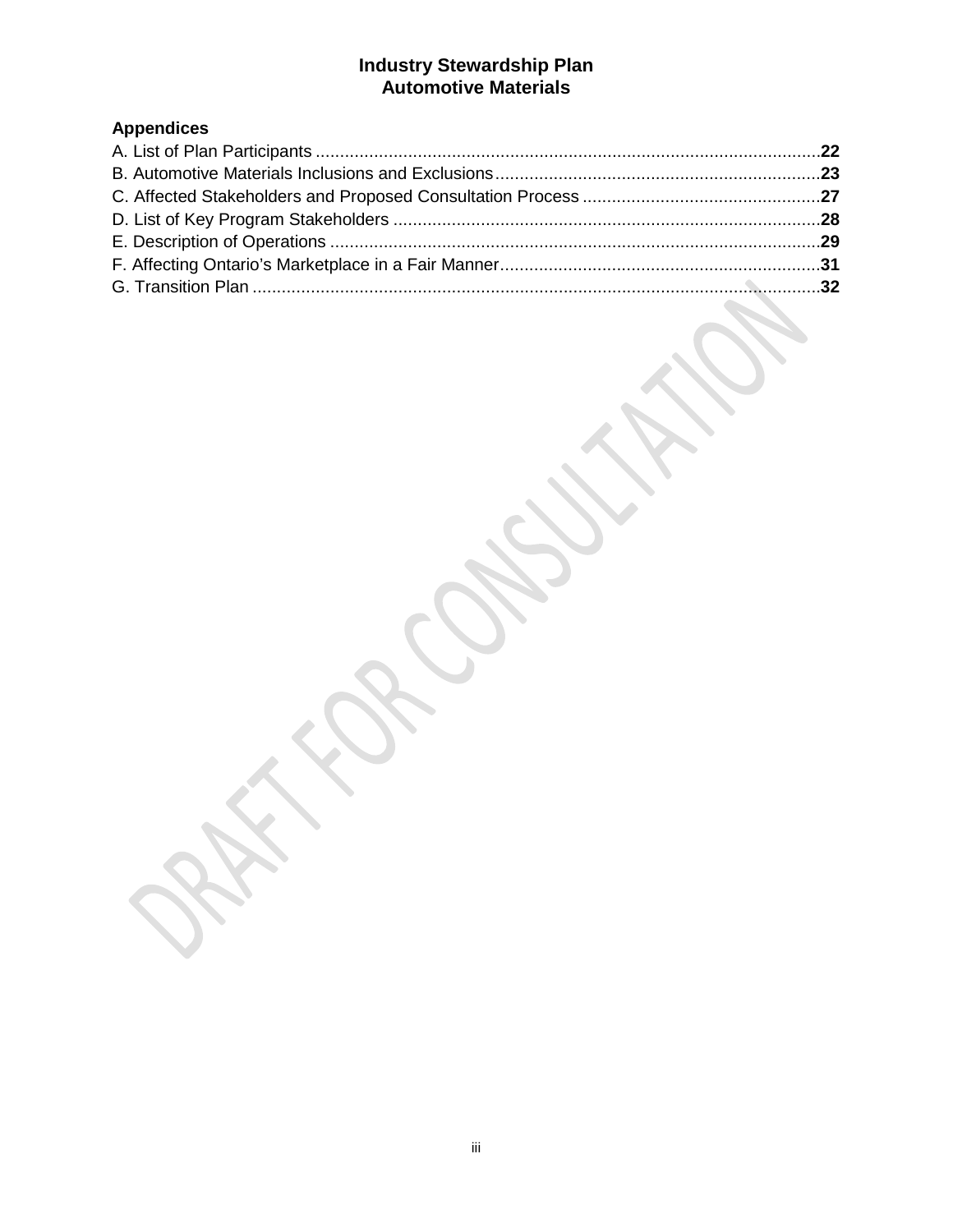#### **1. Glossary of Key Terms and Acronyms**

The following terms are used in this document. Definitions are those used by Stewardship Ontario, the industry funding organization (IFO) responsible for the Municipal Hazardous or Special Waste (MHSW) Program, unless otherwise noted.

#### **Accessibility**

The range of options by which Ontarians can dispose of Automotive Materials, taking into account such factors as the number and location of collection sites including hours of operation.

#### **Automotive Materials**

The following designated materials:

- Antifreeze, and the containers in which they are contained
- Oil filters after they have been used for their intended purpose
- Containers that have a capacity of 30 litres or less and that were manufactured and used for the purpose of containing lubricating oil

#### **Available for Collection**

Estimated quantity potentially available for collection and subsequently available for end-of-life management that is calculated using an available for collection factor against the amount Supplied into market in the last full calendar year. Used as the denominator to calculate collection and recycling rates.

#### **Collection Rate**

Metric to measure the quantity collected compared to what was available for collection. Calculated as a percentage with the numerator representing the quantity of material collected and the denominator representing the quantity available for collection.

> Collection Rate % = Amount Collected Available for Collection x 100

#### **Collection Target**

Projected quantity to be collected on an annual basis expressed as a percentage of available for collection.

#### **Collector**

An entity engaged to collect used antifreeze, oil containers and/or oil filters from generators.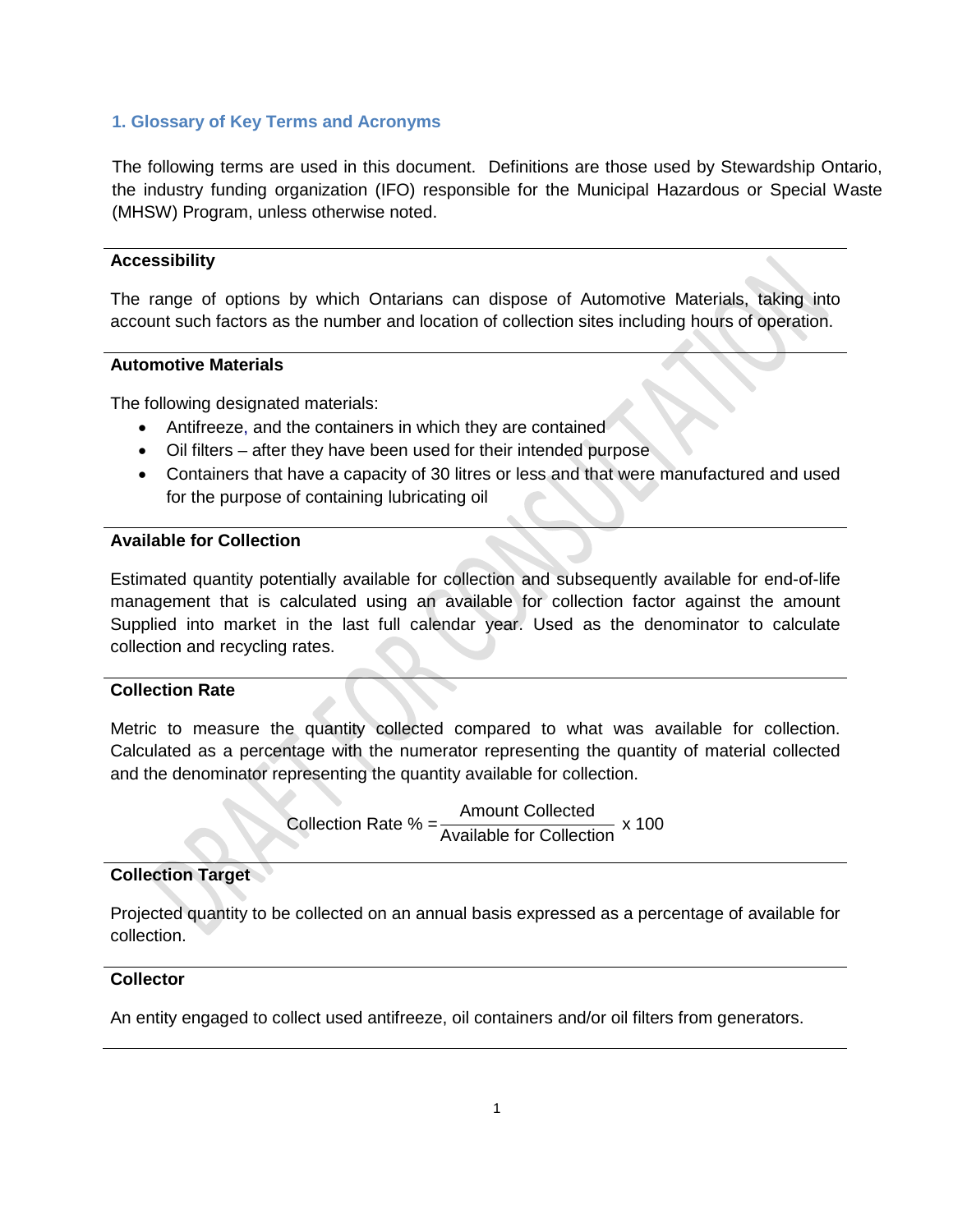#### **Consumer**

Synonym for generator (see the definition for generator).

#### **Depot**

Facility where generators can drop off used antifreeze, oil containers and/or oil filters, which may have varying hours and periods of operation by season.

#### **Diversion**

The management and treatment of materials or products through reuse and/or recycling instead of disposal into landfills or incinerators.

#### **Event**

Collection service operated temporarily, typically a portion of one day, at which generators can drop off materials.

#### **Generator**

A consumer of antifreeze, oil containers or oil filters that has used antifreeze, oil containers or oil filters available for collection.

#### **Industry Funding Organization**

A non-profit, industry-funded organization in Ontario that develops, implements and operates a waste diversion program approved by Waste Diversion Ontario for wastes designated by the Minister of the Environment and Climate Change.

#### **Industry Stewardship Organization**

Any organization (including one steward or a group of stewards) that submits an Industry Stewardship Plan (ISP) to WDO for review.

#### **Industry Stewardship Plan**

A Waste Diversion Ontario-approved plan allowing one or more stewards to manage wastes that have been designated for a recycling program by the Minister of the Environment and Climate Change.

#### **Minister**

The Minister of the Environment and Climate Change for the Province of Ontario.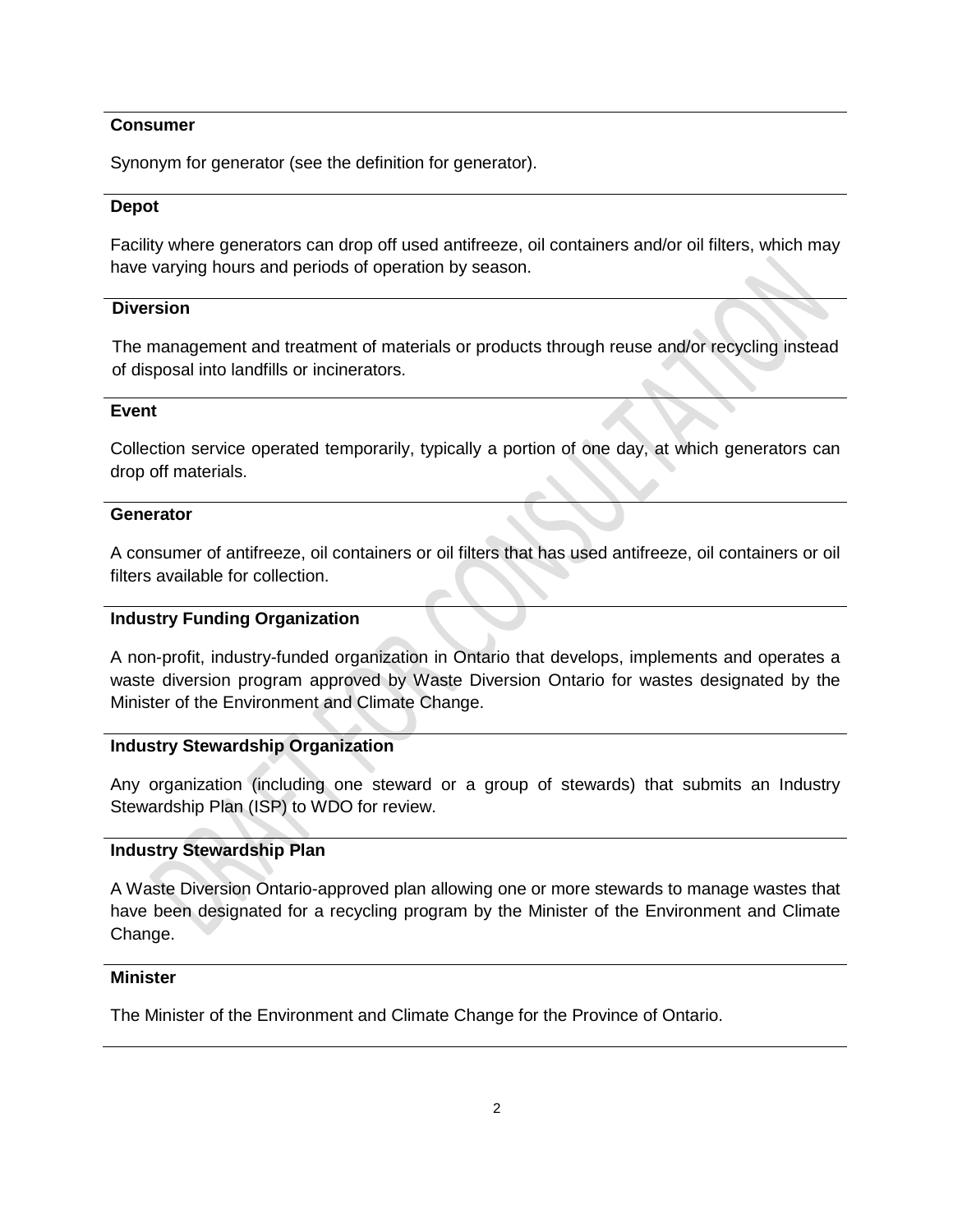#### **Municipal Hazardous or Special Materials**

Goods and products which are supplied to generators for use in Ontario that result in Municipal Hazardous or Special Waste.

#### **Municipal Hazardous or Special Waste**

Waste that consists of municipal hazardous or special waste as defined by the Minister's Program Request Letter and Ontario Regulation 542/06 under the Waste Diversion Act.

#### **Municipal Hazardous or Special Waste Program**

The recycling program operated by Stewardship Ontario for the diversion of Automotive Materials and other designated Municipal Hazardous or Special Waste.

#### **Ontario Regulation 542/06**

The regulation under the Waste Diversion Act that designates Municipal Hazardous or Special Waste.

#### **Processing**

Manual or mechanical alteration of materials for the purpose of recycling.

#### **Processor**

An entity that that engages in processing of materials for the purpose of recycling.

#### **Program Request Letter**

The letter from the Minister to Waste Diversion Ontario dated December 12, 2006 requiring Waste Diversion Ontario to develop a waste diversion program for certain categories of Municipal Hazardous or Special Waste, including antifreeze, oil containers and oil filters.

#### **Recycling**

Refers to any operation by which materials are reprocessed into products, materials or substances, whether for the original or other purposes. It includes the reprocessing of organic material, but does not include energy recovery and reprocessing into materials that are to be used as fuels.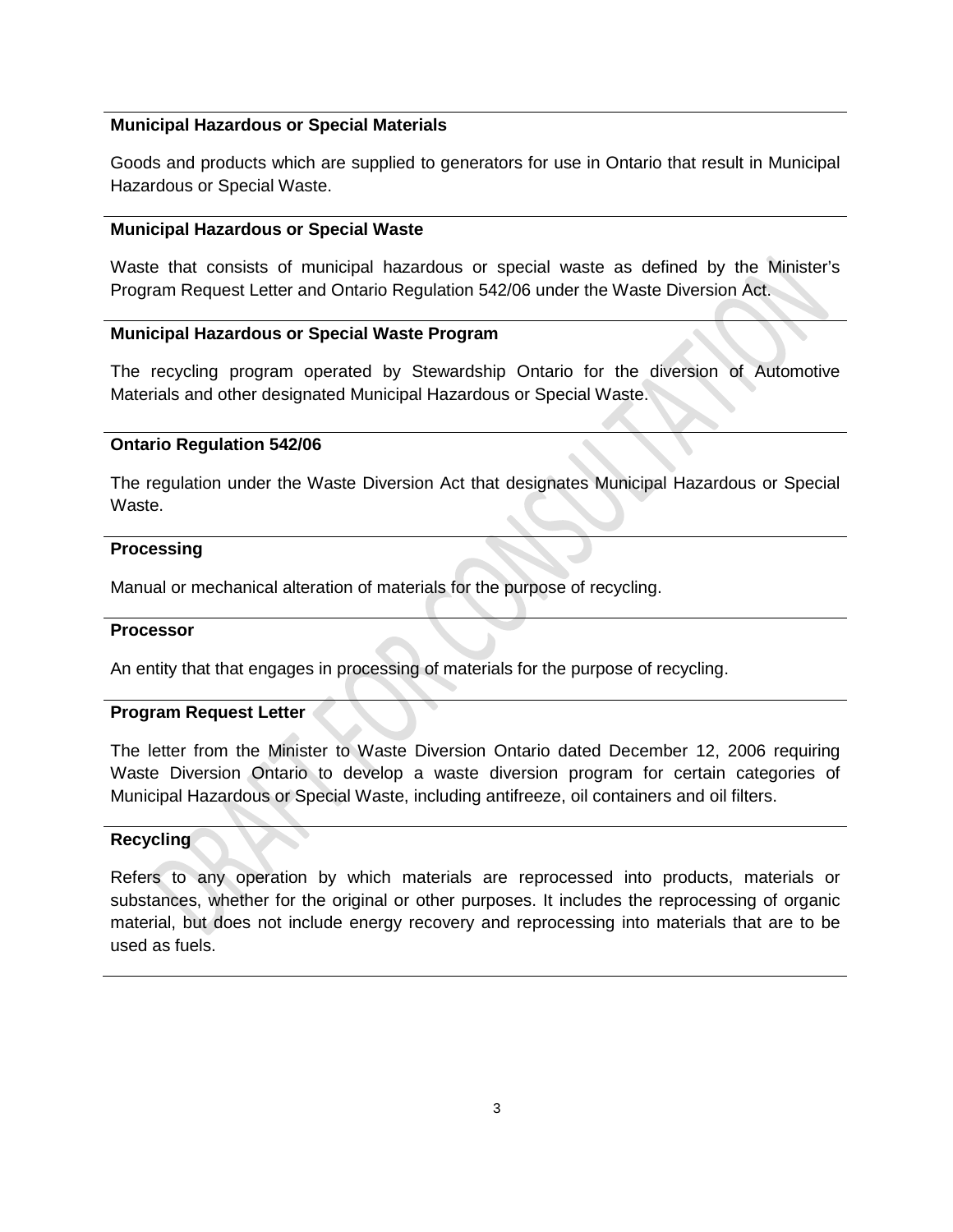#### **Recycling Efficiency Rate**

Metric to measure the quantity of material recycled compared to what was collected. Calculated as a percentage with the numerator representing the quantity of materials recycled and the denominator representing the total amount of products or packaging materials collected in the waste diversion program minus reuse.

Recycling Efficiency Rate % =  $\frac{\text{Recycled (material recycling)}}{\text{Collected - Reuse}}$  x 100

#### **Recycling Rate**

Metric to measure the quantity of materials recycled compared to what was available for collection. Calculated as a percentage with the numerator representing the quantity of materials recycled and the denominator representing the quantity of products or packaging materials available for collection.

Recycling Rate  $% = \frac{\text{Recycled (material recycling)}}{\text{Available for Collection}} \times 100$ 

#### **Recycling Target**

Projected quantity to be recycled on an annual basis expressed as a percentage of what was available for collection (minus reuse, if applicable).

#### **Reduction**

Activities by producers and consumers to avoid the generation of waste at source.

#### **Reuse**

Provision of a designated waste to another user for its intended purpose.

#### **Service Provider**

Entity engaged by Canadian Stewardship Services Alliance to collect, transport, process and/or dispose of automotive materials.

#### **Specialty Service Channel**

Collection locations operated by entities other than municipalities and retailers.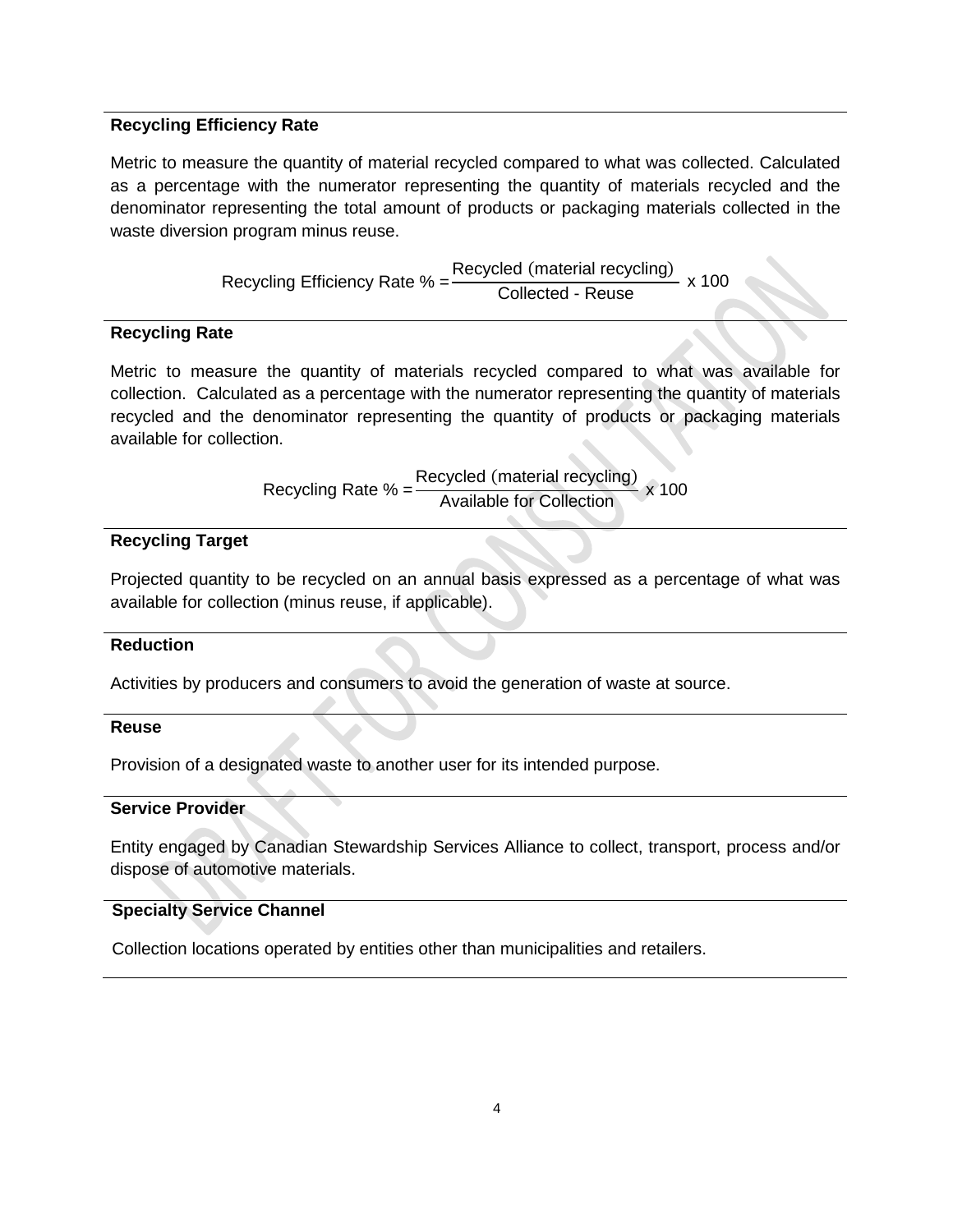#### **Steward**

The producers of a designated waste, such as brand owners, first importers and manufacturers, who are required to report to an Industry Funding Organization for a waste diversion program.

#### **Stewardship Ontario**

The not-for-profit corporation funded by industry that operates Ontario's Municipal Hazardous or Special Waste and Blue Box Programs.

#### **Supplied**

Sold, leased, donated, disposed of, used, transferred the possession or title of or otherwise made available or distributed for use in the Province of Ontario by a Generator.

#### **Supply Chain**

The system of handling the Automotive Materials returned to the program, including the collection system, transportation and recycling or other approved disposal options.

#### **Transporter**

An entity that transports used antifreeze, oil containers and/or oil filters from collectors to processors.

#### **Vendor Standard**

Minimum operating standard that a service provider must meet on a continuous basis in order to be registered with Canadian Stewardship Services Alliance and be eligible to provide collection, transportation and/or processing services for automotive materials.

#### **Visible Fee[1](#page-7-0)**

A fee advertised or displayed in a retail store separate from the shelf price of the product, as a way to recover the rate paid by a member of the ISP to the industry stewardship organization.

#### **Waste Diversion Act**

Legislation passed in 2002 that provides for the development, implementation, operation and oversight of waste diversion programs and Industry Stewardship Plans in Ontario.

<span id="page-7-0"></span><sup>&</sup>lt;sup>1</sup> This definition was adapted from the ISP for pesticides, solvents and fertilizers submitted by Product Care Association.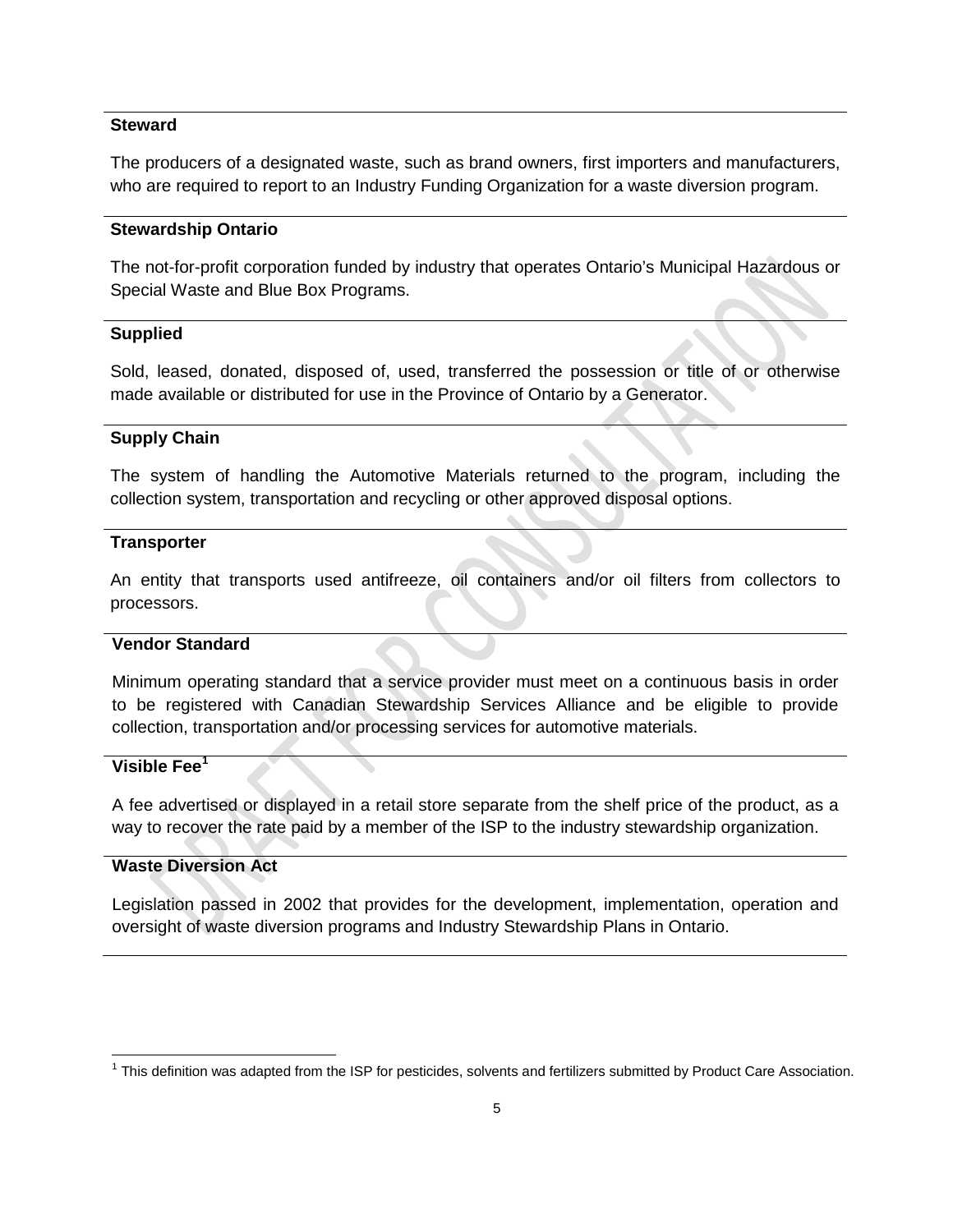#### **Waste Diversion Ontario**

The non-crown corporation that oversees programs under the Waste Diversion Act. Waste Diversion Ontario is responsible for evaluating, approving and overseeing Industry Stewardship Plans.

The following acronyms are used in this document.

| <b>AMS</b>  | Automotive Materials Stewardship Inc.       |
|-------------|---------------------------------------------|
| <b>CSA</b>  | Canadian Standards Association              |
| CSSA        | Canadian Stewardship Services Alliance Inc. |
| <b>HDPE</b> | <b>High Density Polyethylene</b>            |
| IC&I        | Industrial, Commercial & Institutional      |
| <b>IFO</b>  | <b>Industry Funding Organization</b>        |
| <b>ISO</b>  | <b>Industry Stewardship Organization</b>    |
| <b>ISP</b>  | <b>Industry Stewardship Plan</b>            |
| <b>LDPE</b> | Low Density Polyethylene                    |
| <b>MHSW</b> | Municipal Hazardous or Special Waste        |
| P&E         | <b>Promotion and Education</b>              |
| R&D         | <b>Research and Development</b>             |
| <b>WDA</b>  | Waste Diversion Act                         |
| <b>WDO</b>  | Waste Diversion Ontario                     |
| YTD         | Year to Date                                |
|             |                                             |

#### **2. Introduction**

Automotive Materials Stewardship Inc. (AMS) was established to represent the interests of Canadian businesses by creating convenient, environmentally sustainable ways for consumers to recycle waste from the automotive sector.

We are a national, non-profit organization, bringing together key players to achieve better recycling performance. We're industry-led and industry-funded, working on behalf of Canadian businesses that participate in stewardship programs, as well as partnering with provincial stewardship organizations, provincial governments, local governments and waste management companies to provide recycling and waste management services.

We have been asked by stewards of automotive materials to prepare and submit for Waste Diversion Ontario's (WDO) approval an Industry Stewardship Plan (ISP). In accordance with the Waste Diversion Act (WDA) and WDO's Procedures for Industry Stewardship Plans, AMS is submitting this ISP to WDO for the following designated materials:

• Antifreeze, and the containers in which they are contained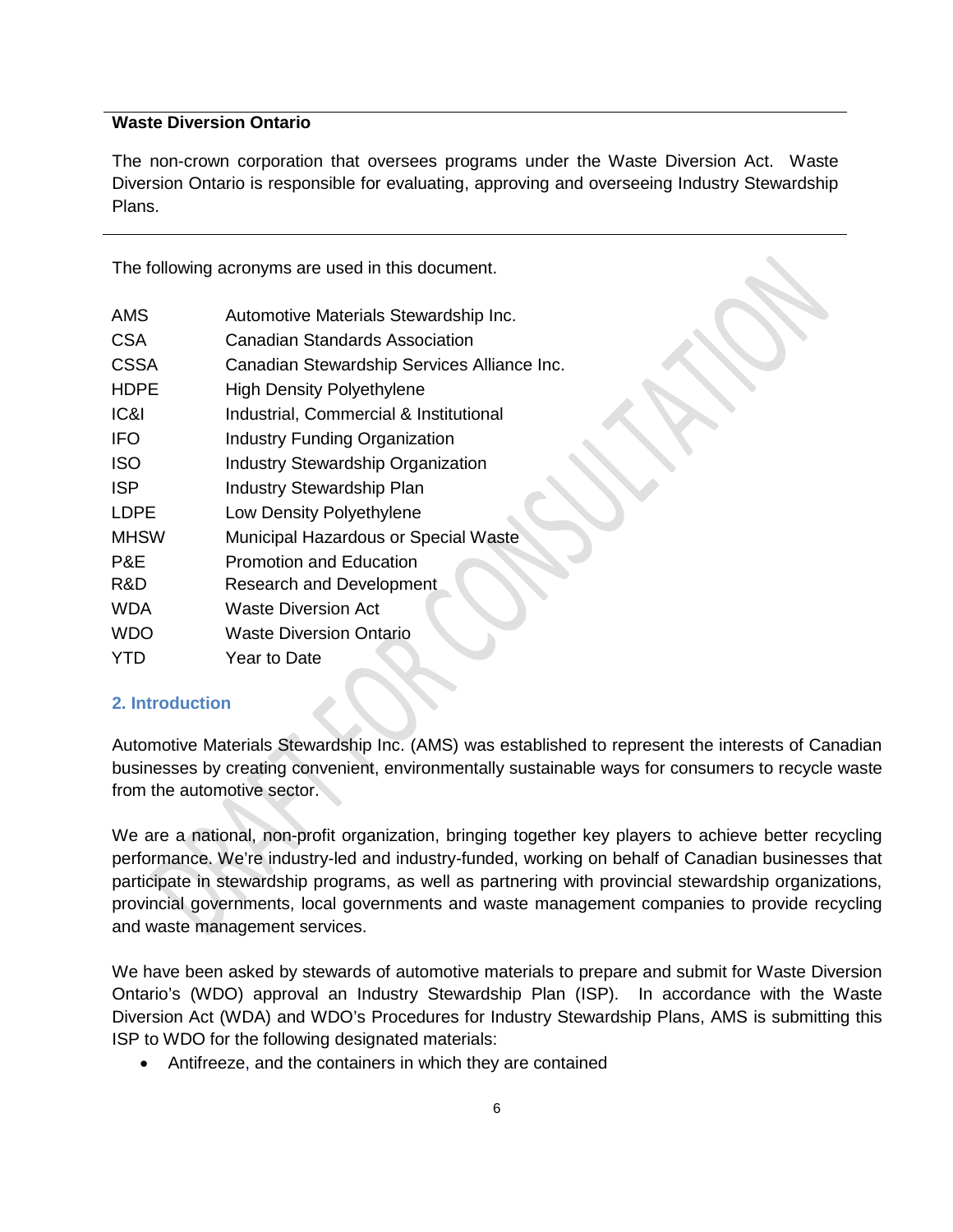- Oil filters after they have been used for their intended purpose
- Containers that have a capacity of 30 litres or less and that were manufactured and used for the purpose of containing lubricating oil

AMS is submitting this ISP on behalf of the stewards listed in Appendix A. A copy of the contract to be executed, pending approval of the ISP, by AMS and the stewards is provided in Appendix B. The stewards' letters of intent are provided in Appendix C. While the ISP is being submitted on behalf of the stewards listed in Appendix A, all obligated stewards supplying the designed materials listed above are welcome to participate in the ISP.

As set out in Section 34 (6) of the WDA, Subsection 31 (1) does not apply to a steward in respect of a designated waste if an ISP for the designated waste is approved and if the steward is participating in the ISP through a contract. Should this ISP be approved, the stewards listed in Appendix A and all other stewards that subsequently execute a contract to participate in the ISP will be exempt from the rules made by Stewardship Ontario, including the requirement to pay the fees for automotive materials set out in the rules.

AMS has proposed to Stewardship Ontario, and Stewardship Ontario has agreed, that AMS will assume responsibility for the entire supply chain for collection and management of used antifreeze, oil containers and oil filters. If any stewards of antifreeze, oil containers or oil filters continue to be registered with Stewardship Ontario after the ISP commences, AMS will provide Stewardship Ontario with access to the supply at mutually agreeable terms.

AMS is proposing to operate this ISP from the first day of the first month three months following approval for a period of five years.

AMS has considered the following in the preparation of this ISP:

- *Waste Diversion Act*, 2002;
- Ontario Regulation 542/06;
- Ontario Regulation 347, made under the *Environmental Protection Act;* and
- *Transportation of Dangerous Goods Act*, 1992.

#### **3. Legislative Background**

AMS is submitting this ISP for the designated waste categories of Antifreeze, Oil Containers and Oil Filters designated by Ontario Regulation 542/46 as Municipal Hazardous or Special Waste (MHSW) pursuant to the Waste Diversion Act, 2002.

Section 34 of the Waste Diversion Act provides that stewards who prefer to take direct responsibility for managing their obligations under the Act may submit an ISP for consideration by WDO.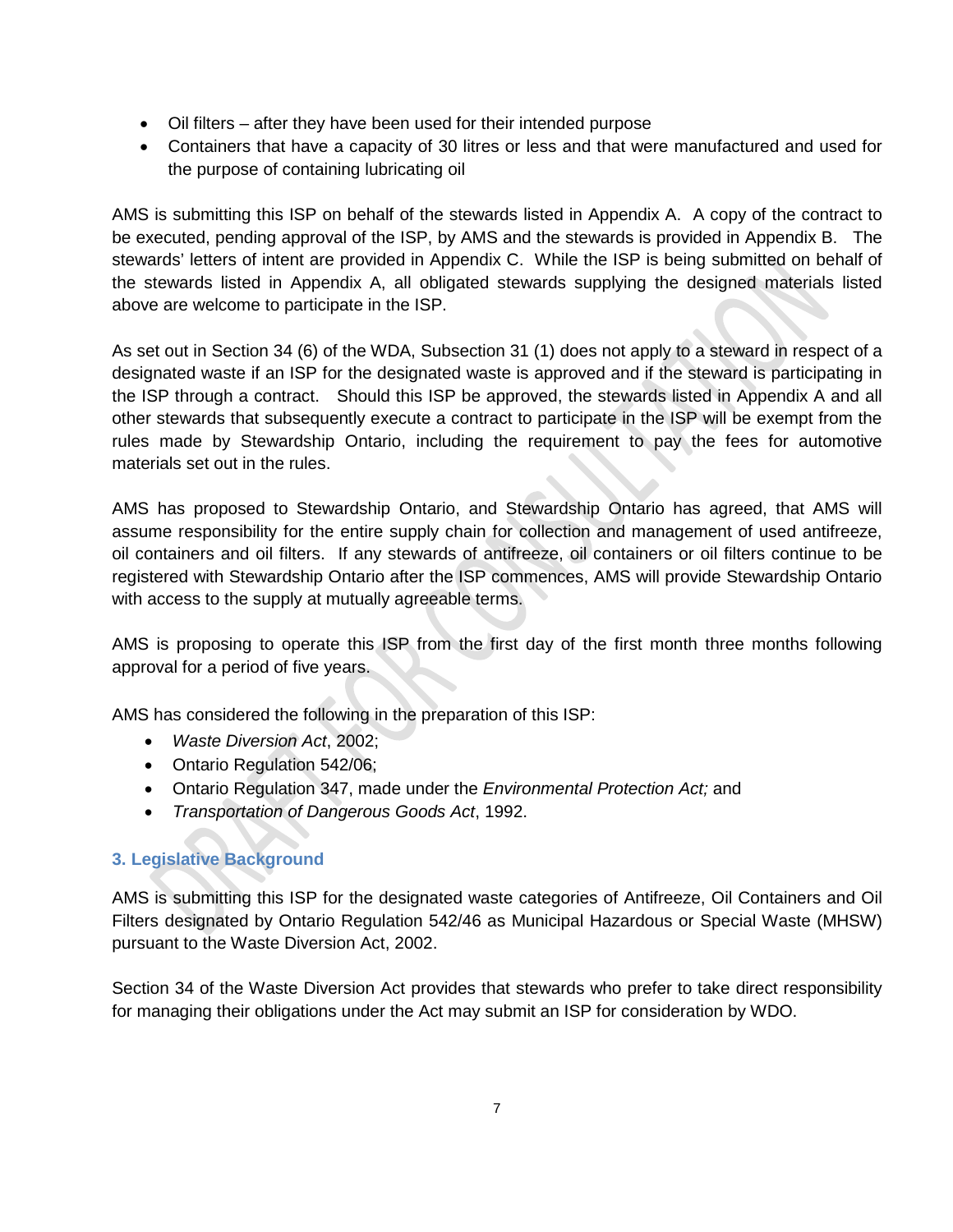In 2006, Stewardship Ontario was designated by the Minister of the Environment and Climate Change as the Industry Funding Organization for MHSW. The Phase 1 MHSW Program developed by Stewardship Ontario and approved by the Minister took effect on July 1, 2008.

In 2009, an amended Consolidated MHSW Program Plan was developed by Stewardship Ontario to include Phase 2 and Phase 3 MHSW. Following approval by the Minister, the CMHSW Program took effect on July 1, 2010. In October 2010, the Minister terminated the Program for Phase 2 and Phase 3 MHSW. The CMHSW Program remains the approved Program for Phase 1 MHSW.

#### **4. Consultation**

During the preparation of this ISP, AMS has met with (or is planning to meet with):

- Stewards supplying antifreeze, oil containers and oil filters;
- Industry associations including the Automotive Industry Association, the Canadian Vehicles Association, and the Global Automakers Association;
- Collectors of used antifreeze, oil containers and oil filters including municipalities and their associations;
- Transporters and processors of used antifreeze, oil containers and oil filters;
- Stewardship Ontario Board Members and staff, as the industry funding organization currently responsible for managing used antifreeze, oil containers and oil filters.

AMS will participate in stakeholder consultations hosted by WDO.

Stakeholder feedback from all sources will be considered when finalizing this ISP.

#### **5. Designated Materials**

This ISP is for the following waste categories designated under Ontario Regulation 542/06:

- Antifreeze, and the containers in which they are contained
- Oil filters after they have been used for their intended purpose
- Containers that have a capacity of 30 litres or less and that were manufactured and used for the purpose of containing lubricating oil

The collection services operated by AMS will accept these obligated materials supplied by the stewards that have contracted with AMS and supplied by other stewards to meet the performance targets set out in the ISP.

#### **Antifreeze and Containers**

Antifreeze means ethylene or propylene glycol used or intended for use as a vehicle engine coolant. Waste antifreeze is collected from residential and all industrial, commercial and institutional (IC&I) generators.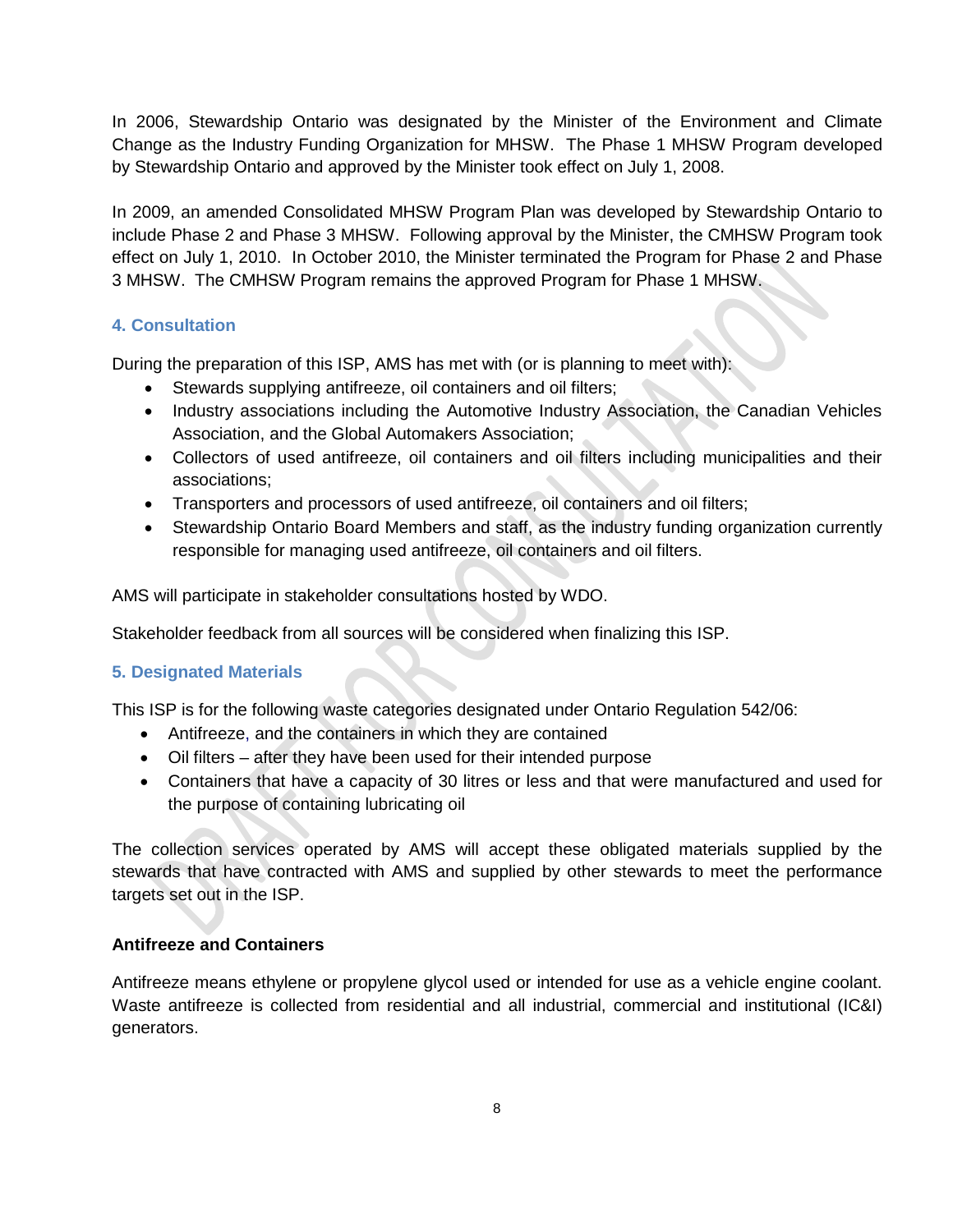Antifreeze is supplied in concentrate form that is diluted with water to desired concentration by the user. Antifreeze is also supplied premixed with water.

Waste antifreeze includes antifreeze that was originally supplied in both bulk and packaged formats. Packaged antifreeze can be purchased from retailers, service stations, gas stations, automotive shops, dealerships, etc. The dominant package size is a 3.78L format, but antifreeze is also supplied in 1L, 1.89L, 9.46L and 18.9L containers. Containers are commonly made of high density polyethylene (HDPE) plastic. Bulk antifreeze is supplied to businesses servicing vehicles in containers greater than 30 litres such as tanker trucks or drums.

Antifreeze is installed and replaced in vehicles either by the vehicle owner (referred to as Do-it-yourself) or, more commonly, by an automobile service business (referred to as Do-it-for-me)<sup>[2](#page-11-0)</sup>.

AMS supports waste reduction by encouraging generators to buy only what they need and to use up all that they purchase. Waste antifreeze delivered to collection sites is transported to a processing location for distillation to recover glycol.

Some used antifreeze is directed to drilling operations for use as an alternative to new antifreeze, and is therefore not available for collection. AMS will investigate opportunities to quantify the amount of antifreeze being directed to these reuse applications.

The containers in which antifreeze is contained are considered to be:

- Containers used by residential and IC&I generators to deliver used antifreeze to collection sites; and
- Containers emptied of antifreeze by automobile service businesses in their role as a do-it-forme service provider.

It is assumed that residents will continue to manage empty antifreeze containers through the Blue Box system where accepted by municipalities, as has been their pattern for many years<sup>[3](#page-11-1)</sup>, and those containers used to deliver antifreeze to ISP collection sites and containers emptied of antifreeze by automobile service businesses in their role as an ISP do-if-for-me service provider will be managed under the  $ISP<sup>4</sup>$  $ISP<sup>4</sup>$  $ISP<sup>4</sup>$ .

As antifreeze is altered during use through dilution and loss, a factor of 68%<sup>[5](#page-11-3)</sup> is used to calculate the antifreeze and containers that are available for collection. The containers used to deliver antifreeze

This factor is subject to continuous improvement of the following assumptions using best available data:

• Glycol has a weight of 1.15 kg per litre

<span id="page-11-0"></span> $2$  Automobile owners who service their own vehicles are 'do-it-yourself' vehicle owners. Automobile owners who take their vehicles to companies that provide vehicle maintenance services are 'do-it-for-me' vehicle owners.

<span id="page-11-1"></span> $3$  The net Blue Box system cost, 50% of which is the responsibility of Blue Box stewards, includes the cost to manage any empty antifreeze containers placed by residents into the Blue Box system. The cost to manage the empty antifreeze containers through the Blue Box system is allocated across antifreeze containers supplied to the marketplace as reported by Blue Box stewards.

<span id="page-11-3"></span><span id="page-11-2"></span> $4$  The cost to manage antifreeze containers delivered to ISP collection sites is incorporated in the rates paid by stewards that are part of the ISP.

<sup>•</sup> A 3.78 litre antifreeze container weighs 0.14 kilograms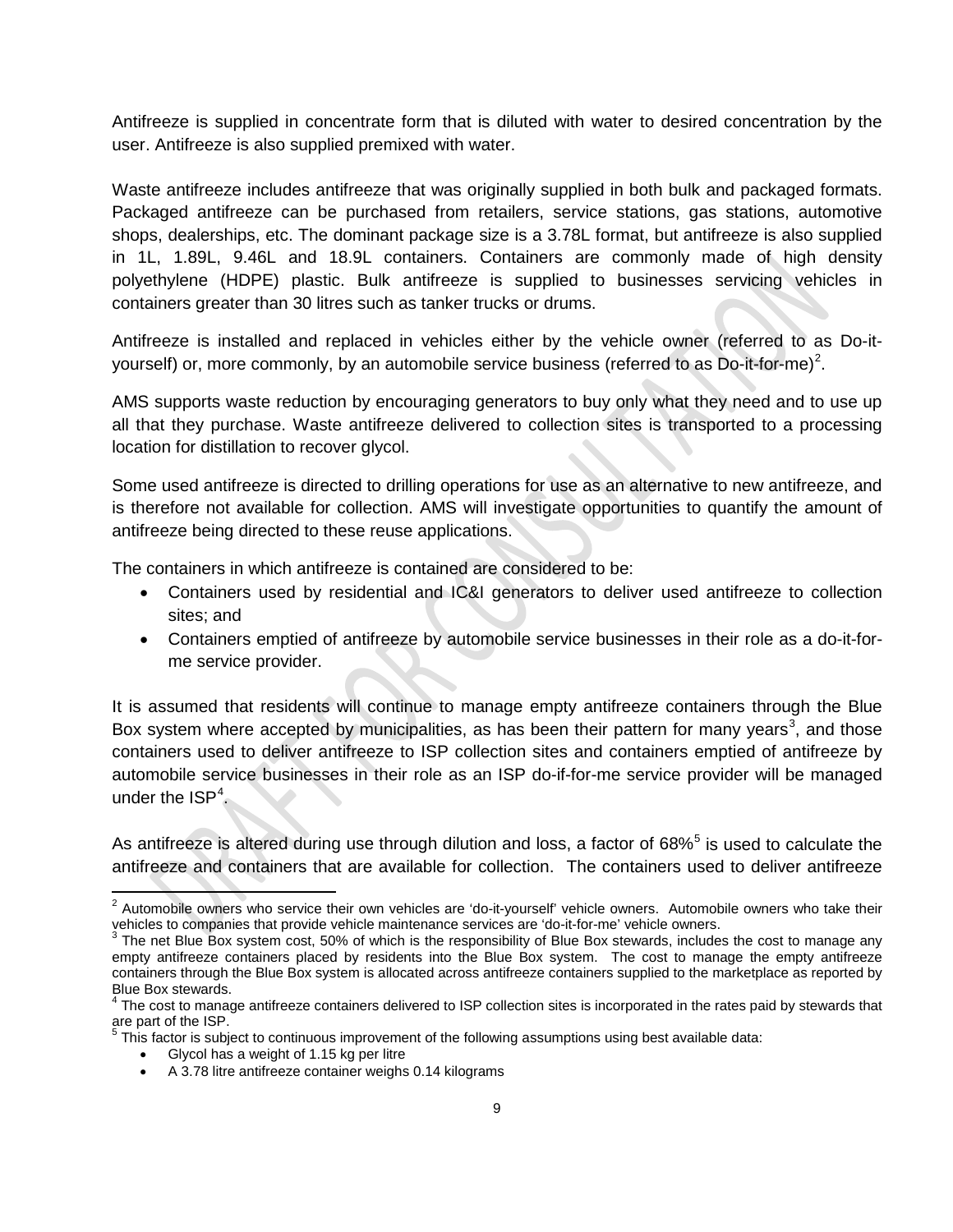to collection sites and containers emptied of antifreeze by automobile service businesses in their role as a do-if-for-me service provider are included in the quantity available for collection expressed as tonnes using this factor.

#### **Oil Containers**

Oil containers are containers that have a capacity of 30 litres or less and that were manufactured and used for the purpose of containing lubricating oil. Waste oil containers are collected from residential and all IC&I generators.

Containers manufactured and used for the purpose of containing lubricating oil are primarily manufactured from HDPE plastic. Oil containers containing lubricating oil are emptied by the vehicle owner (do-it-yourself) or, more commonly, by an automobile service provider (do-it-for-me). Waste oil container sizes are typically 500 ml, 946 ml, 1L, 3.78L, 4L, 4.4L, 4.73L 5L, 10L, 18.9L, and 20L.

Plastic from waste oil containers delivered to a collection site is recycled into new products.

As some oil containers are repurposed, a factor of  $93\%$ <sup>[6](#page-12-0)</sup> is used to calculate the oil containers available for collection. The containers delivered to collection sites and containers emptied of oil by automobile service businesses in their role as a do-if-for-me service provider are included in the quantity available for collection expressed as tonnes using this factor.

#### **Oil Filters**

l

Oil filters are filters produced and/or arriving into the province, and which are for sale, directly or as part of a product, in Ontario. Waste oil filters are collected from residential and all IC&I generators.

Oil filters are used in automotive engines and other equipment for the purpose of filtering contaminates from fluids. Oil filters are installed and replaced in vehicles either by the vehicle owner (do-it-yourself) or, more commonly, by an automobile service business (do-it-for-me).

Used oil filters delivered to collection sites are transported to processors where the steel and oil are captured and recycled.

- 70% of antifreeze supplied as bulk is premixed and 30% is concentrated
- 53% of packaged antifreeze is lost during service or use<br>• 70% of bulk antifreeze is lost during service or use
- 

<span id="page-12-0"></span> $6$  This factor is subject to continuous improvement of the following assumptions using best available data:

- 34% of oil containers (by weight) are 20 litre pails
- 20% of the 20 litre pails are repurposed by the agricultural sector and are not available for collection

<sup>•</sup> 84.4% of antifreeze is supplied as packaged and 15.6% is supplied as bulk

<sup>•</sup> 50% of antifreeze supplied as packaged is premixed and 50% is concentrated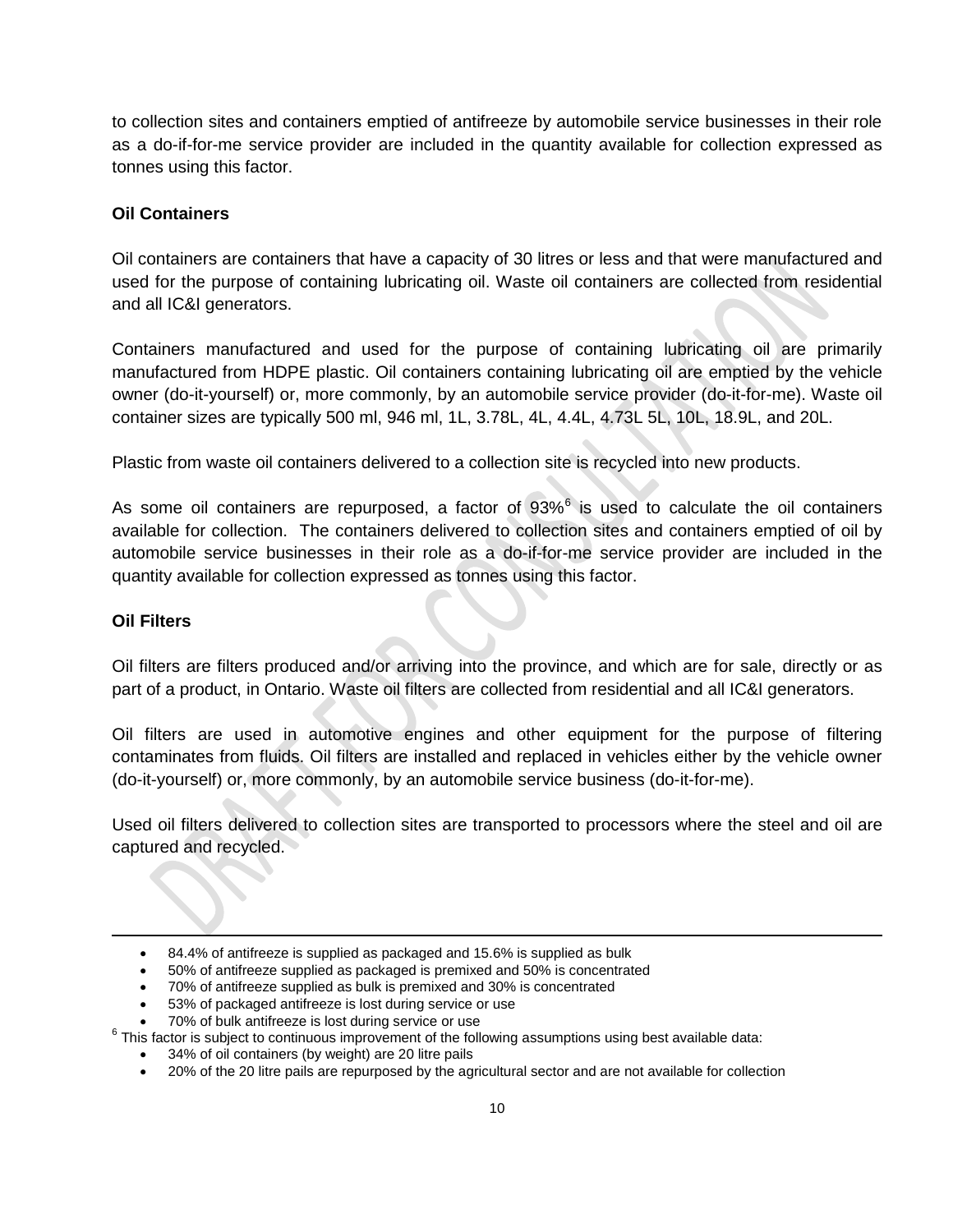As oil filters contain residual oil when disposed, a factor of  $154\%$ <sup>[7](#page-13-0)</sup> is used to calculate the oil filters available for collection.

#### **6. Program Design**

#### **6.1 Reduction**

The quantity of used antifreeze requiring management is reduced through decreased leakage during use and extended service intervals.

The number of oil containers requiring management is reduced through extended service intervals and a gradual increase in bulk dispensing as the number of do-it-yourself oil changes declines.

The number of oil filters requiring management is reduced through extended service intervals.

The proliferation of electric vehicles will further reduce the number of oil containers and oil filters supplied.

#### **6.2 Reuse**

Some used antifreeze is directed to drilling operations for use as an alternative to new antifreeze.

Some oil containers, predominately the larger containers, are reused.

#### **6.3 Collection and Recycling**

Management of used antifreeze, oil containers and oil filters involves three categories of service, and the entities performing the service are referred to as service providers. The categories of service are:

- Collection,
- Transportation, and
- Processing

AMS will adopt the service provider vendor standards currently being used by Stewardship Ontario. Service providers will be required to meet and conform to these vendor standards in order to be eligible to manage used antifreeze, oil containers and oil filters under the ISP.

AMS will also adopt registrations of service providers currently in place with Stewardship Ontario. AMS intends to continue to use the same registration and qualification process for any additional service providers. For future service provider procurement, AMS will ensure that a fair and transparent process is employed that allows an equitable opportunity to participate.

<span id="page-13-0"></span> $7$  This factor is subject to continuous improvement of the following assumption using best available data:

<sup>•</sup> A used oil filter weighs an average of 54% more than the weight of a new oil filter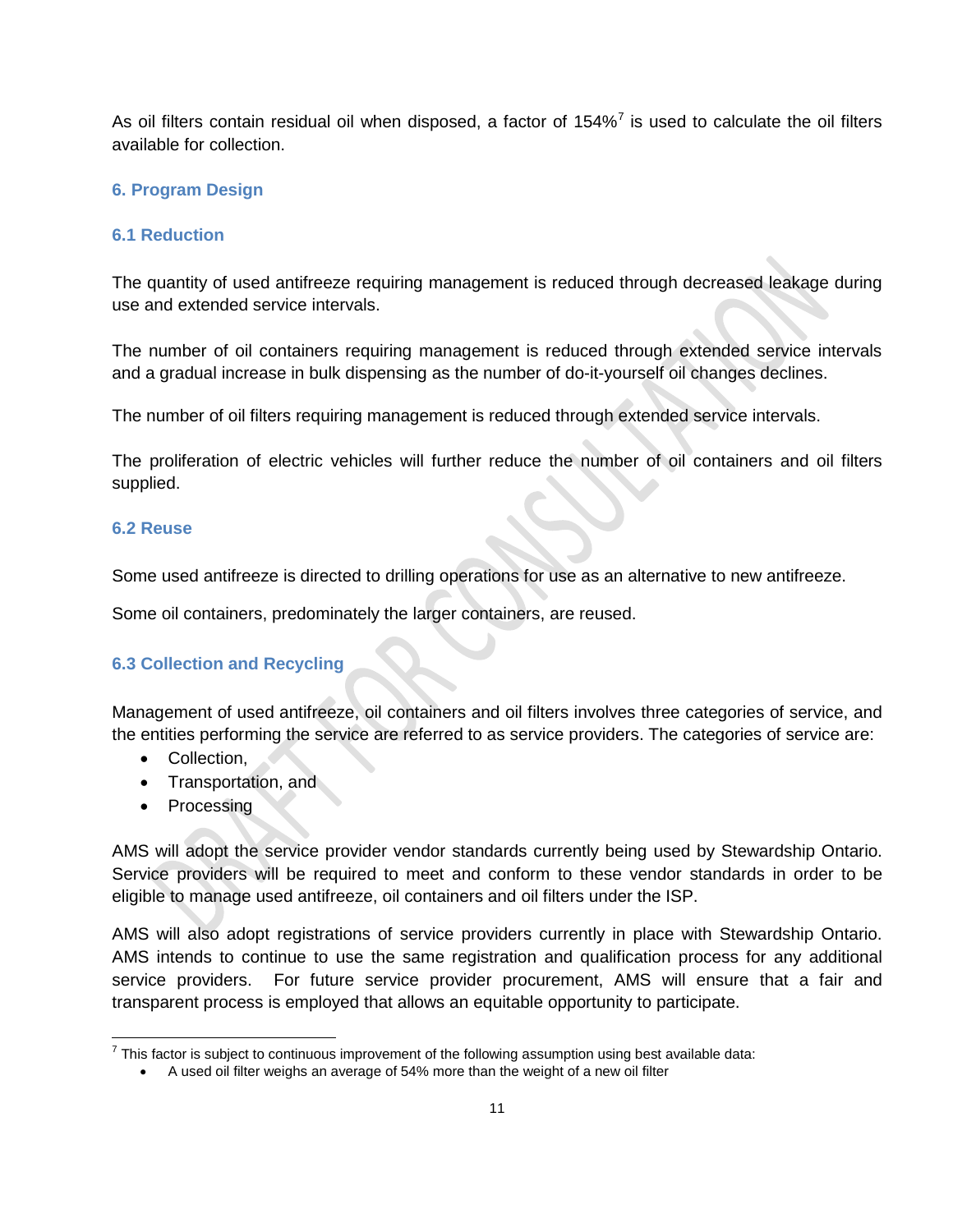The vendor standards and the registration and qualification process may be revised and updated from time to time, following consultation with affected stakeholders, to reflect ongoing dialogue with service providers, changes to market conditions, legal and regulatory requirements, business needs, and best practices. In modifying the existing vendor standards and the registration and qualification process, AMS will, to the extent reasonably possible, seek to:

- Provide predictability;
- Foster openness and transparency;,
- Make decisions without bias or prejudice;,
- Adhere to the principles of continuous improvement; and
- Provide equitable opportunities to compete.

AMS is dedicated to continuous improvement of its supply chain. Regular reviews of existing programs, processes and payment rates are undertaken to ensure cost effective program delivery and the achievement of collection and recycling targets. As a result, the actual methods, tactics and programs by which AMS will undertake its material management activities may change over time as market conditions evolve.

AMS supports a marketplace that maintains and encourages competition, achieves efficiencies and cost-effectiveness and ensures that all service providers have a fair and equitable opportunity to participate in the provision of services. Without limiting the foregoing, vendor selection and supply chain management strategy will be implemented in accordance with these principles and with transparency to the extent possible while protecting commercially sensitive information. AMS will, to the extent reasonably possible, promote multiple service provider alternatives to mitigate against service disruption risk.

#### **6.4 Accessibility**

AMS's guiding principles for operating a collection system are as follows:

- AMS will continuously seek to improve accessibility across the province through the development and refinement of its network of collection sites, taking into consideration the need for accessibility in remote and sparsely populated areas (e.g. Northern Ontario) as well as medium and large urban centres.
- Generators are able to deliver used antifreeze, oil containers and oil filters to a collection site at no charge to the generator.
- Collection sites will be both effective and efficient within their geographic and/or demographic context.
- The network of collection sites will have sufficient capacity to collect more than the annual collection target in tonnes for each material.

Table 4.1 sets out the number of locations providing collection services (as of December 2015) representing the supply chain currently under contract to Stewardship Ontario that will be assumed by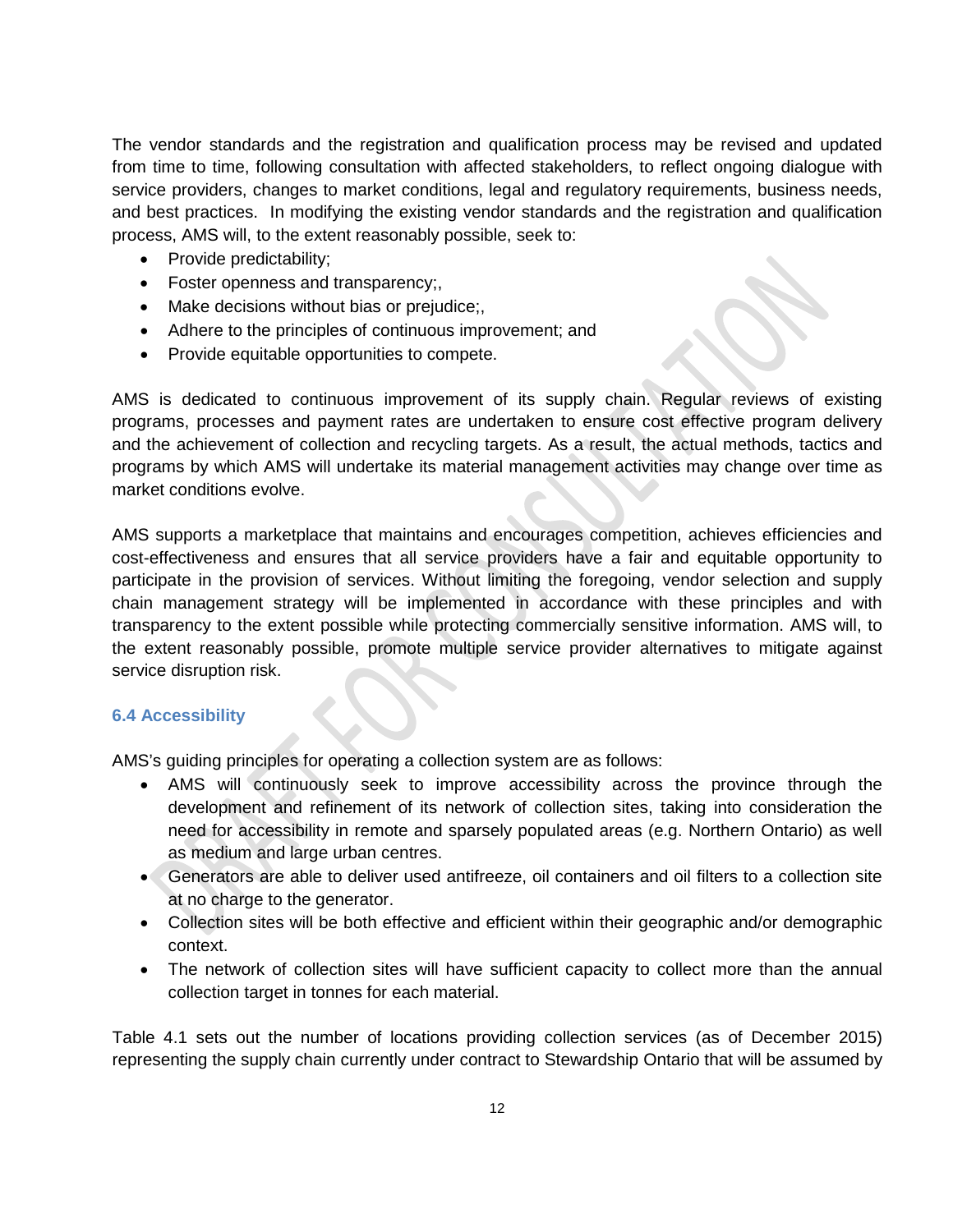AMS. Collection depots and events and return-to-retail locations accept used antifreeze, oil containers and oil filters from households. Speciality service channels manage used antifreeze, oil containers and oil filters from IC&I generators.

| <b>Material Category</b> | <b>Collection</b><br>Depots <sup>8</sup> | <b>Collection</b><br><b>Events</b> | <b>Return to</b><br>Retail <sup>9</sup> | <b>Specialty</b><br><b>Service</b><br><b>Channel</b> |
|--------------------------|------------------------------------------|------------------------------------|-----------------------------------------|------------------------------------------------------|
| Antifreeze               | 88                                       | 323                                | 756                                     | 12,000                                               |
| <b>Oil Containers</b>    | 88                                       | 323                                | 756                                     | 12,000                                               |
| Oil Filters              | 88                                       | 323                                | 816                                     | 12,000                                               |

#### **Table 6.1** – **Collection Services**

AMS will regularly review the performance of its collection network to identify best practices, growth opportunities, and ineffective or inefficient collection sites. Resources are allocated to establishing new collection sites where growth opportunities are identified. Such growth opportunities may include, but are not limited to:

- Geographic regions with disproportionately low numbers of collection sites for used antifreeze, oil containers and oil filters; and
- High performing areas where current collection sites are nearing capacity.

A collection site that is identified as being ineffective and/or inefficient within its geographic and/or demographic context may be closed to free up resources for new and/or existing collection sites.

AMS has set a goal of increasing its collection system by 25 collection locations or events per year.

#### **6.5 Communications, Promotion and Education**

Consumer research undertaken in late 20[10](#page-15-2)<sup>10</sup> identified that 95% of respondents claimed awareness of some or all of the items that constitute municipal hazardous or special waste. The research identified a number of common themes:

- What is household hazardous waste? Tell me what it is...
- How do I dispose of it safely? Where do I take it? Tell me what to do with it...
- What happens to it? Doesn't it all go to landfill anyway?  $-$  Tell me why I can trust you...

A vast majority (93%) felt that proper disposal of toxic waste is important to them and their families. For six in ten respondents (61%), it was unacceptable to have hazardous waste discarded into

<span id="page-15-1"></span><span id="page-15-0"></span> $\frac{8}{9}$  Includes 2 toxic taxis. Over 85% of Ontarians have access to these 88 collection depots.<br> $\frac{9}{9}$  Refers to the number of automobile service centers that accept waste auto related products from residents. These

<span id="page-15-2"></span> $10$  Qualitative and quantitative research was conducted by Pollara and was representative of the general population of Ontario.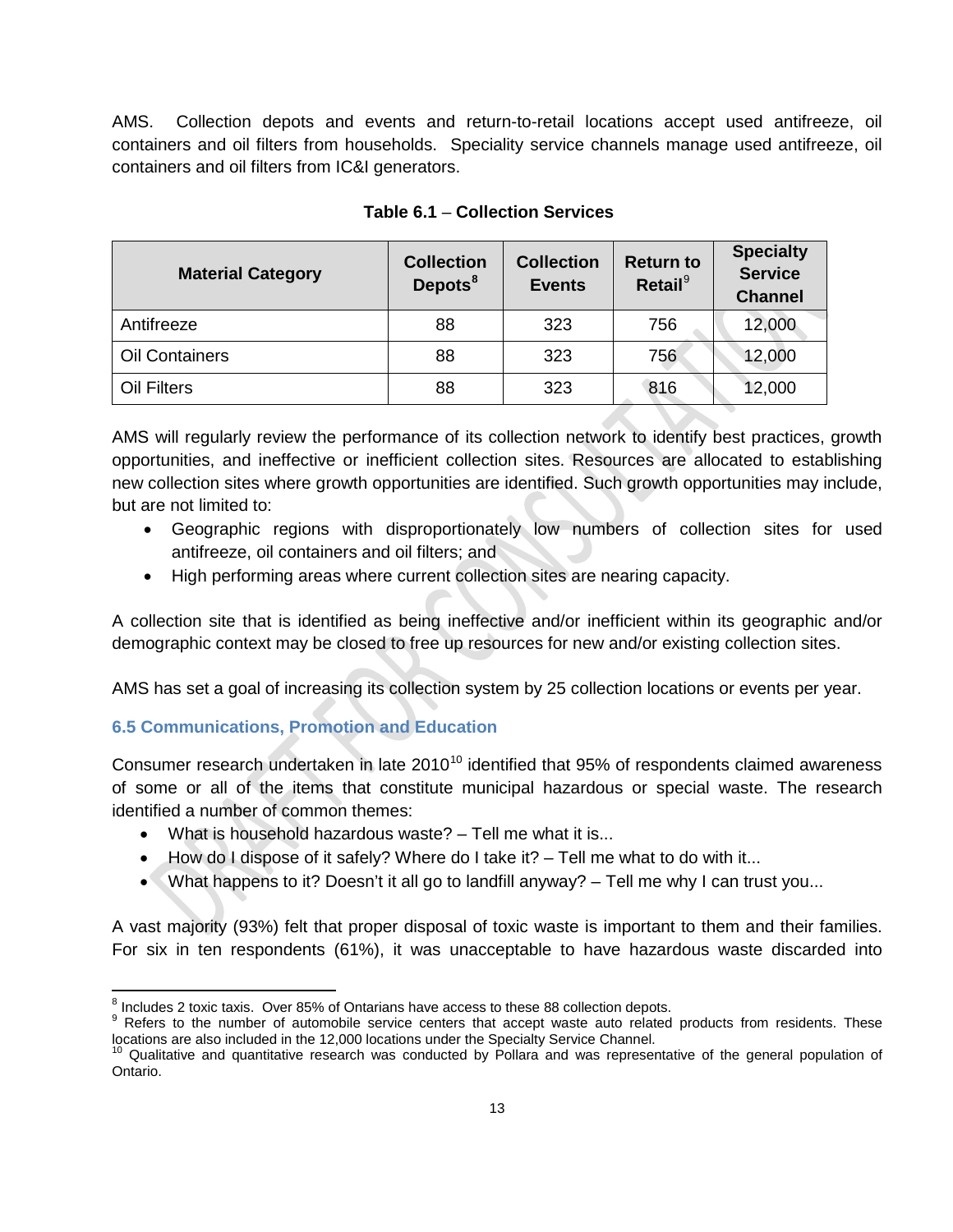landfills. The potential for engagement of Ontario residents appears very high (total likely 94%, very likely 75%) provided that all elements are in place: education/awareness, convenient temporary storage container, convenient drop off areas, easy identification of hazardous products, and a connection with existing disposal opportunities.

The potential for engagement of Ontario residents in proper hazardous waste management appears very high provided that all elements are in place: education/awareness, easy identification of hazardous products, convenient drop off locations and connecting consumers to existing diversion opportunities.

AMS's promotion and education strategy aims to reach generators of used antifreeze, oil containers and oil filters to change behavior in order to maintain and grow collection against targets for the materials. Communications activities will focus on increasing awareness, driving behaviour change and supporting collectors through the following elements:

#### **Education**

- Partner with collectors to promote their activities (e.g. municipal communications)
- P&E tool kit that includes collateral designed to improve communications and support collection of used antifreeze, oil containers and oil filters

#### **Awareness**

- Transfer the relevant information from Stewardship Ontario's website to AMS's website to provide information on collection locations for used antifreeze, oil containers and oil filters or contracting with Stewardship Ontario to include such information on their Orange Drop website
- Request a direct link from Stewardship Ontario's website to the automotive materials pages on AMS's website to seamlessly redirect consumers seeking information
- Provide interactive and/or online resource materials for waste generators and service providers to foster education and learning in support of collection targets
- Utilize opportunities to work co-operatively with Stewardship Ontario, Ontario Electronic Stewardship, Ontario Tire Stewardship, Product Care Association and other waste diversion programs to efficiently reach the residents and businesses as waste generators

#### **Behaviour change**

• Increase consumer awareness by employing tactics such as awareness campaigns, the use of social media platforms and consumer facing events to reach many audiences and multiple demographics of waste generators

In support of this general communications strategy, the following will be utilized where appropriate:

- Point of sale materials;
- Awareness campaigns;
- Social media;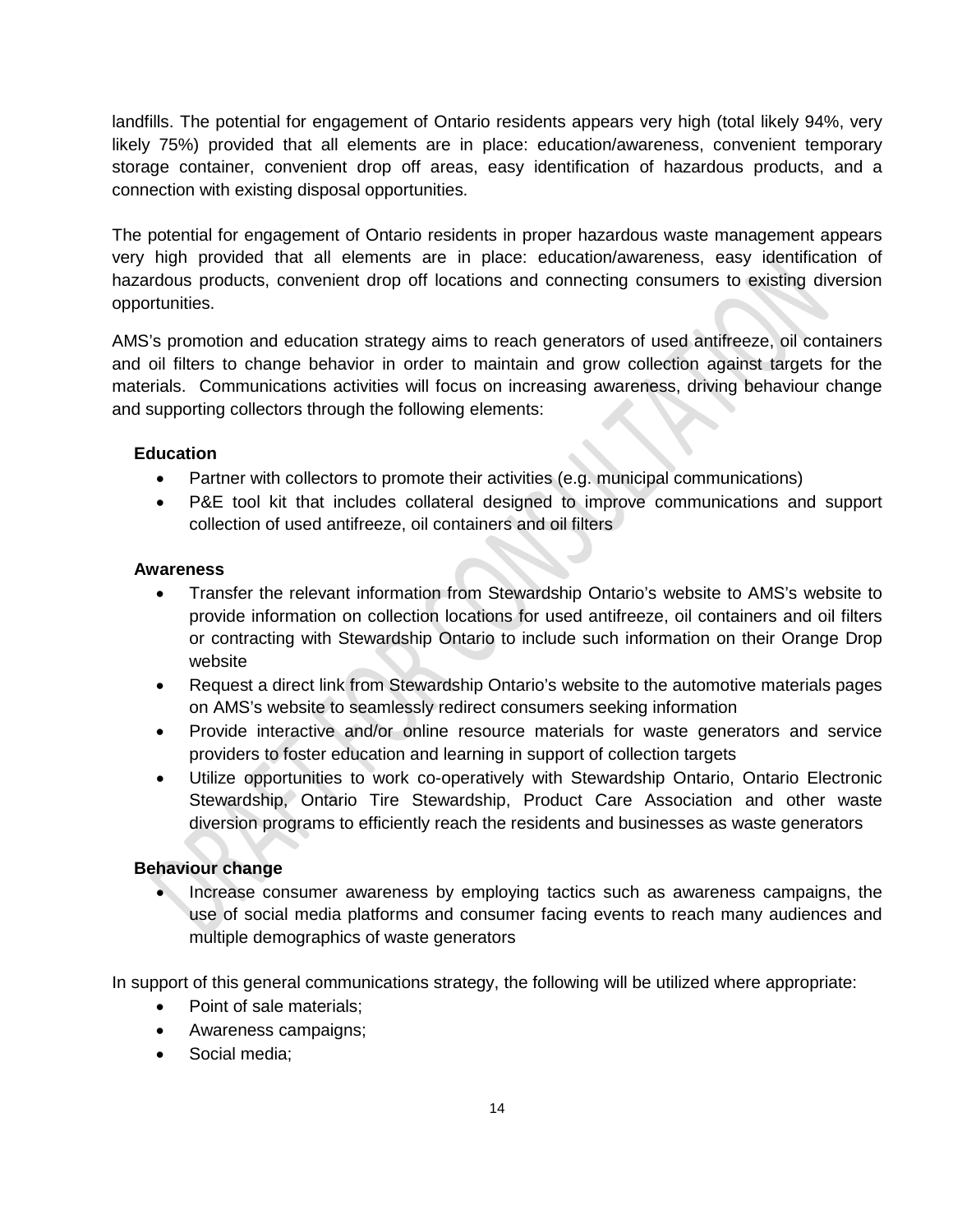- Branded displays;
- Promotional incentives such as coupons; and
- Media buys.

As AMS will continue to contract the locations currently providing collection services for used antifreeze, oil containers and oil filters and as AMS will work co-operatively with Stewardship Ontario to manage the transition of these commercial agreements, residential and IC&I generators should not encounter any transition issues when AMS's ISP for used antifreeze, oil containers and oil filters commences.

#### **6.6 Research and Development**

Research and development (R&D) activities will be implemented as required to address barriers where materials are underperforming in terms of collection and/or recycling targets.

R&D investments will be:

- Linked to targets for each material and to the progress required to meet those targets;
- Funded by the material(s) benefitting by the activities with no cross-subsidization;
- Available to the market through a transparent and equitable process, examples of which include, but are not limited to, requests for expressions of interest and/or requests for proposals; and
- Implemented through partnerships, wherever possible, with other organizations, such as private sector service providers, municipalities and government agencies.

The need for material specific R&D will be considered during development of each annual operations plan.

#### **6.7 Financial and Human Resources**

AMS is a federally incorporated not-for-profit organization whose mandate is to achieve sustainable producer responsibility, greater administrative efficiencies and less complexity for stewards of automotive materials AMS will be contracting with Canadian Stewardship Services Alliance Inc. (CSSA) for program administration and operations. CSSA provides administrative services to five provincial organizations, including AMS, Stewardship Ontario, Multi-Material British Columbia, Multi-Material Stewardship Western and Multi-Material Stewardship Manitoba.

CSSA's human resources, including those currently providing administrative services to Stewardship Ontario in support of the MHSW Program, will be available to administer and manage the activities described in this ISP. Administrative services provided by CSSA include but are not limited to steward reporting, service provider reporting, financial services, communications, supply chain design and field services. An experienced team will manage the operations of the program under the terms of a management services agreement to ensure the ISP's performance targets are achieved and vendor standards are adhered to.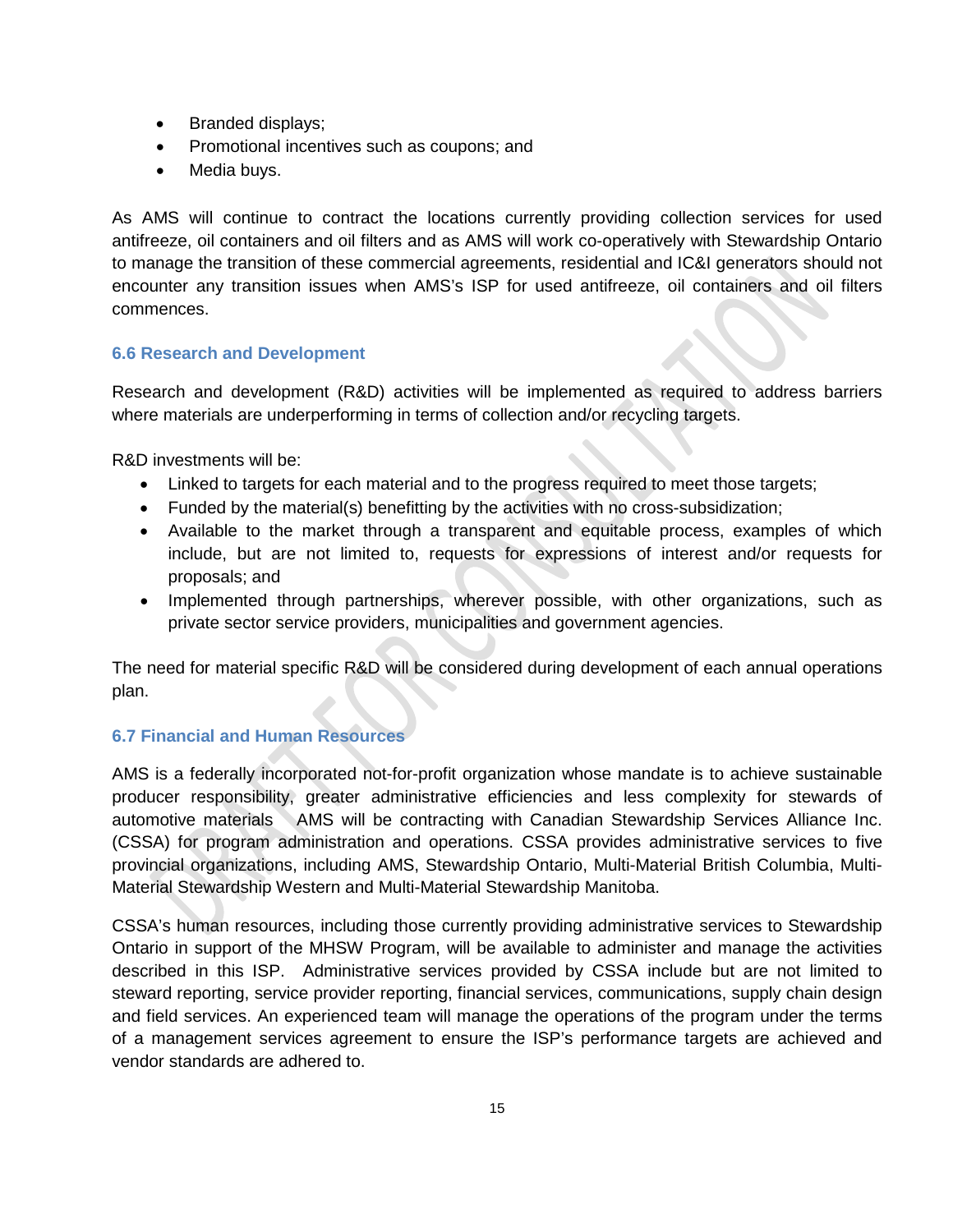Additional subcontractors may be used to deliver some services (e.g. to liaise with the collectors, transporters and processors under contract to AMS or CSSA to manage used antifreeze, oil containers and oil filters, similar to the approach utilized by Stewardship Ontario).

AMS's costs to administer and manage the activities described in this ISP, whether delivered directly or via a subcontractor, will be recovered from the stewards of antifreeze, oil containers and oil filters that have contracted with AMS to participate in this ISP.

#### **6.8 Program Cost Elements and Fee Setting Methodology**

AMS will incur the following costs to deliver this ISP:

- Costs associated with developing this ISP;
- Costs for implementation and transition;
- Costs to administer and support stewards participating in the ISP
- Overhead costs;
- Promotion and education costs;
- Service provider and material management costs; and
- Costs levied by WDO.

Program expenses will be financed by stewards participating in the ISP. Rates for each material will be calculated based on the quantity of antifreeze, oil containers and oil filters supplied into the marketplace and the budgeted expenses. AMS's guiding principles for allocating costs among ISP participants are as follows:

- Costs will be allocated among ISP participants in a fair manner.
- Costs will be allocated based on data reported by all ISP participants subject to quality control processes.

Rates for ISP participants are calculated using the following data sources:

- Reports received from ISP participants;
- Contracts and agreements between AMS and service providers for the management of used antifreeze, oil containers and oil filters;
- Contracts for P&E and R&D to meet collection and recycling targets;
- Composition audits, cost allocation studies and other analyses to identify material management cost drivers utilized in cost allocation methodologies; and
- AMS's associated overhead costs.

Rates will be subject to adjustment from time to time as needed, with a notice period of at least 90 days.

ISP participants will not levy visible fees.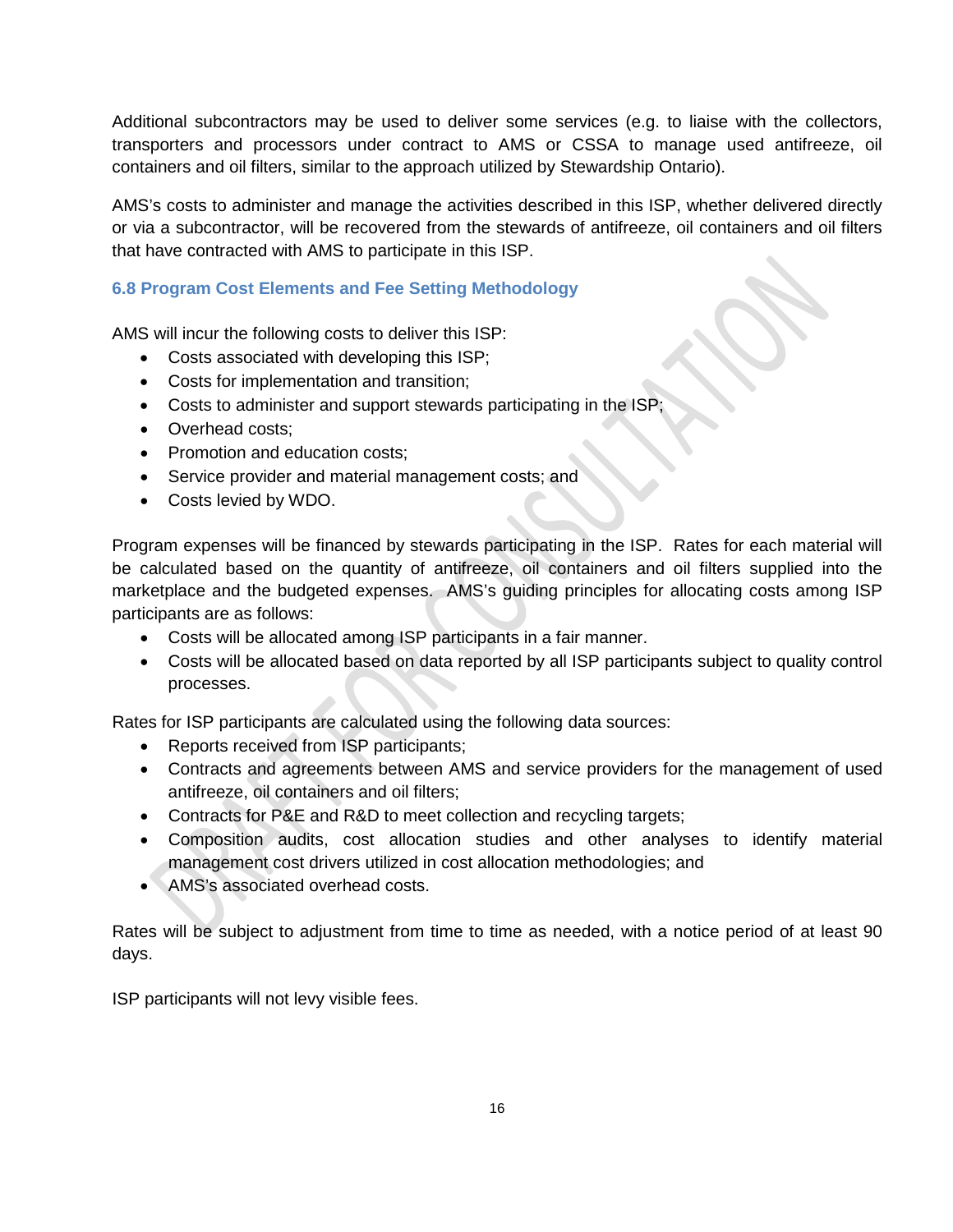#### **7. Program Performance**

#### **7.1 Collection Targets**

Table 5.1 sets out collection targets for used antifreeze, oil containers and oil filters expressed as a percentage of the quantity of each material available for collection. Also included in Table 5.1 is the collection rate achieved under the MHSW Program in 2014 (Year 4 of the Program) and the MHSW Program Target for Year 5, for comparison.

| <b>Material Category</b> | <b>MHSW Program</b><br><b>Year 5 Target</b> | Year 1<br>2016 | Year 2<br>2017 | Year 3<br>2018 | Year 4<br>2019 | Year 5<br>2020 |
|--------------------------|---------------------------------------------|----------------|----------------|----------------|----------------|----------------|
| Antifreeze               | 50%                                         | 50%            | 51%            | 52%            | 53%            | 54%            |
| <b>Oil Containers</b>    | 52%                                         | 52%            | 57%            | 62%            | 67%            | 72%            |
| <b>Oil Filters</b>       | 85%                                         | 85%            | 86%            | 87%            | 88%            | 89%            |

#### **Table 7.1 – Collection Targets (Expressed as % of Available for Collection)**

AMS will undertake research to understand the factors contributing to the performance of automotive materials, including whether the assumptions used to determine the quantity available for collection are correct.

AMS intends to assume a collection network that represents virtually all locations managing automotive materials in Ontario. As a result of this market saturation, growth in collection performance is expected to be modest.

Collection targets expressed as tonnes are calculated by multiplying the collection target percentage by the tonnes of used antifreeze, oil containers and oil filters available for collection, respectively.

#### **Collection Target (Tonnes)**

| <b>Collection target</b> | $=$ Collection target percentage | Available for collection |
|--------------------------|----------------------------------|--------------------------|
| as tonnes                |                                  | as tonnes                |

The collection performance rate expressed as a percentage is calculated as follows:

#### **Collection Rate (Percentage)**

Collection Performance Rate % = 
$$
\frac{\text{Amount Collected}}{\text{Available for Collection}} \times 100
$$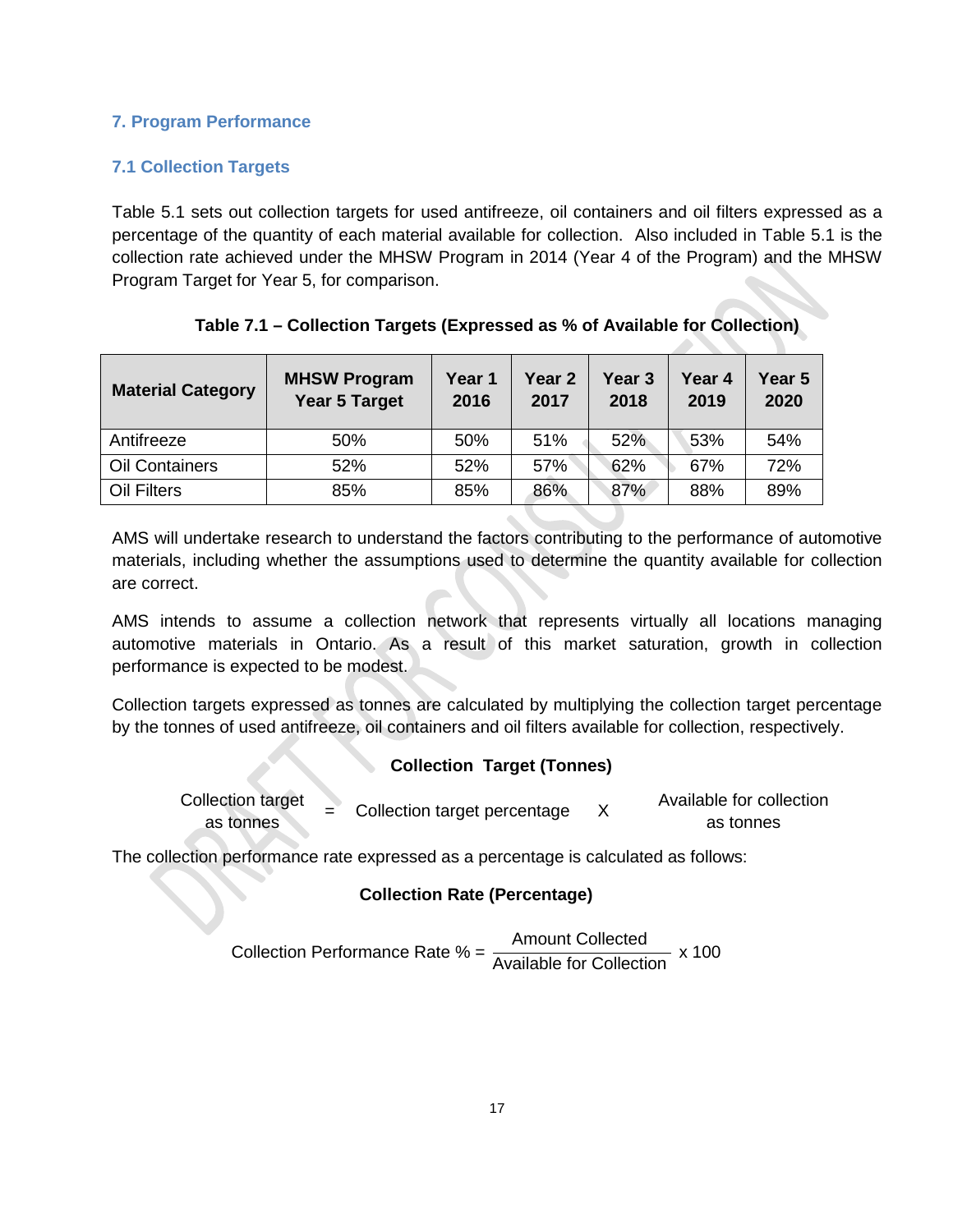#### **7.2 Recycling Efficiency Rates**

In order to achieve the recycling targets set out in Table 5.3, associated recycling efficiency rates must be achieved during material processing. The recycling efficiency rates are based on:

- Distilling the used antifreeze that is collected to recover glycol for use in heat transfer, de-icing or dehumidifying applications;
- Directing the used antifreeze containers that are collected to plastic recycling markets;
- Directing the used oil containers that are collected to plastic recycling markets; and
- Directing the used oil filters that are collected to steel recycling markets.

The following table sets out the projected recycling efficiency rates.

#### **Table 7.2 – Projected Recycling Efficiency Rates (Percentages)**

| <b>Material Category</b> | <b>Percentage Rate</b> |
|--------------------------|------------------------|
| Antifreeze               | 100%                   |
| <b>Oil Containers</b>    | 100%                   |
| Oil Filters              | $100\%$                |

The recycling efficiency rate expressed as a percentage is calculated as follows:

#### **Recycling Efficiency Rate (Percentage)**

Recycling Efficiency Rate % =  $\frac{\text{Recycled}}{\text{Collected}}$  x 100

#### **7.3 Recycling Targets**

The recycling target expressed as a percentage is calculated as follows:

#### **Recycling Target (Percentage)**

| Recycling target as a |  | Recycling efficiency |  | Collection target as a |  |
|-----------------------|--|----------------------|--|------------------------|--|
| percentage            |  | rate                 |  | percentage             |  |

The following table sets out recycling targets expressed as percentages calculated by multiplying the percentages in Tables 6.1 and 6.2. These recycling targets will be recalculated in the event that the projected Recycling Efficiency Rates in Table 6.2 are determined to be inaccurate.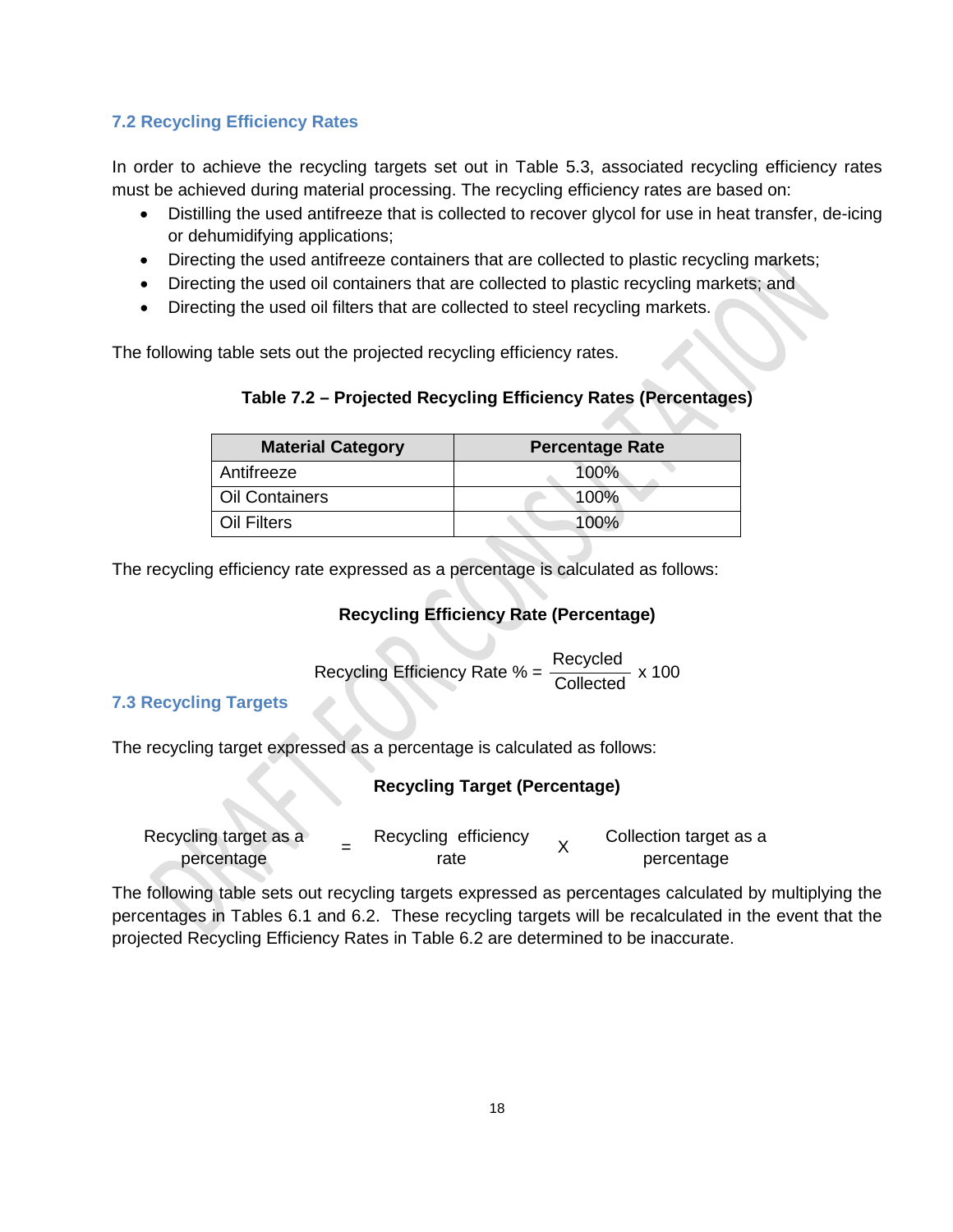| <b>Material</b><br>Category | <b>MHSW Program</b><br><b>Year 5 Target</b> | Year 1<br>2016 | Year 2<br>2017 | Year 3<br>2018 | Year 4<br>2019 | Year <sub>5</sub><br>2020 |
|-----------------------------|---------------------------------------------|----------------|----------------|----------------|----------------|---------------------------|
| Antifreeze                  | 50%                                         | 50%            | 51%            | 52%            | 53%            | 54%                       |
| <b>Oil Containers</b>       | 52%                                         | 52%            | 57%            | 62%            | 67%            | 72%                       |
| Oil Filters                 | 85%                                         | 85%            | 86%            | 87%            | 88%            | 89%                       |

Recycling targets expressed as tonnes are calculated by multiplying the recycling target percentage by the tonnes of used antifreeze, oil containers and oil filters available for collection, respectively.

#### **Recycling Target (Tonnes)** Recycling target as tonnes = Recycling target<br>tonnes = Percentage  $\chi$  Available for Collection as tonnes

The recycling rate expressed as a percentage is calculated as follows:

#### **Recycling Rate (Percentage)**

Recycling Rate  $\% = \frac{\text{Amount Recycle}}{\text{Available for Collection}} \times 100$ 

#### **8. Performance Measurement and Reporting System**

AMS's performance measurement framework is designed to report on the key outcomes required to meet its collection and recycling targets in an economically-sustainable manner while:

- Maximizing efficiency of collection and recycling programs;
- Nurturing a fair and competitive marketplace;
- Achieving full compliance with applicable legislation; and
- Earning and maintaining the trust and confidence of stakeholders.

As required, AMS will submit an annual business performance plan to WDO in advance of each calendar operating year.

AMS will adopt Stewardship Ontario's Instructions for Weighing Municipal Hazardous or Special Waste, dated July 10, 2012 to ensure consistency in data tracking.

According to the Plan Agreement with WDO, AMS will report on a regular basis to WDO with regard to the operation and performance of the ISP, including but not limited to quarterly performance reports against collection and recycling targets.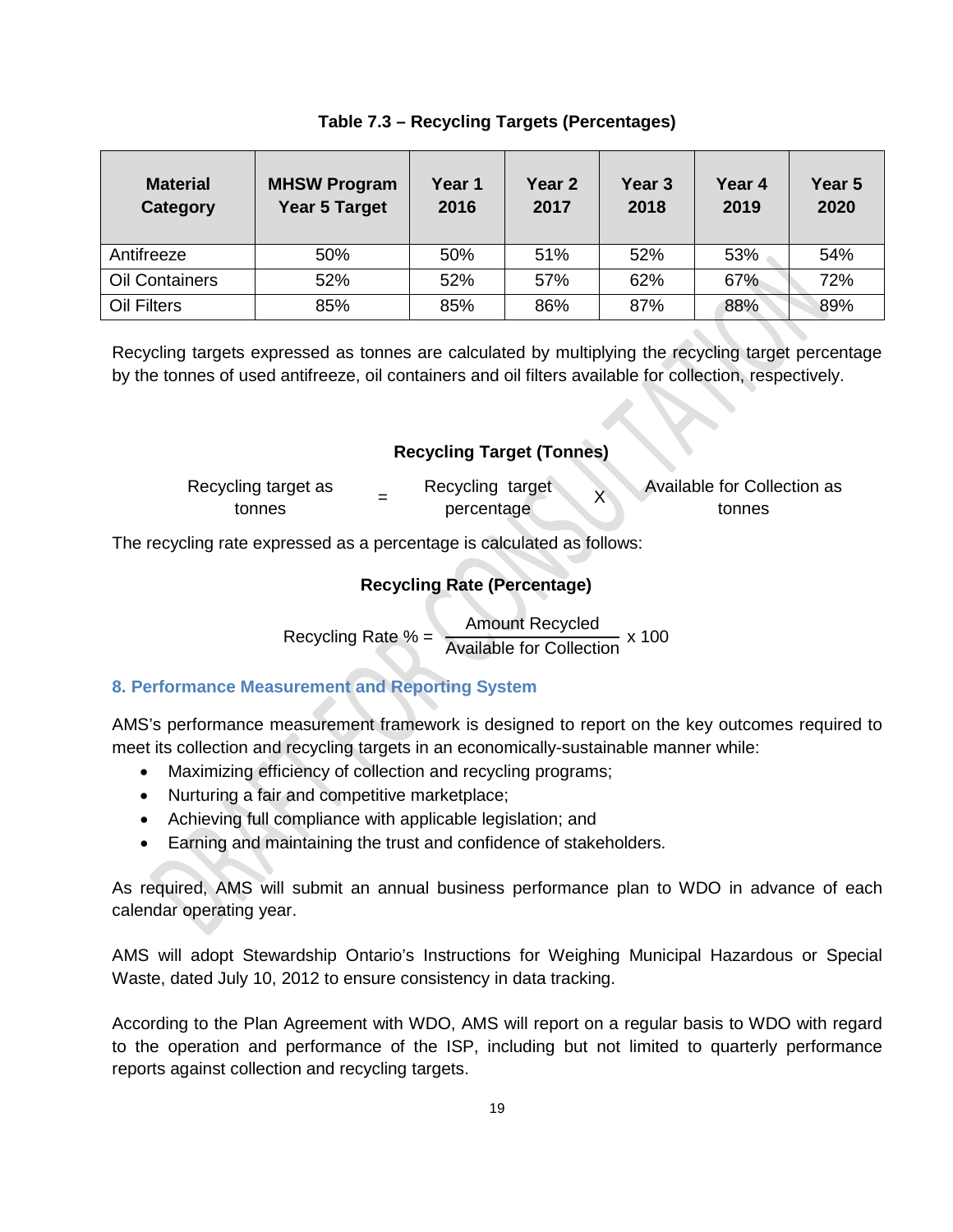In addition to quarterly reports to WDO, AMS will submit an annual report to WDO for each calendar year, on behalf of the participating stewards, in accordance with the *Waste Diversion Act* and the plan agreement between WDO and AMS. The annual report will include audited financial statements and a statement of accuracy and completeness of non-financial data. The scope of work for the nonfinancial data audit will be set out in an audit plan, developed in co-ordination with an independent third-party auditor. AMS will post the annual report on its website.

#### **9. Transition**

#### **9.1 Program Operations**

AMS will establish with Stewardship Ontario a mutually satisfactory financial transition that will result in the repayment to Stewardship Ontario of:

- Wind down costs to be incurred by Stewardship Ontario associated with departing stewards; and
- Any other mutually agreed transition costs.

AMS is proposing to assume responsibility for Stewardship Ontario's entire supply chain for collection and management of used antifreeze, oil containers and oil filters, including the locations currently providing collection services for used antifreeze, oil containers and oil filters. Therefore, there is no need to redirect residential and IC&I generators of used antifreeze, oil containers and oil filters, generators should not encounter any transition issues and no used antifreeze, oil containers and oil filters will be managed by Stewardship Ontario's supply chain.

AMS will adopt the service provider vendor standards currently being used by Stewardship Ontario and the registrations of service providers currently in place with Stewardship Ontario. The commercial terms with service providers will be maintained for at least one year following the commencement of the ISP to minimize disruption during the transition process.

#### **9.1 Steward Transfer**

AMS and Stewardship Ontario will co-operate to inform stewards of antifreeze, oil containers and oil filters currently registered with Stewardship Ontario, using electronic communications and direct contact, about the development and submission of this ISP and the opportunity to participate in the ISP.

ISP participants are required to pay their final period MHSW fees calculated on the basis of each steward's share of Stewardship Ontario's quarterly costs, pursuant to the provisions of Regulation 542/06 as amended by Ontario Regulation 11/12, subject to any subsequent reconciliation charges. According to Section 3.3 of Stewardship Ontario's 2015 Rules for Stewards, a steward intending to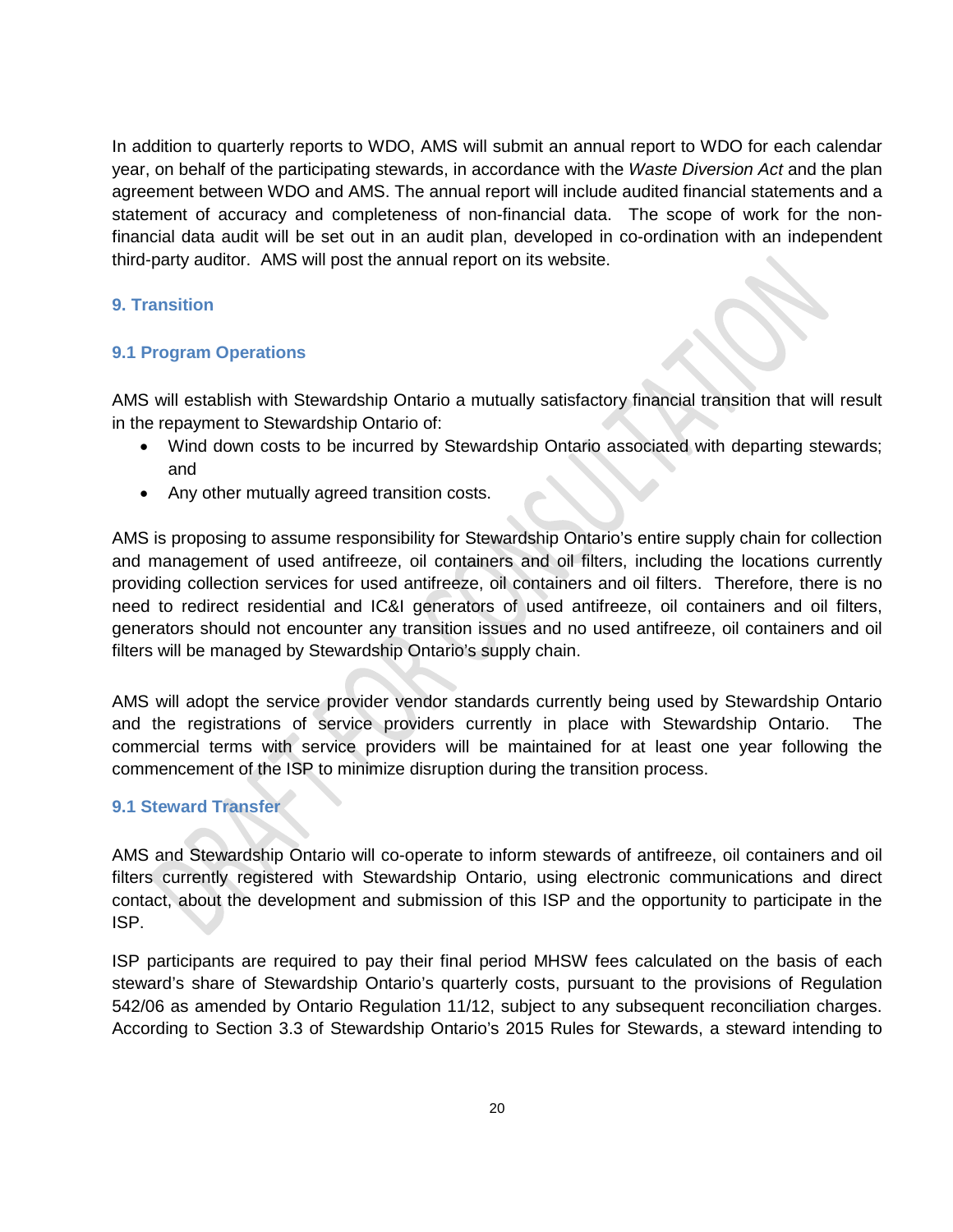join an ISP must be in good standing and remains obligated to pay its share of Stewardship Ontario's costs with respect to the period ending on the ISP's effective date.

The following procedures will be followed by stewards to transfer from the MHSW Program operated by Stewardship Ontario to this ISP operated by AMS:

- During development of the ISP
	- o A steward registers with AMS and agrees to AMS's Membership Agreement;
	- o The steward confirms that it is in compliance with Stewardship Ontario's Rules for Stewards, has met all of its obligations to Stewardship Ontario under the Rules and intends to continue to meet its obligations up until the date of the ISP commencement; and
- At commencement of the ISP
	- o The steward confirms that it has met all of its obligations to Stewardship Ontario under the Rules as of the effective date of AMS's ISP.

If any stewards of antifreeze, oil containers or oil filters continue to be registered with Stewardship Ontario after the ISP commences, AMS will contract with Stewardship Ontario for proportional use of the supply chain at a proportionate cost.

#### **10. Roles and Responsibilities**

AMS will adhere to the requirements of the ISP Agreement between WDO and AMS.

Should a claim that AMS is affecting the marketplace in an unfair manner be substantiated, AMS will immediately take steps to correct its actions and/or procedures to address the identified inequity. Until such a claim has been made and substantiated, it is not possible to predict specific actions.

The following stakeholder engagement principles will be applied to any future consultation:

- Identify those affected by, and with an interest in, the ISP and understand their personal and commercial relationship to the ISP;
- Engage these stakeholders early and often;
- Communicate clearly with stakeholders about the ISP's objectives and the topics that are the subject of the consultation;
- Listen carefully to the views of stakeholders and identify how these views align or conflict with the ISP's objectives; and
- Wherever possible, seek solutions that are neutral or beneficial to stakeholders.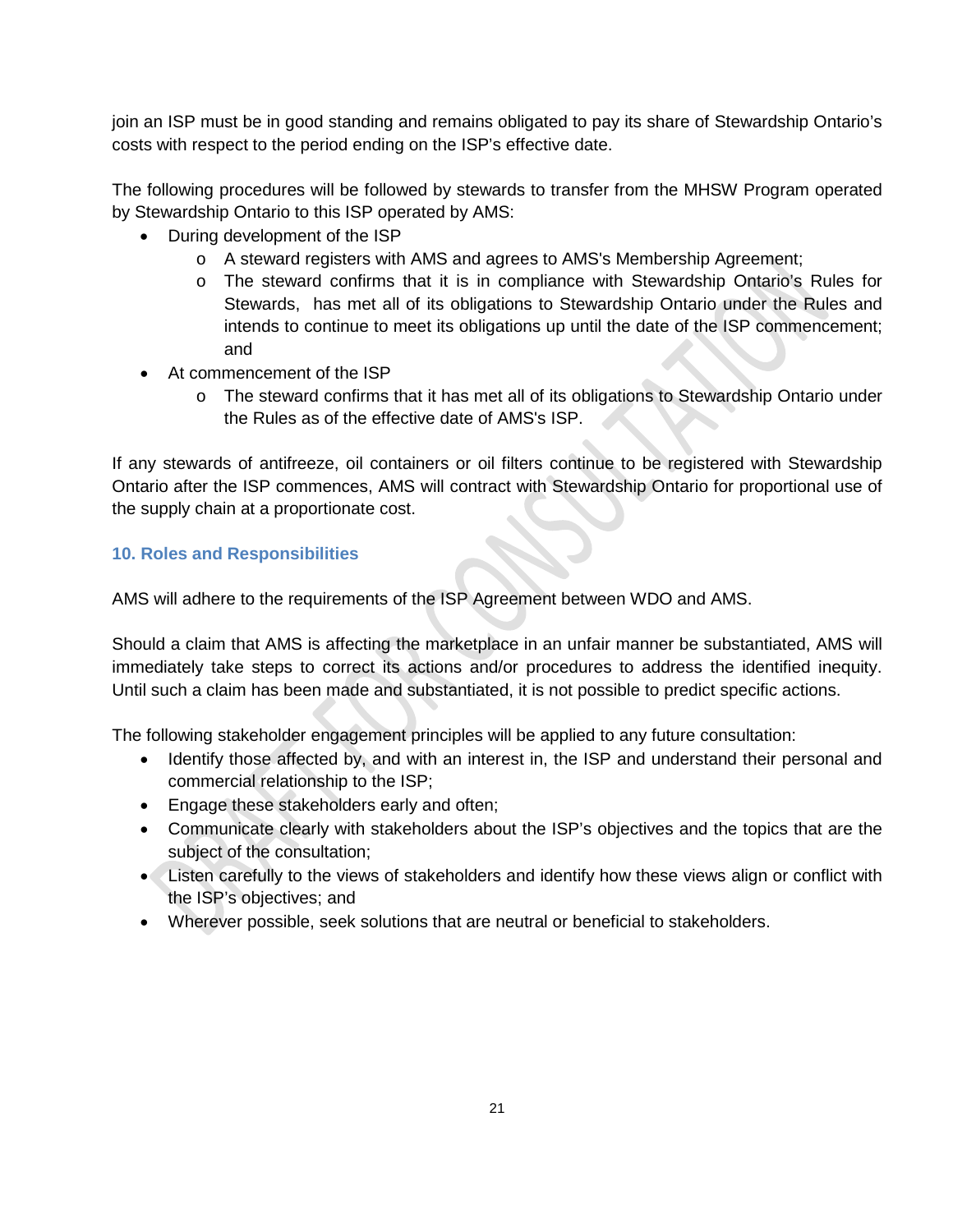#### **Appendices**

#### **A. List of Plan Participants**

As of February 19, 2016, the following stewards have submitted letters of intent to join the ISP.

|                              |            | Oil        |             |
|------------------------------|------------|------------|-------------|
| <b>Company Name</b>          | Antifreeze | Containers | Oil Filters |
| Affinia Canada               |            |            |             |
| Recochem                     |            |            |             |
| <b>Shell Canada Products</b> |            |            |             |
| Valvoline Canada             |            |            |             |
| Wakefield Canada             |            |            |             |

AMS will maintain an updated list at www.automotivematerialsstewardship.ca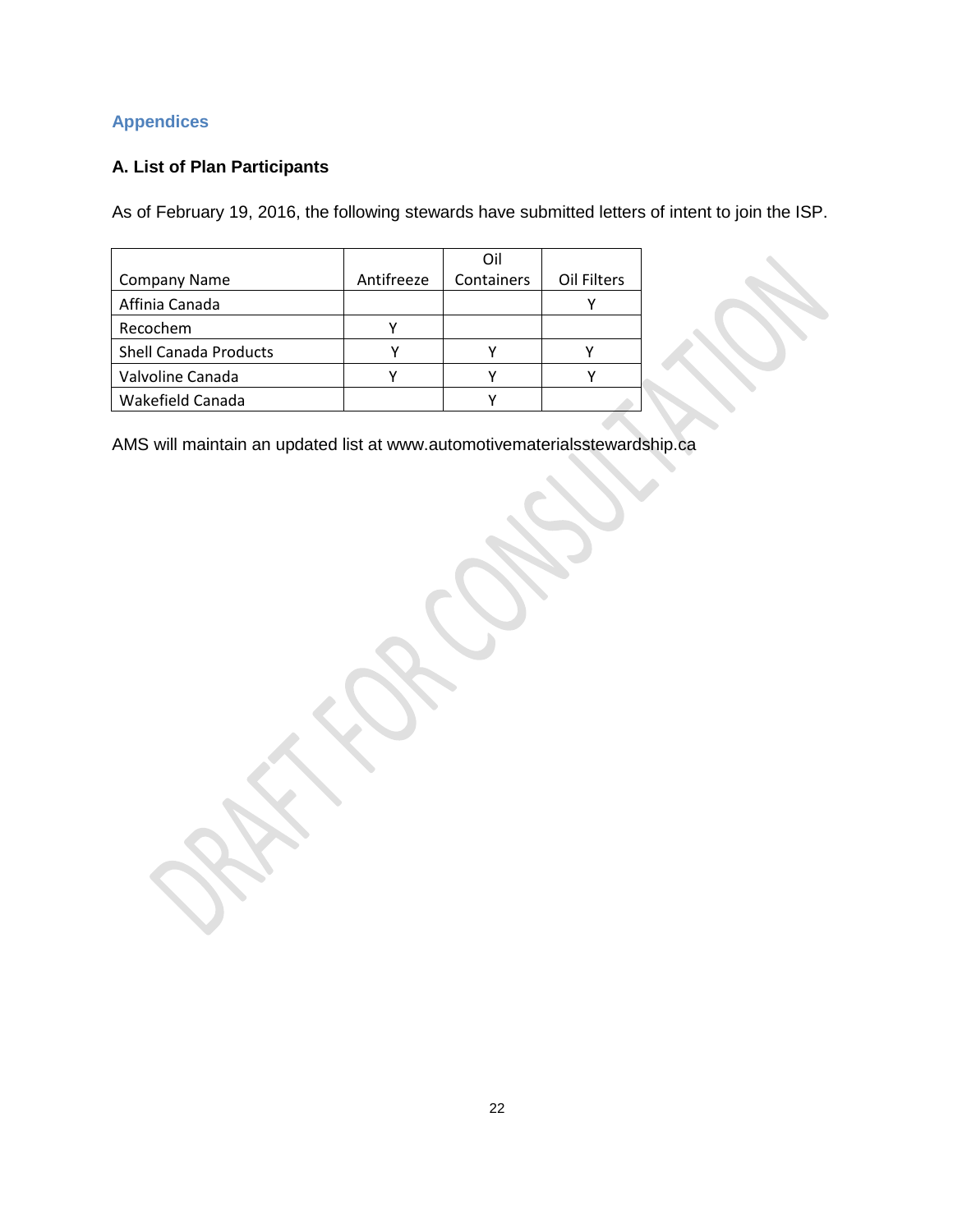#### **B. Automotive Materials Inclusions and Exclusions**

| <b>Antifreeze</b>                                                                         |                                             |                                                                                                                                                                                                                                                                          |                                                                                                                                                                                                                                                                                             |                                     |                           |                        |  |
|-------------------------------------------------------------------------------------------|---------------------------------------------|--------------------------------------------------------------------------------------------------------------------------------------------------------------------------------------------------------------------------------------------------------------------------|---------------------------------------------------------------------------------------------------------------------------------------------------------------------------------------------------------------------------------------------------------------------------------------------|-------------------------------------|---------------------------|------------------------|--|
| Means ethylene or propylene glycol used or intended for use as a vehicle engine coolant.  |                                             |                                                                                                                                                                                                                                                                          |                                                                                                                                                                                                                                                                                             |                                     |                           |                        |  |
| <b>Notes</b>                                                                              | Sector(s) into<br>which MHSM<br>is Supplied | <b>Examples</b>                                                                                                                                                                                                                                                          | <b>Exclusions</b>                                                                                                                                                                                                                                                                           | <b>Reporting</b><br><b>Category</b> | Unit of<br><b>Measure</b> | <b>Fee</b><br>Category |  |
| • Containers of<br>packaged                                                               | • Residential<br>$\bullet$ All IC&I         | • Includes premixed (water diluted)<br>and concentrated product                                                                                                                                                                                                          | • Factory fill initial charge of<br>vehicle antifreeze                                                                                                                                                                                                                                      | Packaged                            | Volume in<br>litres       | Antifreeze             |  |
| antifreeze are<br>included if they<br>have a volume<br>equal to or less<br>than 30 litres | <b>Businesses</b>                           | • Antifreeze Supplied in all<br>container<br>sizes including Bulk and<br>Packaged<br>o Bulk is Supplied in containers<br>greater than 30 litres (e.g.<br>delivered using a tanker trailer)<br>o Packaged is Supplied in<br>containers equal to or less than 30<br>litres | • Plumbing antifreeze<br>• Vehicle windshield<br>antifreeze<br>• Product marketed as<br>industrial<br>heat transfer fluid<br>• Fuel (gasoline & diesel)<br>antifreeze<br>• Lock de-icer<br>• Air brake antifreeze<br>• Antifreeze which does not<br>contain ethylene or<br>propylene glycol | <b>Bulk</b>                         | Volume in<br>litres       | Antifreeze             |  |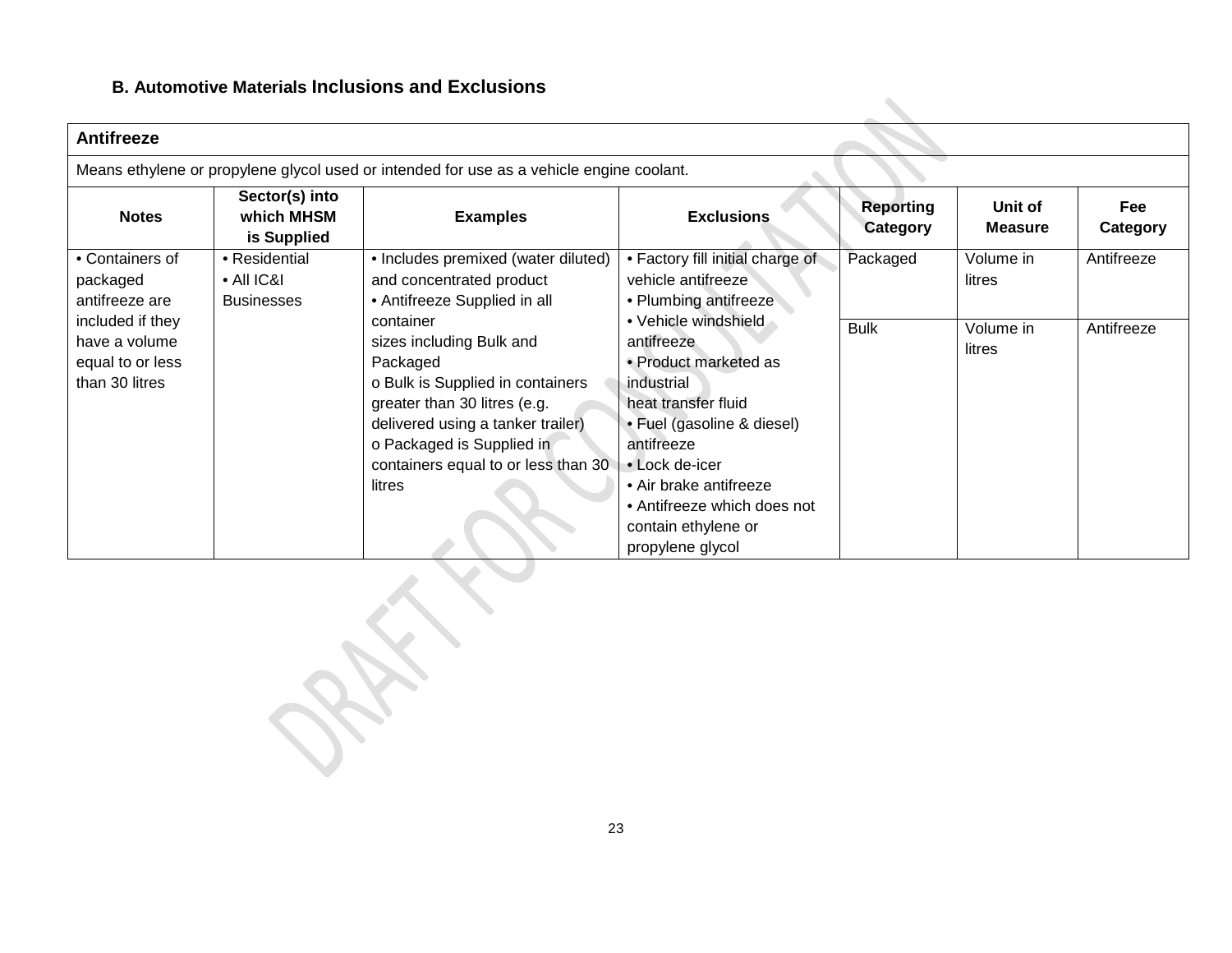| <b>Oil Containers</b>                                                                                                                                                                                                                                                                                                                                                                                                                                                                                                                                                                                                                                                                                                                                                                                                                                                                                                                                    |                                                  |                                                   |                                                                                                                                                                                                                                                                                                                                                                                                                                                                                                                                                                                                                                                                                                                                                                                                                                             |                              |                           |                   |
|----------------------------------------------------------------------------------------------------------------------------------------------------------------------------------------------------------------------------------------------------------------------------------------------------------------------------------------------------------------------------------------------------------------------------------------------------------------------------------------------------------------------------------------------------------------------------------------------------------------------------------------------------------------------------------------------------------------------------------------------------------------------------------------------------------------------------------------------------------------------------------------------------------------------------------------------------------|--------------------------------------------------|---------------------------------------------------|---------------------------------------------------------------------------------------------------------------------------------------------------------------------------------------------------------------------------------------------------------------------------------------------------------------------------------------------------------------------------------------------------------------------------------------------------------------------------------------------------------------------------------------------------------------------------------------------------------------------------------------------------------------------------------------------------------------------------------------------------------------------------------------------------------------------------------------------|------------------------------|---------------------------|-------------------|
| Containers that have a capacity of 30 litres or less and that were manufactured and used for the purpose of containing lubricating oil.                                                                                                                                                                                                                                                                                                                                                                                                                                                                                                                                                                                                                                                                                                                                                                                                                  |                                                  |                                                   |                                                                                                                                                                                                                                                                                                                                                                                                                                                                                                                                                                                                                                                                                                                                                                                                                                             |                              |                           |                   |
| <b>Notes</b>                                                                                                                                                                                                                                                                                                                                                                                                                                                                                                                                                                                                                                                                                                                                                                                                                                                                                                                                             | Sector(s) into<br>which MHSM<br>is Supplied      | <b>Examples</b>                                   | <b>Exclusions</b>                                                                                                                                                                                                                                                                                                                                                                                                                                                                                                                                                                                                                                                                                                                                                                                                                           | <b>Reporting</b><br>Category | Unit of<br><b>Measure</b> | Fee<br>Category   |
| For this purpose, "lubricating oil"<br>means petroleum-derived or synthetic<br>crankcase oil, engine oil, hydraulic<br>fluid, transmission fluid, gear oil, heat<br>transfer fluid, or other oil or fluid used<br>for lubricating machinery or equipment<br>and<br>includes:<br>• Any crankcase or engine oil<br>• Hydraulic fluid<br>• Polyol ester fluids<br>• Circulating oil or turbine oil<br>• Paper machine oil<br>• Transmission fluid<br>• Power steering fluid<br>• Gear oil<br>• Vegetable oil for lubrication<br>• Re-refined oil<br>• Electrical insulating oil<br>• Refrigeration system oil<br>• Compressor oil<br>• Mineral heat transfer fluid<br>• Marine engine oil for vessels<br>operating domestically<br>• Metal working oil<br>• Form release oil<br>• Textile oil<br>• Chain oil<br>• Rock drill oil<br>• 2-cycle engine oil<br>· Gasoline / 2-cycle engine oil mixes<br>• Saw guide oil<br>• Drawing, stamping and shaping oil | • Residential<br>• All IC&I<br><b>Businesses</b> | • Containers that<br>contained<br>Lubricating Oil | Containers that contained<br>• Ethylene glycol heat transfer fluid<br>• Propylene glycol heat transfer<br>fluid<br>· Silicone heat transfer fluid<br>• Synthetic aromatic hydrocarbon<br>heat transfer fluid<br>· Glycol-based heat transfer fluid<br>· Water glycol hydraulic fluid<br>· Phosphate ester hydraulic fluid<br>· Hydraulic oil dye<br>• Polyglycol synthetic compressor<br>0il<br>. Base oil, including re-refined base<br>oil<br>• Grease<br>• Oil additive<br>• Oil treatment<br>• Diesel fuel treatment<br>• Cleaning/flushing fluids for<br>motors/equipment<br>• Winter start fluid<br>• Brake fluid<br>• Undercoating<br>• Penetrating oil<br>· Hydraulic jack oil<br>• 3-in-1 household oil<br>• Aerosol propelled lubricant<br>· Gun oil<br>• Kerosene<br>• Urethane coating<br>• Sewing machine oil<br>• Cooking oil | Oil<br>Containers            | Volume in<br>litres       | Oil<br>Containers |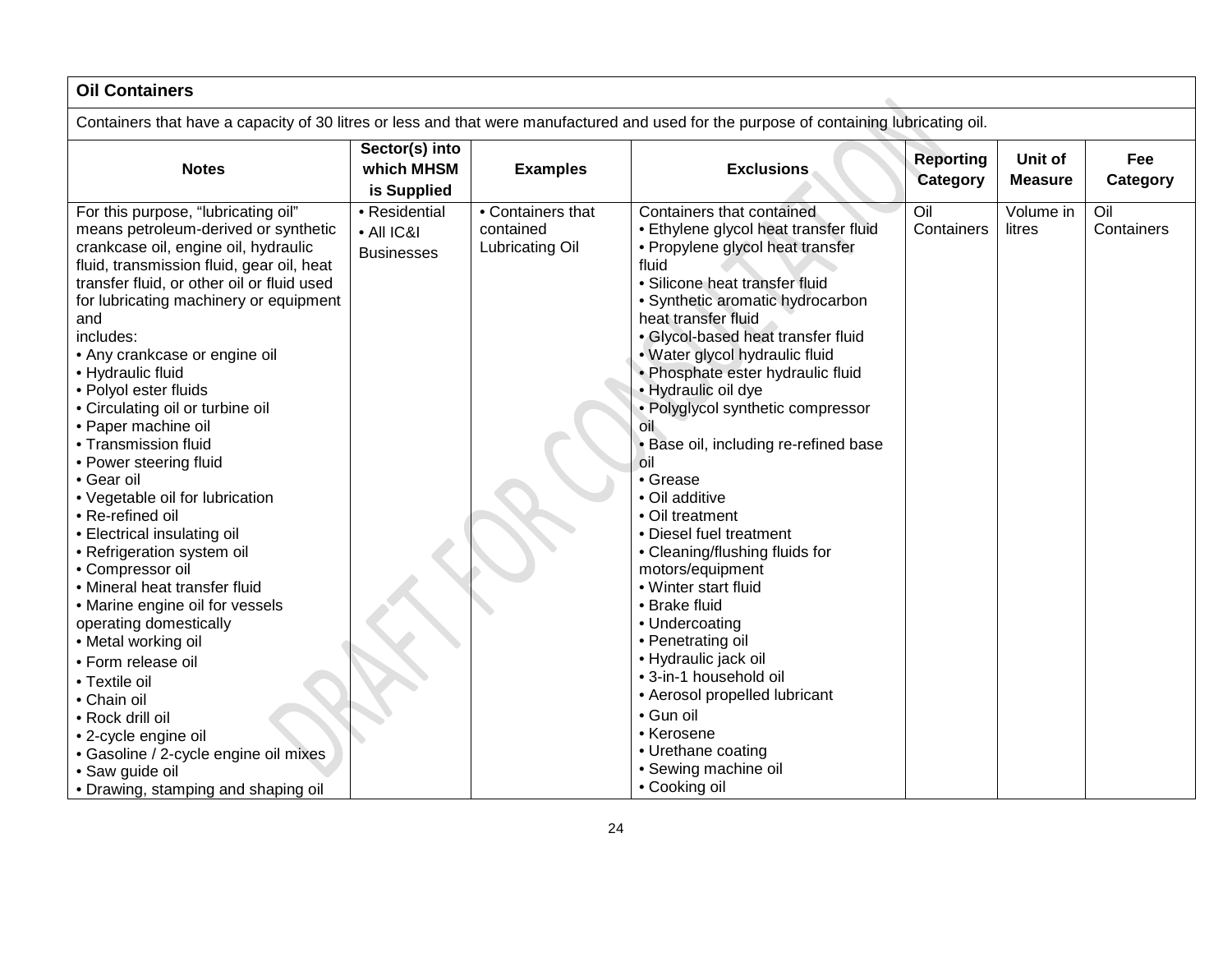| · Process oil                                                           | · Windshield washer fluid |  |  |
|-------------------------------------------------------------------------|---------------------------|--|--|
| • Dedusting oil<br>• Marine cylinder oil<br>• Machine tool and slideway |                           |  |  |
|                                                                         |                           |  |  |
|                                                                         |                           |  |  |
| lubricant                                                               |                           |  |  |
| · Natural gas compressor oil<br>• Conveyor lube                         |                           |  |  |
| • Dripless lube                                                         |                           |  |  |
|                                                                         |                           |  |  |
| • Quenching oil<br>• Pneumatic system oil                               |                           |  |  |
|                                                                         |                           |  |  |
| • Rustproof oil<br>• Food grade white mineral oil                       |                           |  |  |
|                                                                         |                           |  |  |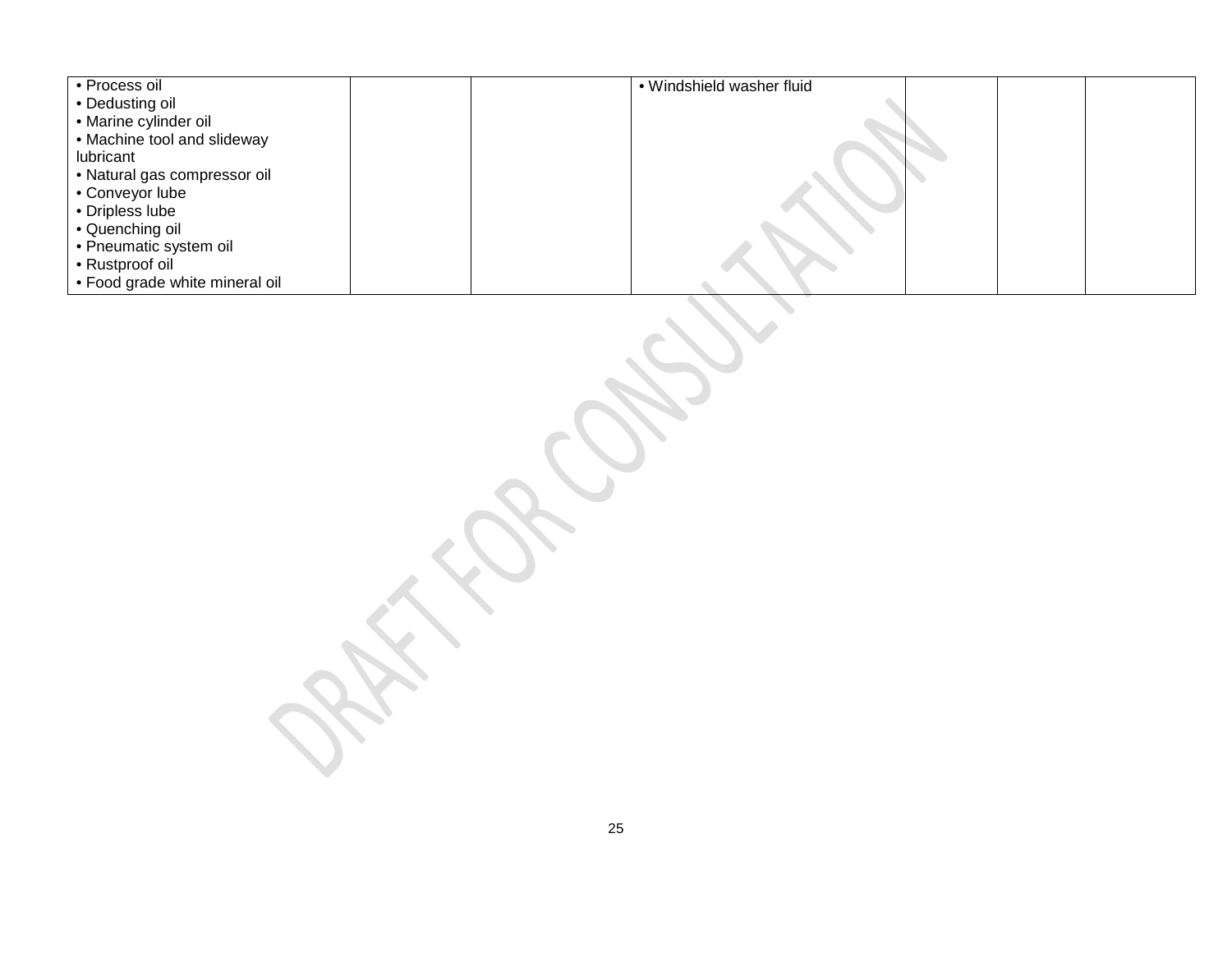| <b>Oil Filters</b>                                                                                                              |                                                          |                                                                                                                                                                                                                                                                                        |                                                                                                    |                              |                             |                 |
|---------------------------------------------------------------------------------------------------------------------------------|----------------------------------------------------------|----------------------------------------------------------------------------------------------------------------------------------------------------------------------------------------------------------------------------------------------------------------------------------------|----------------------------------------------------------------------------------------------------|------------------------------|-----------------------------|-----------------|
| Means filters produced and/or arriving into the province, and which are for sale, directly or as part of a product, in Ontario. |                                                          |                                                                                                                                                                                                                                                                                        |                                                                                                    |                              |                             |                 |
| <b>Notes</b>                                                                                                                    | Sector(s) into<br>which MHSM<br>is Supplied              | <b>Examples</b>                                                                                                                                                                                                                                                                        | <b>Exclusions</b>                                                                                  | <b>Reporting</b><br>Category | Unit of<br><b>Measure</b>   | Fee<br>Category |
| • None                                                                                                                          | • Residential<br>$\bullet$ All IC&I<br><b>Businesses</b> | • Spin-on or element style filters<br>that are used in hydraulic, transmission or<br>internal<br>combustion engine applications                                                                                                                                                        | • Gasoline fuel filters<br>• Air filters<br>• Household furnace air filters<br>• Sock-type filters | Less than or<br>equal to 8"  | Number of<br>units Supplied | Oil Filters     |
|                                                                                                                                 |                                                          | • Diesel fuel filters<br>• Household furnace fuel filters<br>• Coolant filters<br>• Storage tank diesel fuel filters<br>• Plastic & paper element style<br>filters<br>• Diesel fuel filters used at retail and<br>commercial pump islands<br>• Sump type automatic transmission filter |                                                                                                    | Greater than<br>8"           | Number of<br>units Supplied | Oil Filters     |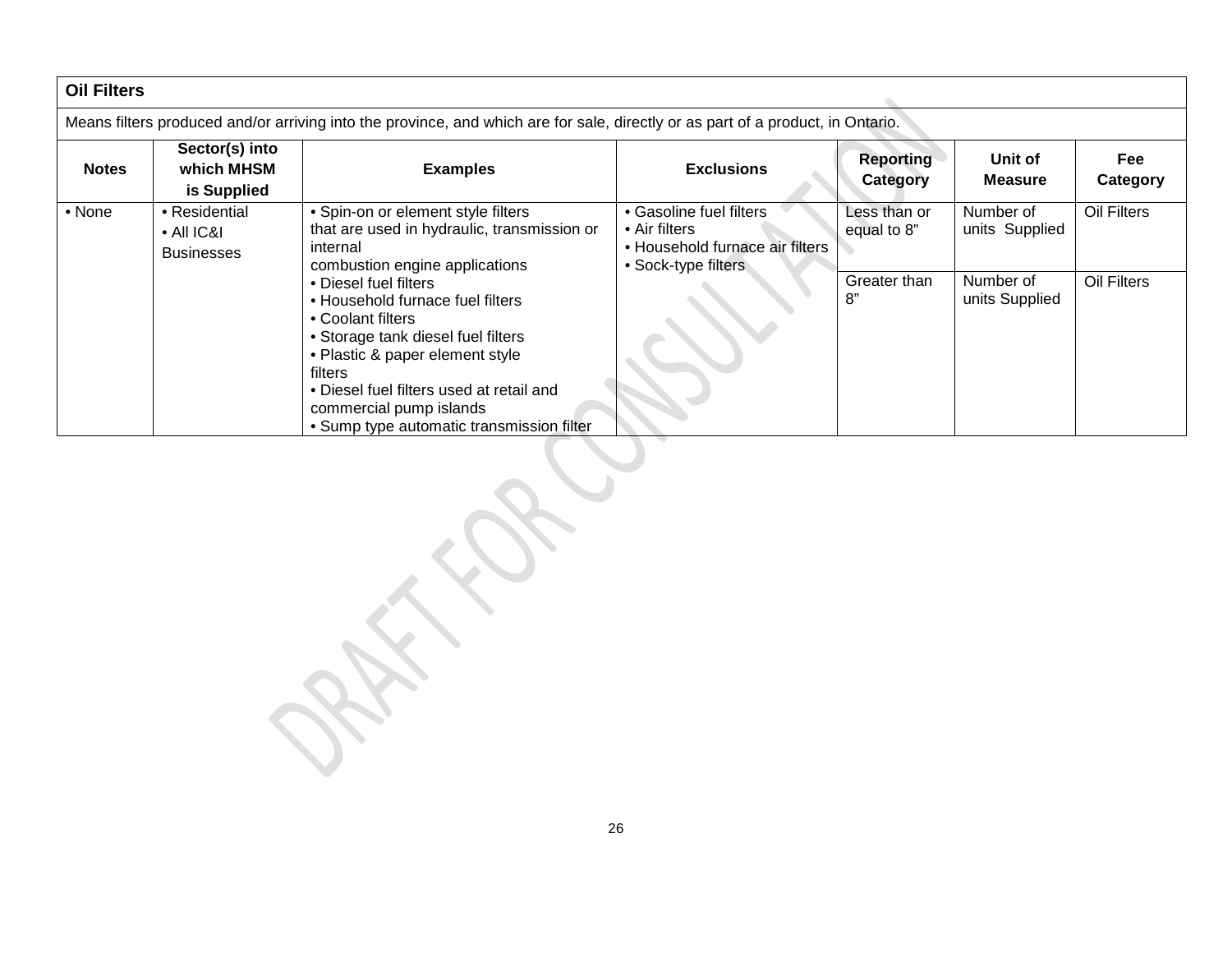#### **C. Affected Stakeholders and Proposed Consultation Process**

Affected stakeholders include:

- Stewards of antifreeze, oil containers and oil filters registered with Stewardship Ontario;
- Stewards of antifreeze, oil containers and oil filters who are non-compliant;
- Service providers operating the collection locations set out in Table 4.1 for used antifreeze, oil containers and oil filters under contract to Stewardship Ontario;
- Service providers providing transport and processing of used antifreeze, oil containers and oil filters under contract to Stewardship Ontario;
- Other organizations and companies not currently under contract to Stewardship Ontario that have an interest in providing collection, transport and/or processing of used antifreeze, oil containers and oil filters;
- End markets for used antifreeze, oil containers and oil filters;
- Environmental non-government organizations with an interest in waste diversion; and
- Stewardship Ontario, as the industry funding organization currently responsible for the collection and management of used antifreeze, oil containers and oil filters.

AMS is in regular discussions with Stewardship Ontario regarding this ISP and the transition of services.

AMS is also in regular discussions with the ISP participants listed in Appendix A regarding this ISP. AMS will work with Stewardship Ontario to distribute a notice to all stewards registered with Stewardship Ontario who supply antifreeze, oil containers and oil filters to notify them of this ISP, provide a summary of the key ISP elements and provide an opportunity for one-on-one discussions with any who have an interest in the ISP.

Recognizing that WDO is obligated to consult with stakeholders on all ISP and in an effort to respect stakeholders' available time, AMS will work co-operatively with WDO to consult with the following stakeholders:

- Service providers operating the collection locations set out in Table 4.1 for used antifreeze, oil containers and oil filters under contract to Stewardship Ontario;
- Service providers providing transport and processing of used antifreeze, oil containers and oil filters under contract to Stewardship Ontario;
- Other organizations and companies not currently under contract to Stewardship Ontario that have an interest in providing collection, transport and/or processing of used antifreeze, oil containers and oil filters;
- End markets for used antifreeze, oil containers and oil filters; and
- Environmental non-government organizations with an interest in waste diversion.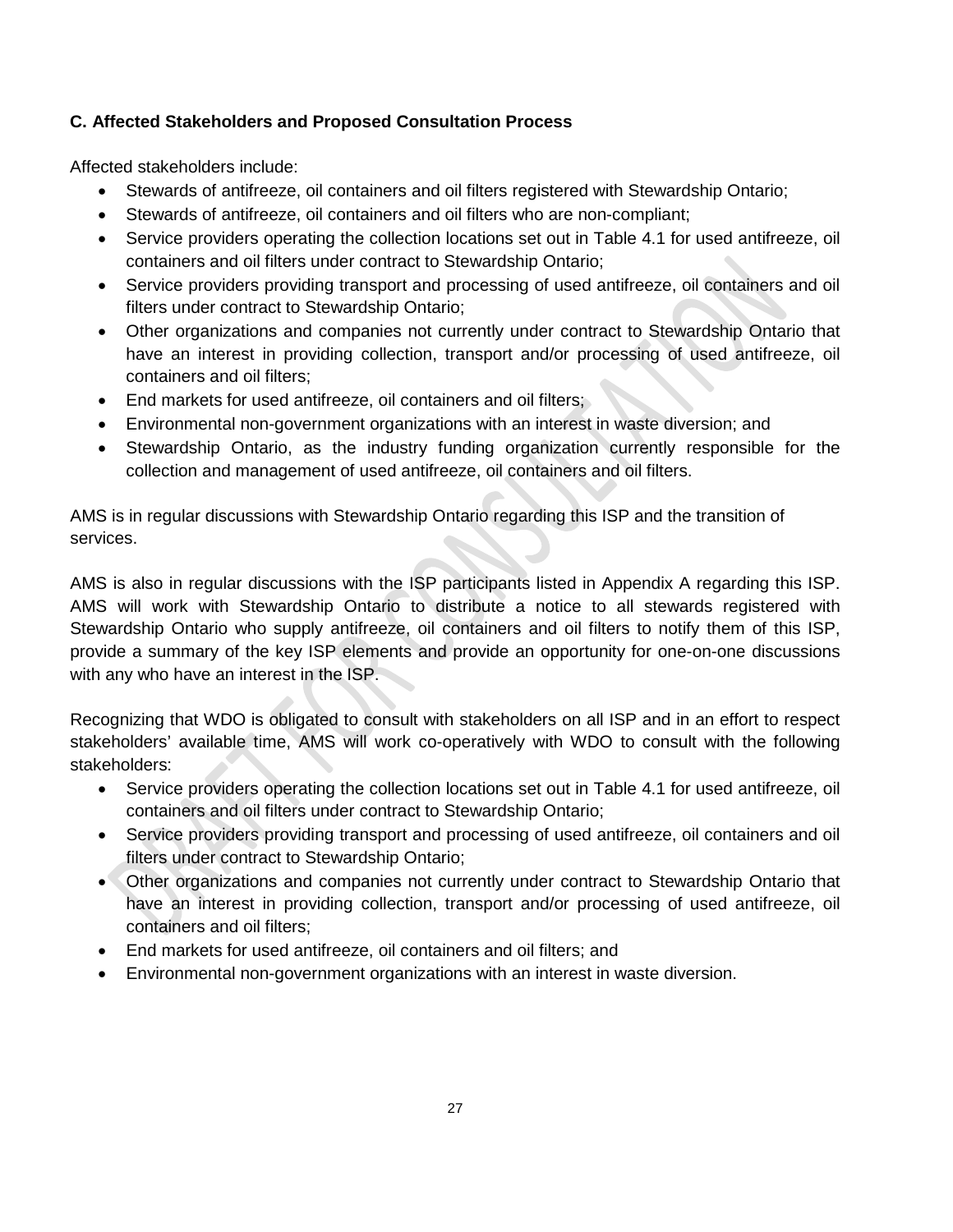#### **D. List of Key Program Stakeholders**

ISP stakeholders include:

- Stewards listed in Appendix A;
- Stewards not listed in Appendix A who subsequently choose to join the ISP;
- Service providers operating the collection locations set out in Table 4.1 for used antifreeze, oil containers and oil filters currently under contract to Stewardship Ontario; and
- Service providers providing transport<sup>[11](#page-30-0)</sup> and processing<sup>[12](#page-30-1)</sup> of used antifreeze, oil containers and oil filters currently under contract to Stewardship Ontario; and
- End markets for used antifreeze, oil containers and oil filters.

<span id="page-30-0"></span><sup>&</sup>lt;sup>11</sup> A list of approved transporters is posted on the Stewardship Ontario website. This list includes 47 companies approved to transport used antifreeze, oil containers and/or oil filters as of January 2016.

<span id="page-30-1"></span><sup>&</sup>lt;sup>12</sup> A list of approved processors is posted on the Stewardship Ontario website. This list includes 8 processors approved to manage used antifreeze, 11 processors approved to manage used antifreeze and oil containers and 14 processors approved to manage used oil filters as of January 2016.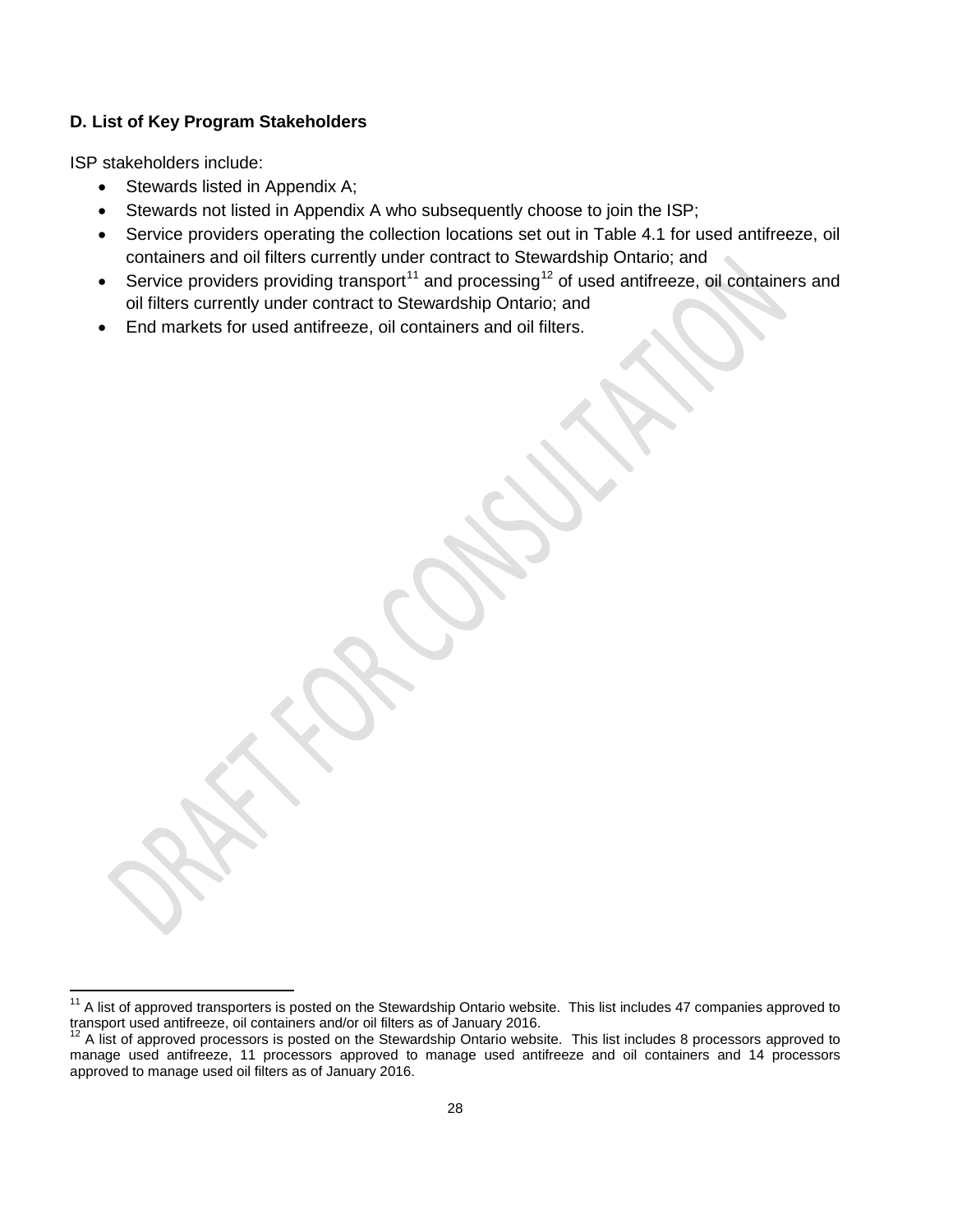#### **E. Description of Operations**

Collection sites are registered with AMS if they are large commercial or retail operations, or operated by a municipality. Smaller, privately-owned commercial sites (e.g., service stations and garages) are not required to register in advance of collecting used antifreeze, oil containers or oil filters. Collection sites are responsible for establishing contracts or agreements with approved transporters.

Municipalities operating collection sites for used antifreeze, oil containers and oil filters will be remunerated for doing so, as set out in the agreements with Stewardship Ontario that will be adopted by AMS. No payment is provided to commercial and retail collection sites for collection of used antifreeze, oil containers or oil filters.

AMS will adopt Stewardship Ontario's Collection Site Standards, dated October 1, 2012, as posted on Stewardship Ontario's website.

Transporters transport used antifreeze, oil containers or oil filters from collection sites to an approved processor. AMS will provide the financial incentives established by Stewardship Ontario to transporters of used antifreeze, oil containers and oil filters<sup>13</sup>. Transporters must be registered with AMS in order to be eligible to receive the Transporter Incentive. Transporters are responsible for establishing contracts or agreements with collection sites and approved processors.

AMS will adopt Stewardship Ontario's Transportation Standards, as posted on Stewardship Ontario's website.

Processors accept used antifreeze, oil containers or oil filters for the purpose of recycling or reprocessing the materials or to ensure they are safely disposed of. AMS will provide the financial incentives established by Stewardship Ontario to processors of used antifreeze containers and oil containers. Processors must be registered with AMS in order to be eligible to receive the Processor Incentive for used antifreeze containers and oil containers. No payment is provided to processors to handle used antifreeze and oil filters. Processors are responsible for establishing contracts or agreements with approved transporters.

AMS will adopt Stewardship Ontario's Processor Standards, as posted on Stewardship Ontario's website.

All transporters and processors that wish to handle used antifreeze, oil containers or oil filters under this ISP must:

- Be registered with AMS;
- Comply with AMS's Vendor Standards;

<span id="page-31-0"></span><sup>&</sup>lt;sup>13</sup> Transportation incentives are paid based on four factors: 1) the geographic zone in which materials are being transported, 2) whether the collection location is located in an urban or rural area, 3) the type of material collected, and 4) the current price of fuel.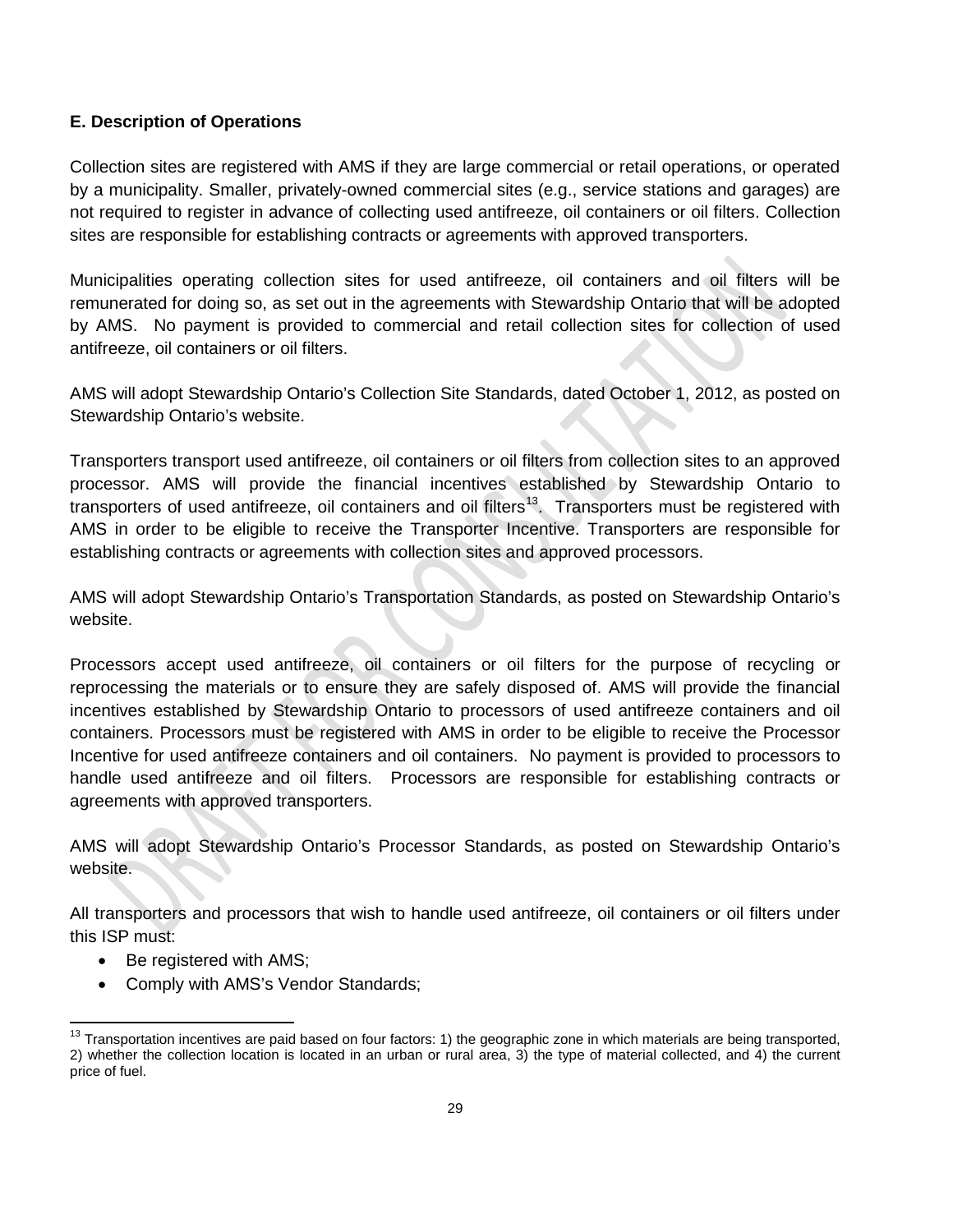- Report the quantity of material managed to AMS and submit all required documents to substantiate the information reported; and
- Comply with all Ontario legislative and regulatory requirements if located within the boundaries of Ontario; or
- Comply with all applicable provincial or state legislative and regulatory requirements if located outside of Ontario.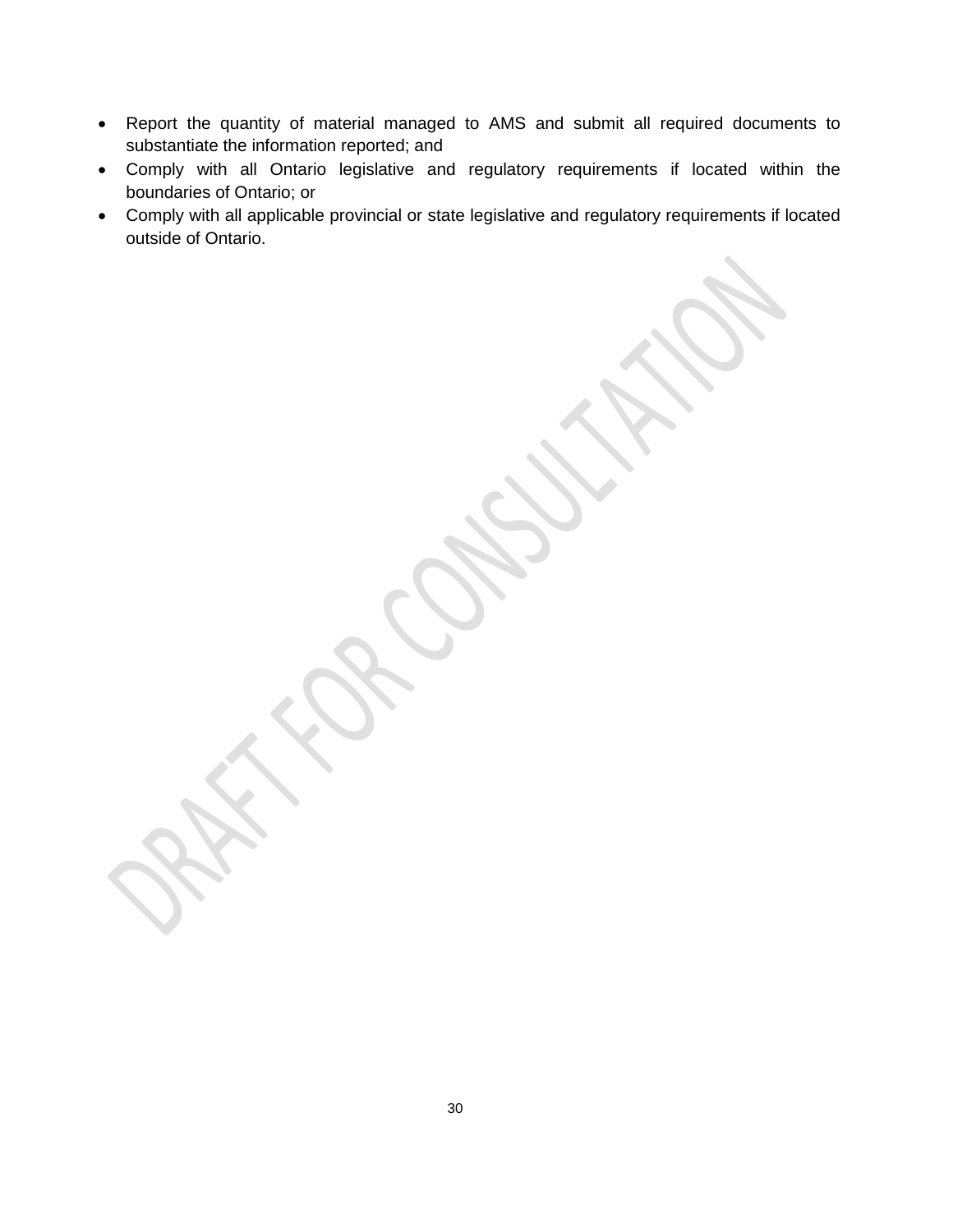#### **F. Affecting Ontario's Marketplace in a Fair Manner**

AMS is proposing to assume responsibility for the entire supply chain for collection and management of used antifreeze, oil containers and oil filters currently under contract to Stewardship Ontario. If any stewards of antifreeze, oil containers or oil filters continue to be registered with Stewardship Ontario after the ISP commences, AMS will contract with Stewardship Ontario for proportional use of the supply chain at a proportionate cost.

AMS is proposing to adopt:

- The service provider vendor standards currently being used by Stewardship Ontario;
- The registrations of service providers currently in place with Stewardship Ontario;
- The rate of remuneration being paid by Stewardship Ontario to municipalities for operation of collection sites accepting used antifreeze, oil containers and oil filters for a minimum of one year; and
- The Transportation Incentive and the Processing Incentive rates being paid by Stewardship Ontario to approved transporters and processors, respectively (for a minimum of one year).

As such, the AMS ISP will affect Ontario's marketplace in the same manner that Stewardship Ontario's MHSW Program for used antifreeze, oil containers and oil filters is currently affecting the marketplace.

The commercial terms with service providers will be maintained for at least one year following the commencement of the ISP to minimize disruption during the transition process. Any subsequent changes to the commercial terms will be assessed to ensure that the marketplace is affected in a fair manner and will be subject to consultation with those affected.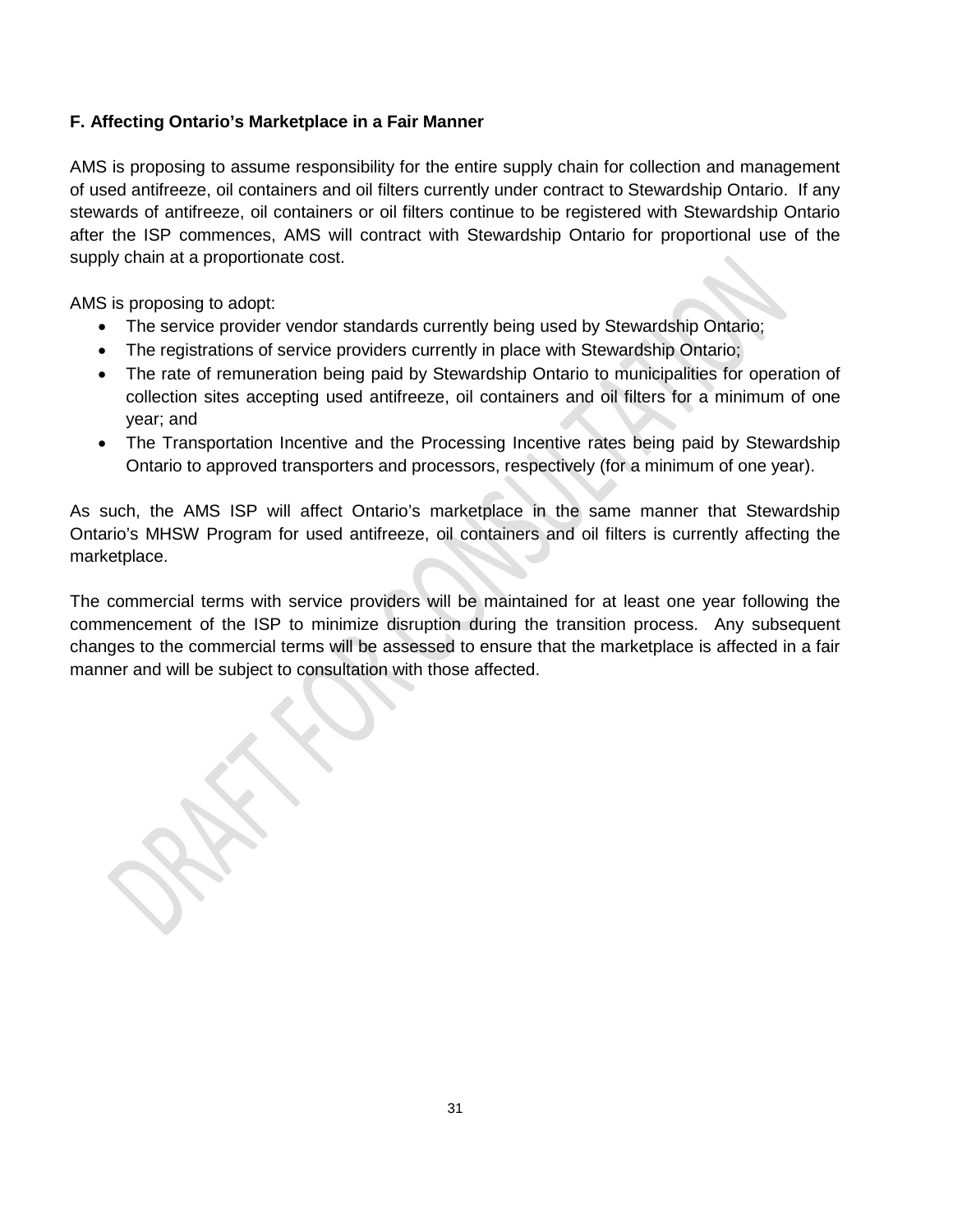#### **G. Transition Plan**

This appendix contains responses to WDO's ISP Transition Plan Guide.

AMS will make every effort to ensure the transition from Stewardship Ontario to AMS is as seamless as possible for all stakeholders.

Stewardship Ontario currently manages automotive materials through the MHSW program. CSSA provides administrative services to Stewardship Ontario, including but not limited to steward reporting, service provider reporting, finance and accounting and communications. AMS intends to contract with CSSA to use the same systems, processes and human resources it employs in the delivery of services to Stewardship Ontario to administer this ISP.

Rather than developing a parallel supply chain, AMS will take over the existing automotive materials supply chain from Stewardship Ontario and maintain it in its current form for at least one year. This will provide stability for collectors, transporters and processors.

As this Transition Plan indicates, the intent is to transition the management of automotive materials with minimal disruption for all stakeholders. It is AMS's intent to provide a period of stability before evaluating opportunities for refinement and optimization.

#### **1. What are the proposed changes compared to the existing system?**

As described in the ISP, it is the intention of AMS to maintain most of the elements of the MHSW Program as they relate to automotive materials. AMS will:

- o Adopt the current collection, transportation and processing standards developed by Stewardship Ontario without adjustment for a minimum of one year;
- o Maintain the existing municipal collection channels;
- o Pay municipalities the equivalent amount they receive from Stewardship Ontario for the management of automotive materials without adjustment for a minimum of one year;
- o Utilize CSSA's WeRecycle reporting portal that stewards and service providers use for the MHSW Program; and
- o Partner with Stewardship Ontario for the continued use of the Orange Drop consumer name.

AMS will continue consultations with stakeholders, including municipalities, service providers and stewards, to identify opportunities for continuous improvement.

#### What would change for consumers?

a) Describe what would and would not change (from the existing system) in the first year of operations, and provide a proposed timeline for implementing those changes.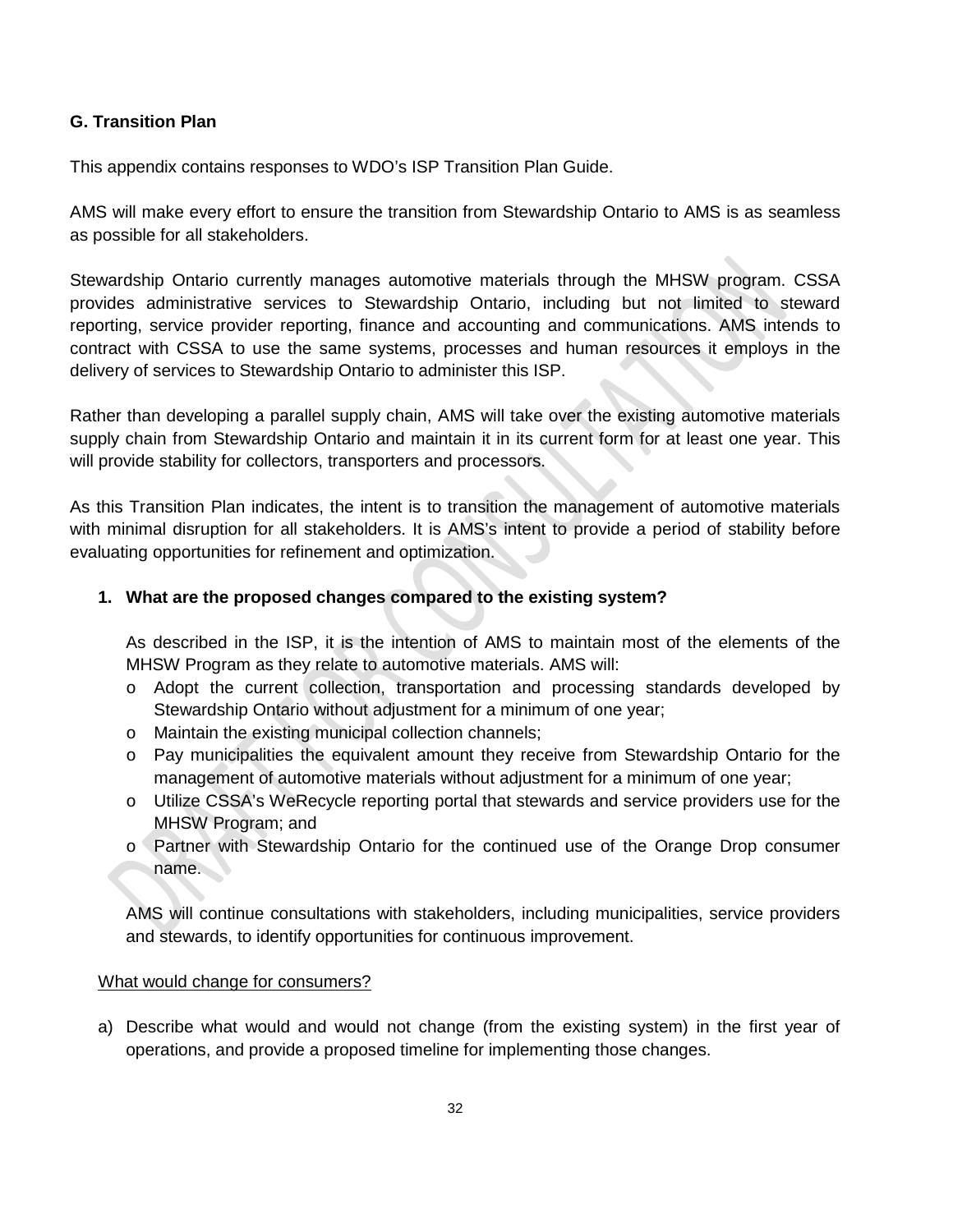- o AMS will maintain the collection network and consumer facing program name, Orange Drop, used by Stewardship Ontario.
- o AMS will partner with Stewardship Ontario to promote the recycling of automotive materials using the [www.makethedrop.ca](http://www.makethedrop.ca/) website.
- o AMS will work with stakeholders to increase the awareness of the program, in particular the availability of service centers that accept automotive materials from consumers.
- o AMS will add additional collection sites to improve accessibility and program performance.
- b) Outline what changes (if any) might be expected after the first year of operations, and explain the process that would be used to consider those changes.
	- o AMS does not have any planned changes at this time.
	- o Any changes will be developed after a period of stability and in consultation with affected stakeholders.
- c) Outline and explain how the proposed changes will be communicated to this stakeholder group.
	- o The transition from Stewardship Ontario to AMS will not be visible to consumers and therefore no communications about the change are required (as this would likely create confusion).
	- o AMS will ensure that new publically accessible collection sites are communicated to consumers through [www.makethedrop.ca.](http://www.makethedrop.ca/)
- d) Outline and explain any changes to consumer accessibility (e.g. collection sites) for recycling services.
	- o AMS will add additional collection sites to improve accessibility and program performance.
	- o AMS will ensure that new publically accessible collection sites are communicated to consumers through [www.makethedrop.ca.](http://www.makethedrop.ca/)
- e) Identify any other changes for consumers.
	- o AMS will work proactively to improve consumer awareness and participation in the program, working in partnership with Stewardship Ontario, municipalities, and other waste diversion programs.

#### What would change for stewards?

- a) Describe what would and would not change (from the existing system) in the first year of operations, and provide a proposed timeline for implementing those changes.
	- o Stewards of automotive materials would continue to report quarterly through the WeRecycle portal operated by CSSA, under contract to AMS. Modifications to the WeRecycle portal will be made to keep the reports distinct from reports made to Stewardship Ontario through the WeRecycle portal, but the format and process will remain consistent.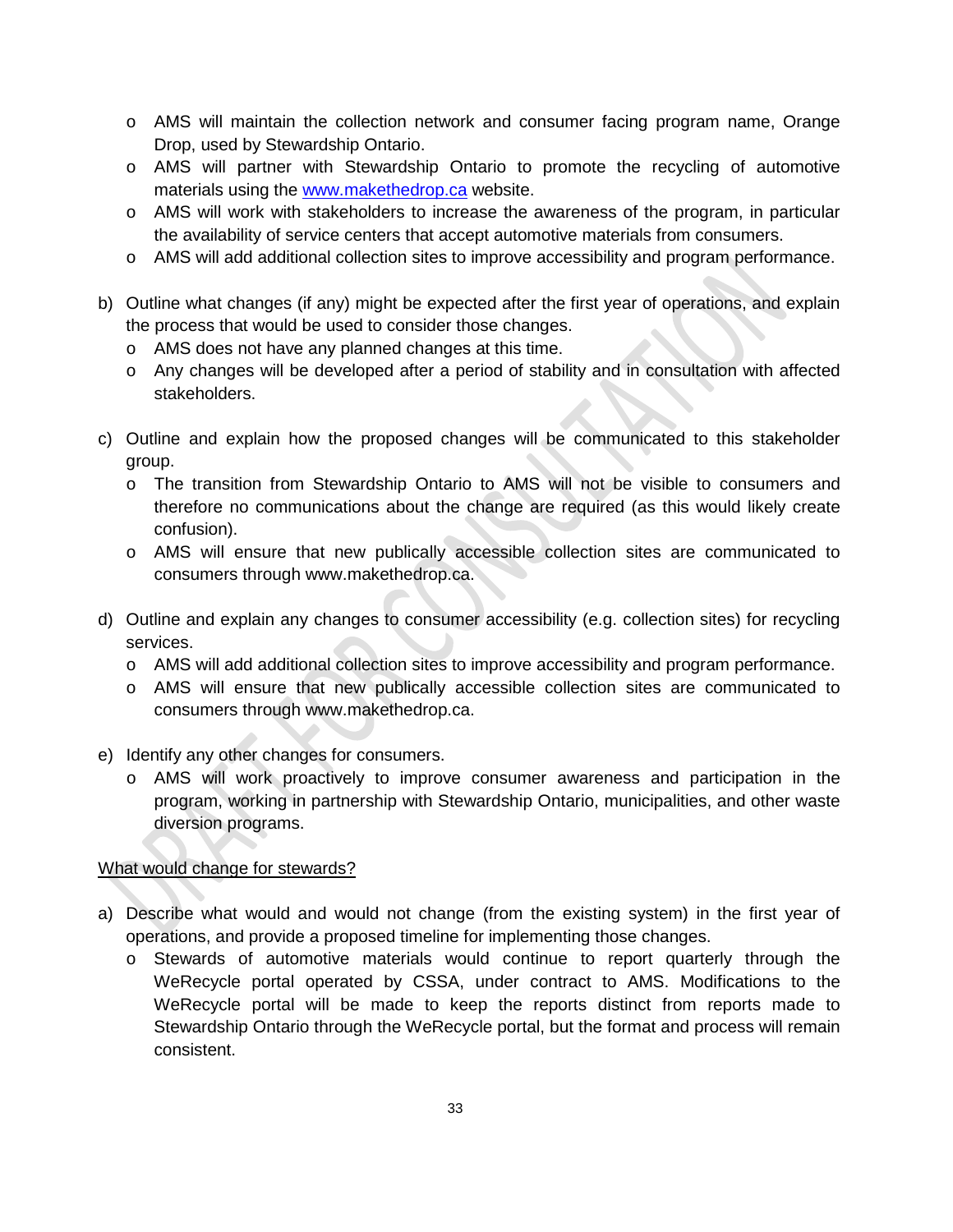- o Participating stewards would report through the WeRecycle portal t the quantities supplied to market based on the material definitions as approved by the Minister and included in the MHSW Program Rules for Stewards published by Stewardship Ontario.
- o Participating stewards would continue to receive invoices and be required to pay within 30 days of receipt of the invoice.
- o Participating stewards would be required to sign a membership agreement with AMS to be eligible to join the ISP.
- o Participating stewards will be invoiced in accordance with the terms of the membership agreement.
- b) Outline what changes (if any) might be expected after the first year of operations, and explain the process that would be used to consider those changes.
	- o AMS does not have any planned changes at this time.
	- o Any changes will be developed after a period of stability and in consultation with affected stewards.
- c) Outline and explain how the proposed changes will be communicated to this stakeholder group.
	- o Reporting instructions will be provided to participating stewards.
	- o Under contract to AMS, CSSA's steward services team will work with stewards to assist them with their reports and address any questions they may have.
	- o Stewards of automotive materials already have established relationships with CSSA's steward services team.
- d) Outline the proposed changes to the steward's reporting framework and the rationale for those changes.
	- o Stewards of automotive materials would continue to report quarterly through the WeRecycle portal operated by CSSA. Modifications to the WeRecycle portal will be made to keep the reports distinct from reports made to Stewardship Ontario through the WeRecycle portal, but the format and process would remain consistent.
- e) Discuss the issue of fragmentation from a steward perspective, which could be caused by the need for a steward to report to the ISO (for the ISP materials) and to the IFO (for remaining materials in the 'basket of goods' that would continue to be managed by the IFO).
	- o Stewards of automotive materials would continue to report quarterly through the WeRecycle portal operated by CSSA. Modifications to the WeRecycle portal will be made to keep the reports distinct from reports made to Stewardship Ontario through the WeRecycle portal, but the format and process would remain consistent.
	- o Most stewards of automotive materials also report through the WeRecycle portal for the non-automotive MHSW, the Blue Box Program, as well as the printed paper and packaging programs operated by Multi-Material British Columbia, Multi-Material Stewardship Western, and Multi-Material Stewardship Manitoba.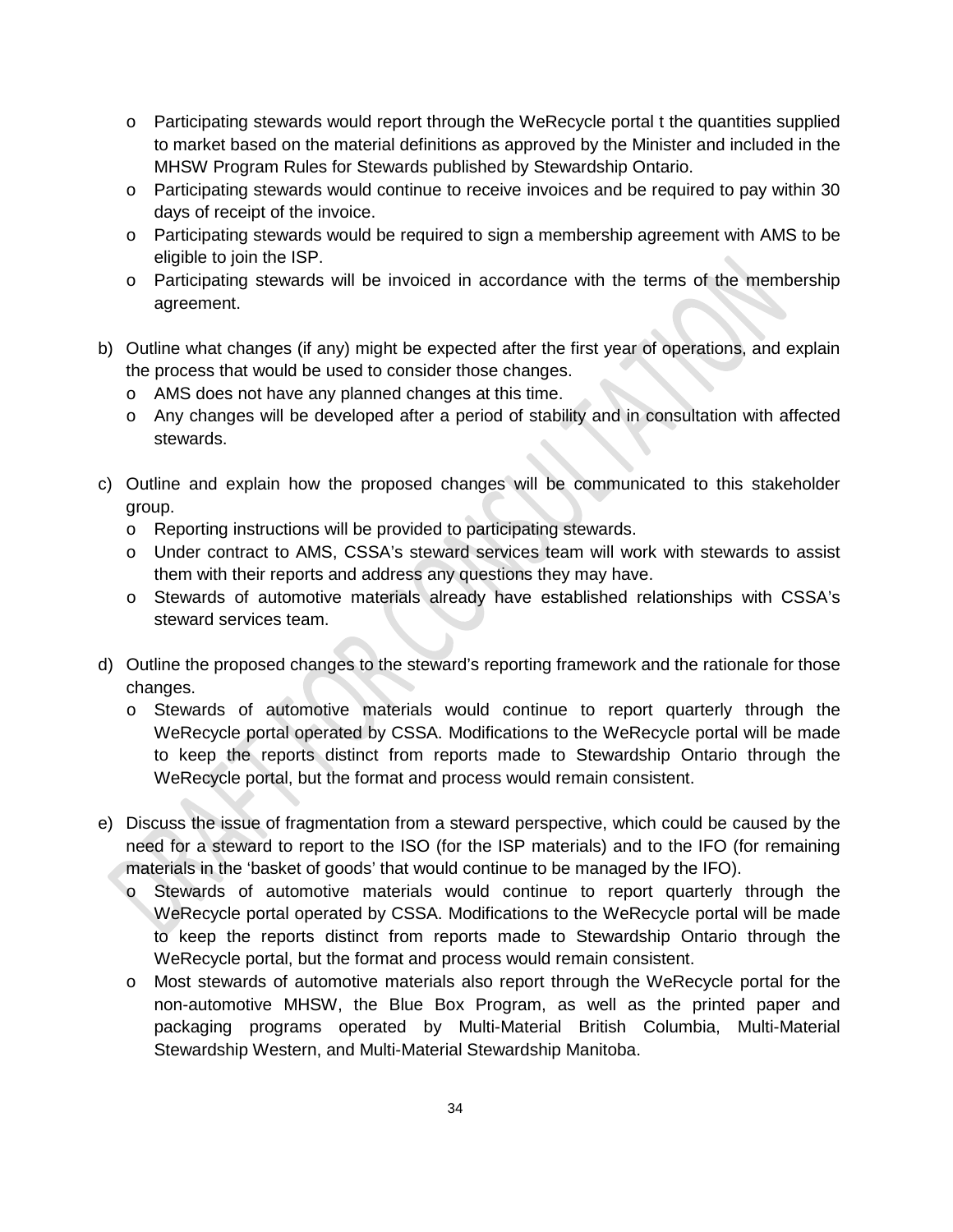- f) Explain the process for stewards who are a party to the ISP to exit the IFO (e.g. final payments, debt/surplus payments)
	- o Stewards of automotive materials wishing to join the ISP must sign a membership agreement with AMS.
	- o AMS requires that stewards joining the ISP will be in good standing with Stewardship Ontario, meaning that they are current on their reporting and payment obligations with respect to automotive materials.

#### What would change for municipalities?

- a) Describe what would and would not change (from the existing system) in the first year of operations, and provide a proposed timeline for implementing those changes.
	- o The municipal channel accounts for a very small proportion of the total quantity of automotive materials collected in Ontario; however, it is an important channel for householder accessibility that will be maintained by AMS.
	- o In order to achieve the smoothest possible transition, AMS will assume the supply chain obligations of Stewardship Ontario for automotive materials, including the municipal channel. AMS will enter into collection services agreements with municipalities currently providing collection activities for the MHSW Program.
- b) Outline what changes (if any) might be expected after the first year of operations, and explain the process that would be used to consider those changes.
	- o AMS is committed to continuous improvement with respect to the effectiveness and efficiency of the supply chain for automotive materials; however, no changes will be made to the supply chain for a minimum of one year.
	- o Opportunities to increase effectiveness and efficiency will be identified through analysis and consultation with stakeholders as the program matures. An example of a change AMS may consider to increase efficiency is to introduce refinements to the reporting process to reduce the administrative burden on municipalities.
- c) Outline and explain how the proposed changes will be communicated to this stakeholder group.
	- o AMS will work with the Association of Municipalities of Ontario (AMO), the Regional Public Works Commissioners of Ontario (RPWCO) and the Municipal Waste Association (MWA) to communicate with their respective municipal members.
	- o AMS will also contact municipalities under contract to Stewardship Ontario directly to inform them of the changes and to invite them to sign a services agreement with AMS to participate as a collector for the ISP.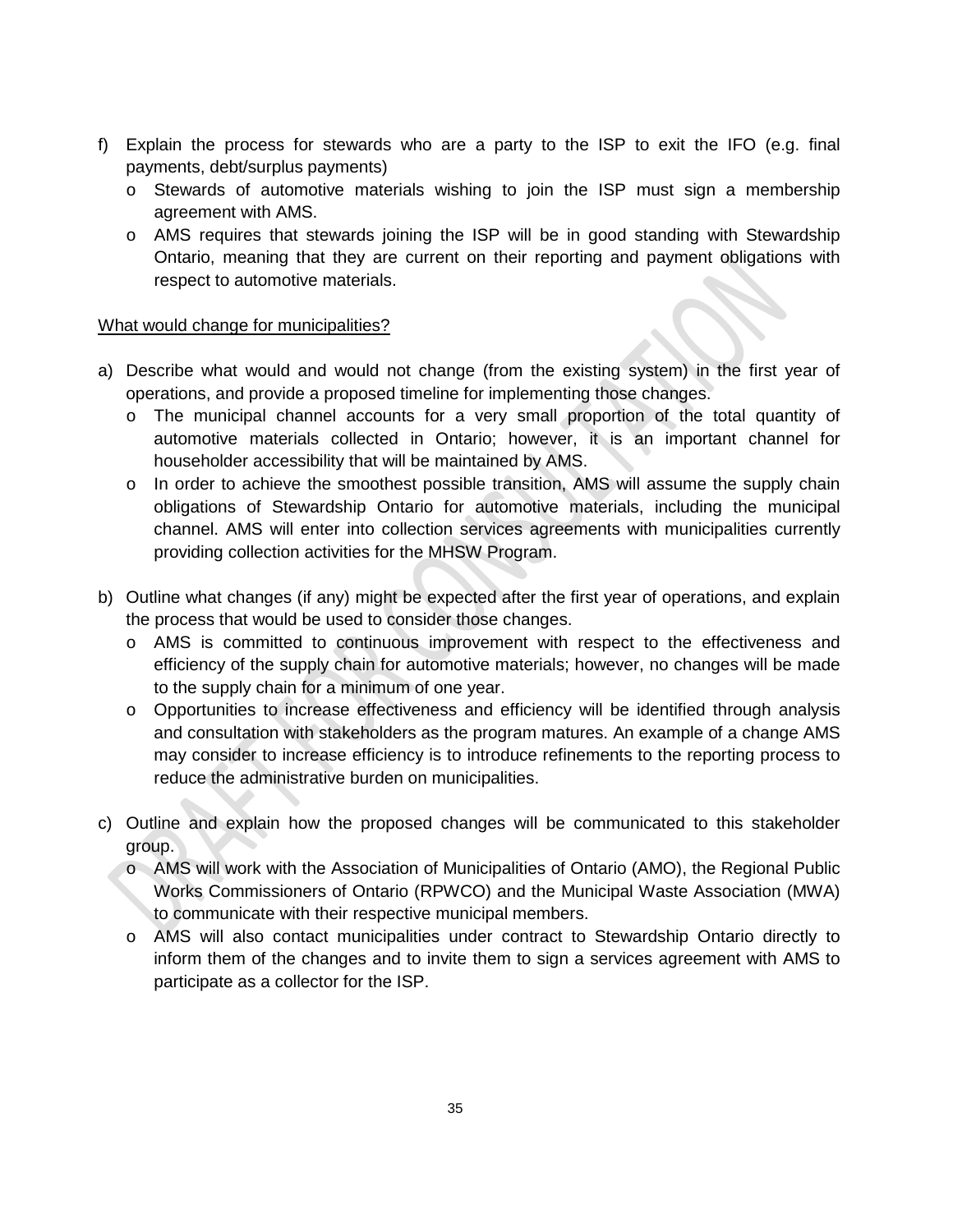- d) Are changes to the collection site standards expected? Provide the new collection site standards, if they are known. Describe the proposed outreach/consultation that would be used to develop additional changes to collection site standards
	- o AMS will adopt the MHSW Collection Site Standards developed by Stewardship Ontario, dated October 1, 2012, for a minimum of one year from the effective date of the ISP. These standards will be referenced in the services agreement between AMS and municipalities participating as collectors in the ISP.
	- o AMS will consult with stakeholders to identify ways to improve the efficiency of the collection system and reporting requirements for future years.
- e) Are changes expected to the reporting framework? If so, explain any proposed changes and discuss their potential impact on municipalities (e.g., costs, administrative work). Outline efforts to mitigate any concerns. For example, would a one-window reporting system for municipalities be possible?
	- o Municipalities participating in the ISP will continue to report through the WeRecycle portal operated by CSSA on the same schedule they report to Stewardship Ontario. Modifications to the WeRecycle portal will be made to keep the reports distinct from reports made to Stewardship Ontario through the WeRecycle portal, but the format and process would remain consistent.
	- o Municipalities will only be required to report their quantities collected at events. No other form of reporting to AMS will be required. Municipalities will be paid for Depot collection automatically based on commercial terms in the services agreements.
	- o AMS does not expect additional costs to be incurred by municipalities as a result of the reporting framework under the ISP.
- f) Will there be training for municipalities on the new requirements?
	- o AMS will consult with municipalities on the transition process, including service standards.
	- o AMS will publish a reporting guidebook.
- g) Address the extent of fragmentation from a municipal perspective, which could be caused by the need for the municipality to report to the ISO (for the ISP materials), to the IFO (for the remaining materials in the 'basket of goods' that would continue to be managed by the IFO), and/or to other ISOs should WDO approve ISPs for other materials in the 'basket of goods' in the future.
	- a. Outline the proposed system for municipal contracts and compensation.
		- o Modifications to the WeRecycle portal will be made so that municipalities can continue reporting using the same reporting system they use for the MHSW Program.
	- b. Explain how comingled materials would be addressed.
		- o Automotive materials will not be commingled with other materials.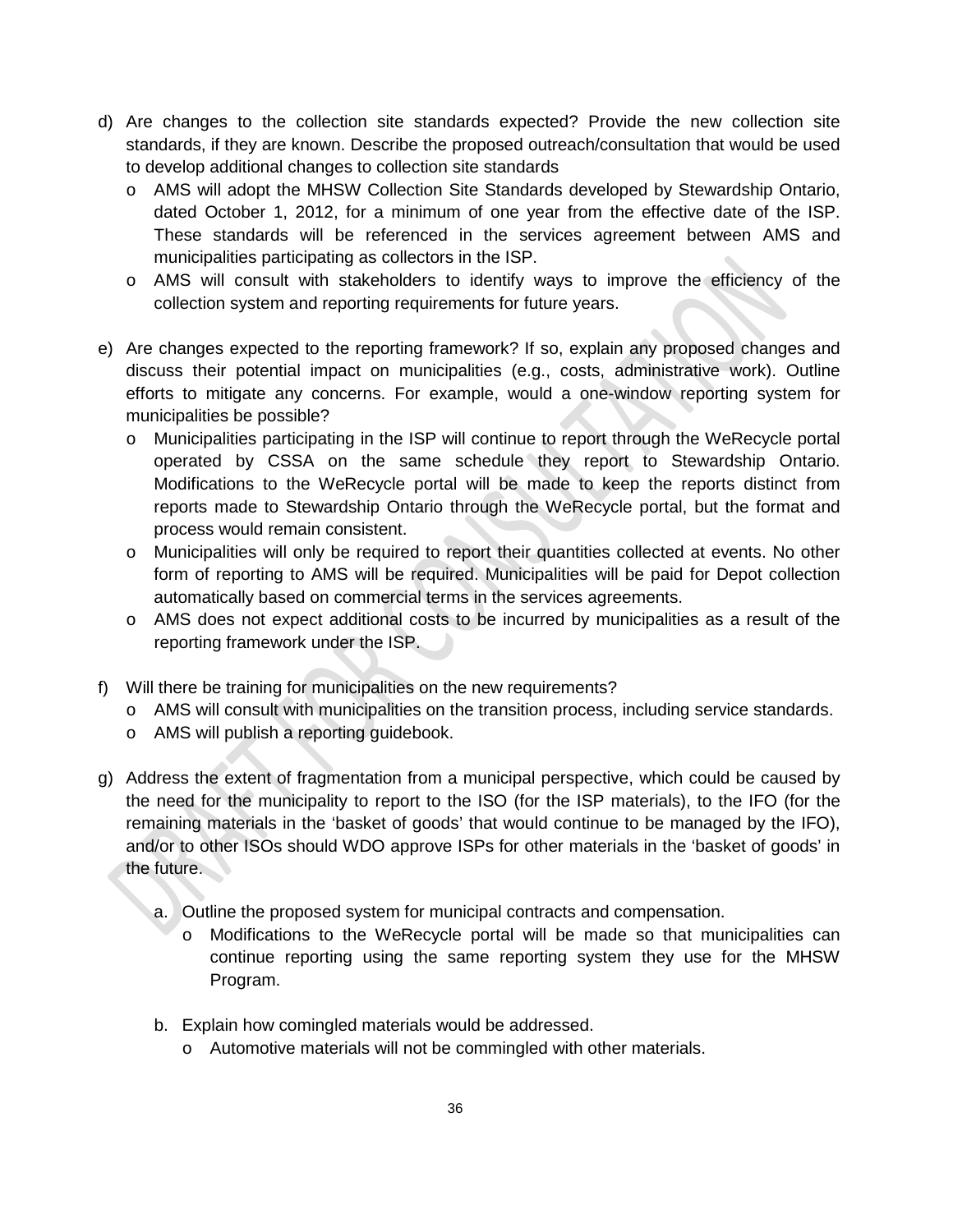- c. Outline the ISO's proposed approach and timeline for negotiating new municipal agreements, if municipalities do not agree to accept assignment of the existing IFOnegotiated contracts.
	- o AMS will work with AMO, RPWCO and MWA to determine an effective way of communicating with municipalities that wish to participate as collectors to the ISP. AMS will also contact municipalities under contract to Stewardship Ontario directly to invite them to sign a services agreement to participate as a collector for the ISP.
	- o AMS intends to utilize an agreement with a similar form and content to the existing agreement between municipalities and Stewardship Ontario. Specifically, AMS will:
		- Assume the automotive materials share of payments to municipalities for depot collection services as set out in the January 1, 2014 amendment agreement between each municipality and Stewardship Ontario;
		- Ensure automotive materials collected by participating municipalities are picked up by a registered transporter for delivery to a registered processor for recycling; and
		- **Provide payment on a per tonne basis for automotive materials collected at** events and subsequently transported to a processor for recycling.
	- o If any agreements are not returned to AMS by the effective date of the ISP, the payments for depot hours and automotive materials collected at events will be paid retroactively upon receipt of the signed agreements, provided that the signed agreements and all reports are received by the end of the calendar year in which the ISP becomes effective.
	- o Municipalities that do not sign services agreements may make a request directly to a registered transporter that they pick-up and deliver to a registered processor any quantity of automotive materials collected by the municipality. There will be no charge to the municipality for this service.
- h) If the ISP would impact any contracts between municipalities and waste management companies, then describe how the ISO proposes to address these impacts
	- o AMS does not expect that the ISP will have any impact on existing contracts between municipalities and their service providers, if the ISP is approved.
- i) Establish a plan to provide and consult with municipalities on an operational plan before full implementation of the plan, if this ISP is approved
	- o AMS will work with AMO, RPWCO and MWA to determine an effective way of communicating with municipalities that wish to participate as collectors to the ISP. AMS will also contact municipalities under contract to Stewardship Ontario directly to invite them to sign a services agreement to participate as a collector for the ISP.
	- o During the transition period, the following activities are proposed, and will be reviewed with stakeholders, including the municipal associations: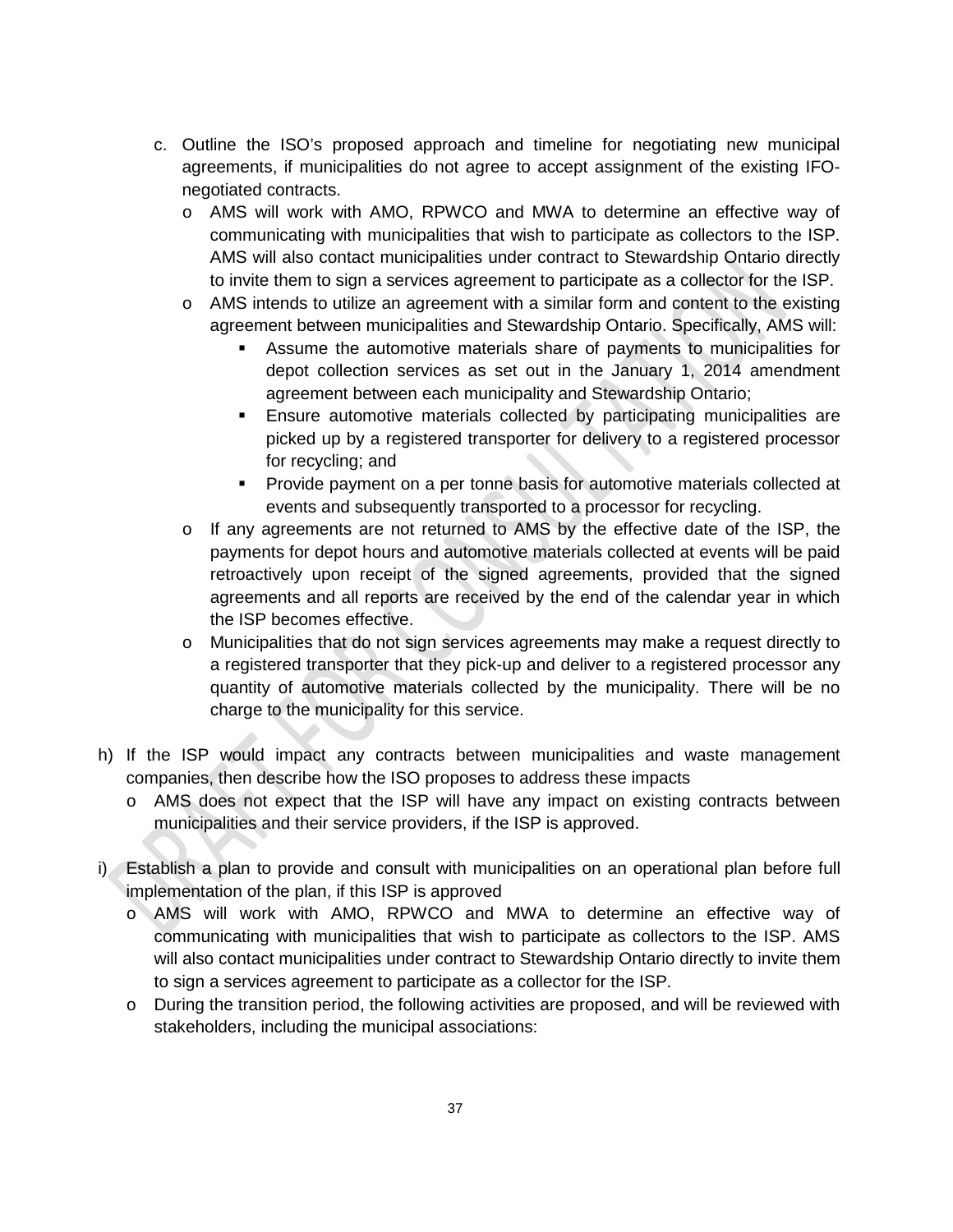| <b>Prior to Approval Date</b>                                              |                                                                             |  |  |  |  |  |
|----------------------------------------------------------------------------|-----------------------------------------------------------------------------|--|--|--|--|--|
|                                                                            | Consult with municipal associations and individual municipalities on supply |  |  |  |  |  |
|                                                                            | chain transition and municipal contract arrangements                        |  |  |  |  |  |
|                                                                            | Prepare municipal automotive materials services agreement                   |  |  |  |  |  |
| Consult with municipal associations on the development of a communications |                                                                             |  |  |  |  |  |
|                                                                            | plan                                                                        |  |  |  |  |  |
| <b>Approval Date</b>                                                       |                                                                             |  |  |  |  |  |
| Month 1                                                                    | Implement communications plan                                               |  |  |  |  |  |
|                                                                            | Distribute municipal automotive materials services agreements to            |  |  |  |  |  |
|                                                                            | municipalities                                                              |  |  |  |  |  |
|                                                                            | Begin modifications to the WeRecycle portal                                 |  |  |  |  |  |
| Month <sub>2</sub>                                                         | Continue to implement communications plan                                   |  |  |  |  |  |
|                                                                            | Continue with modifications to the WeRecycle portal                         |  |  |  |  |  |
|                                                                            | Update reporting guidebooks                                                 |  |  |  |  |  |
|                                                                            | Consult with Stewardship Ontario on remaining supply chain transfer         |  |  |  |  |  |
|                                                                            | activities                                                                  |  |  |  |  |  |
| Month <sub>3</sub>                                                         | Continue to implement communications plan                                   |  |  |  |  |  |
|                                                                            | Test and finalize the modifications to the WeRecycle portal                 |  |  |  |  |  |
|                                                                            | Publish reporting guidebooks and issue reporting IDs                        |  |  |  |  |  |

#### What would change for service providers?

- a) Describe what would and would not change (from the existing system) in the first year of operations, and provide a proposed timeline for implementing those changes. For example, are there any changes proposed for:
	- Collection channels?
	- Collection, transportation, or processing standards?
	- Compensation?
	- Reporting?
	- o There are no changes contemplated for these items during the first year.
	- o No changes will be made to the supply chain during the first year of operations.
	- o Opportunities to increase effectiveness and efficiency will be identified through analysis and consultation with stakeholders as the program matures.
	- o The commercial channel accounts for a large proportion of the total quantity of automotive materials collected in Ontario. Transporters service approximately 12,000 commercial collection sites and all municipal collection depots.
	- o In order to achieve the smoothest possible transition, AMS will assume the supply chain obligations of Stewardship Ontario for automotive materials, including the Automotive Incentive Program.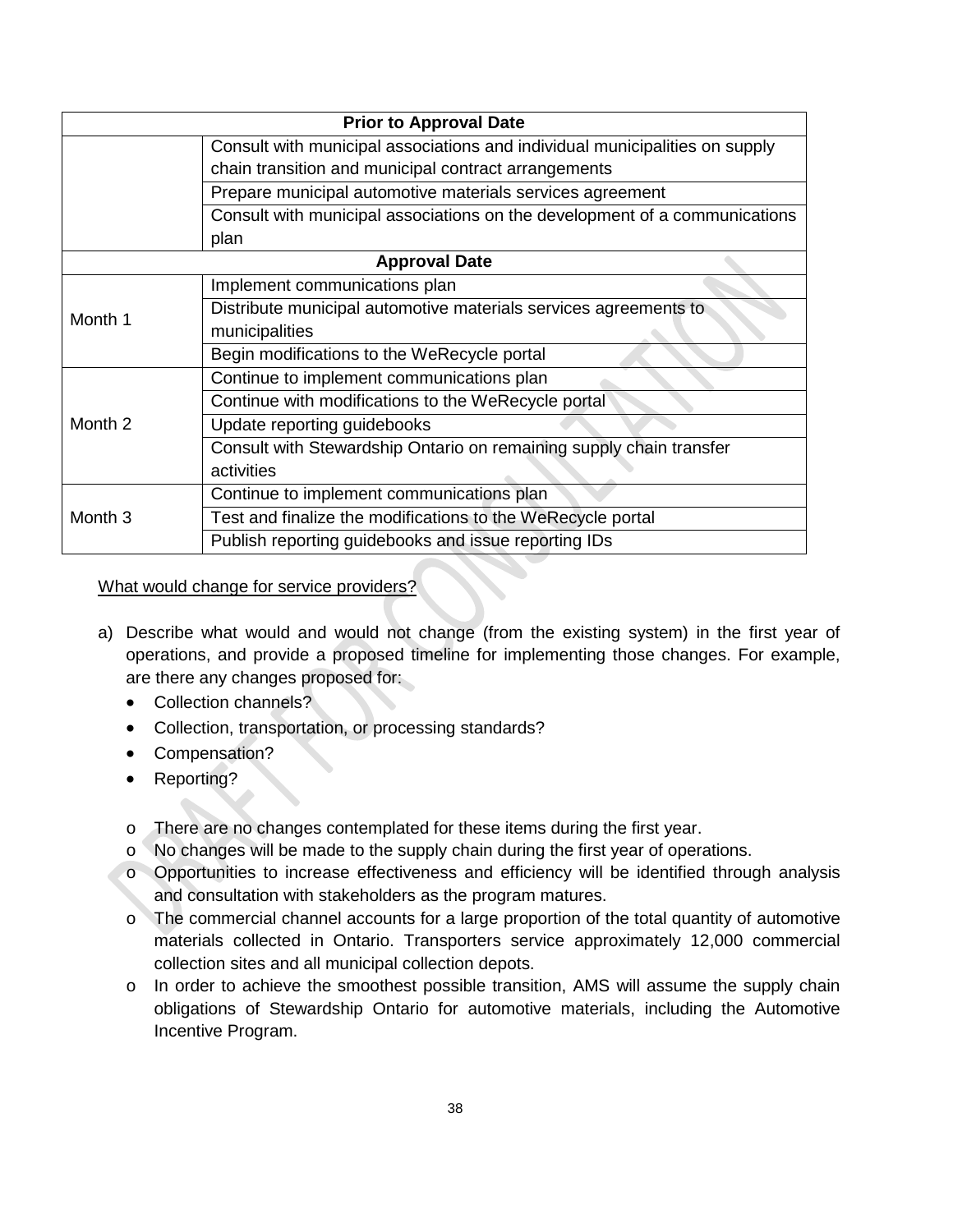- o AMS will maintain the nine zones and associated rates for rural and urban collection used by Stewardship Ontario.
- o AMS will adopt the collection, transportation and processing standards developed by Stewardship Ontario.
- o AMS will automatically accept transporters and processors currently registered with Stewardship Ontario based on Stewardship Ontario's declaration that each of these service providers meets the minimum qualifications and standards.
- o Service providers will continue to report using the WeRecycle portal.
- o Within the first six months, service providers will be asked to sign a services agreement stating their agreement to comply with the collection, transportation and processing standards.
- a) Outline what changes (if any) might be expected after the first year of operations, and explain the process that would be used to consider those changes.
	- o AMS is committed to continuous improvement with respect to the effectiveness and efficiency of the supply chain for automotive materials
	- $\circ$  No changes will be made to the supply chain during the first year of operations.
	- o Opportunities to increase effectiveness and efficiency will be identified through analysis and consultation with stakeholders as the program matures. An example of a change AMS may consider to increase efficiency is to introduce automation to the reporting process to reduce the administrative burden on service providers.
- b) Outline and explain how the proposed changes will be communicated to this stakeholder group.
	- o AMS will contact service providers directly to discuss the ISP and any concerns they have during the transition.
- c) Discuss how any existing service provider contracts between IFOs, municipalities or collection sites would be addressed (e.g., would they be assigned?).
	- o AMS will seek the assignment of collection contracts for the Specialty Services channel. In the event that the contracts cannot be assigned, AMS will seek to enter into new agreements with these collectors.
- d) Discuss any changes to how service providers would be selected for the new system (e.g., eligibility requirements, RFP process, etc.), and the timelines for implementing those changes.
	- o All transporters and processors that meet AMS's minimum requirements and standards may participate as a service provider. Details on eligibility requirements and how to register will be posted on our website if the ISP is approved.
	- o Eligibility requirements and the registration process will be adopted from those used by Stewardship Ontario.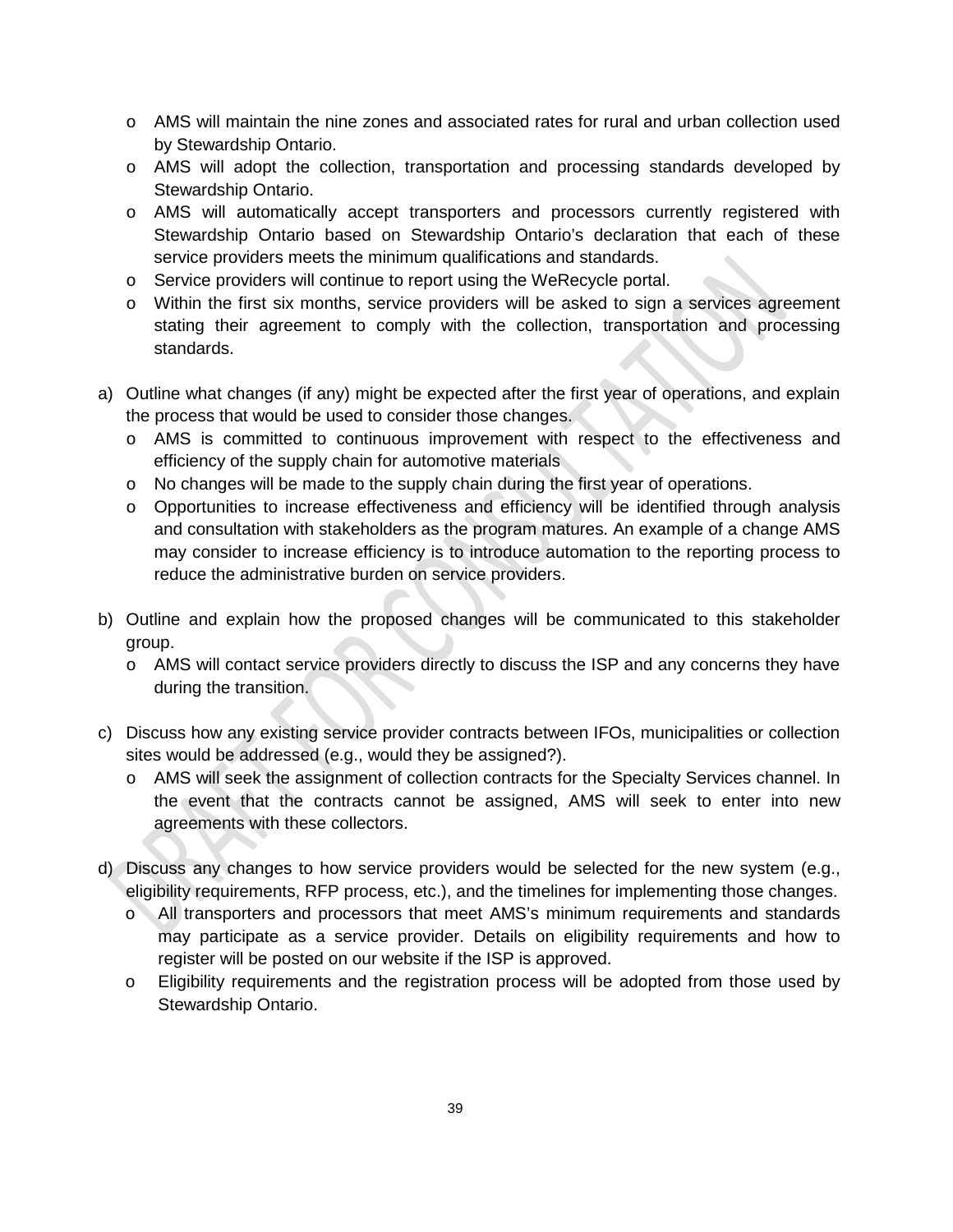- e) Establish a plan to provide and consult with service providers on an operational plan before full implementation of the plan, if this ISP is approved
	- $\circ$  During the transition period, the following activities are proposed, and will be reviewed with stakeholders:

| <b>Prior to Approval Date</b> |                                                                     |  |  |  |
|-------------------------------|---------------------------------------------------------------------|--|--|--|
|                               | Inform service providers of AMS's application for an ISP            |  |  |  |
|                               | Develop a communications plan                                       |  |  |  |
| <b>Approval Date</b>          |                                                                     |  |  |  |
| Month 1                       | Implement communications plan                                       |  |  |  |
|                               | Begin modifications to the WeRecycle portal                         |  |  |  |
| Month 2                       | Continue to implement communications plan                           |  |  |  |
|                               | Continue modifications to the WeRecycle portal                      |  |  |  |
|                               | Update reporting guidebooks                                         |  |  |  |
|                               | Consult with Stewardship Ontario on remaining supply chain transfer |  |  |  |
|                               | activities                                                          |  |  |  |
| Month <sub>3</sub>            | Continue to implement communications plan                           |  |  |  |
|                               | Test and finalize the modifications to the WeRecycle portal         |  |  |  |
|                               | Publish reporting guidebooks                                        |  |  |  |

#### **2. Outstanding Issues and Making Changes after the ISP's Approval**

- a) If after the ISP is approved, the ISO determines that additional changes are required to those proposed in the ISP, explain the ISO's process for consultation with affected stakeholders.
	- o As described in the ISP and in this Transition Plan, it is the intention of AMS to maintain existing program operations for automotive materials as they currently exist in the MHSW program while seeking opportunities for continuous improvement. For any proposed changes, AMS will consult with affected stakeholders. Methods of consultation could include written or oral communication, one-on-one and group meetings, committee meetings, and newsletters.
	- o AMS will also continue consultation with industry associations representing the stewards including the Automotive Industry Association, the Canadian Vehicles Association, and the Global Automakers Association.
- b) Discuss how the proposed changes will be communicated to stakeholders.
	- o For municipalities, AMS will continue to interact with WDO, AMO, RPWCO and MWA, and has discussed the establishment of an ISP-municipal transition committee. Where committees are involved, communication would initially take place at the committee level, and then a decision would be made about how to best disseminate information to and receive feedback from participating municipalities. If appropriate for a particular issue, special committees can be set up which may include stakeholders such as stewards or service providers.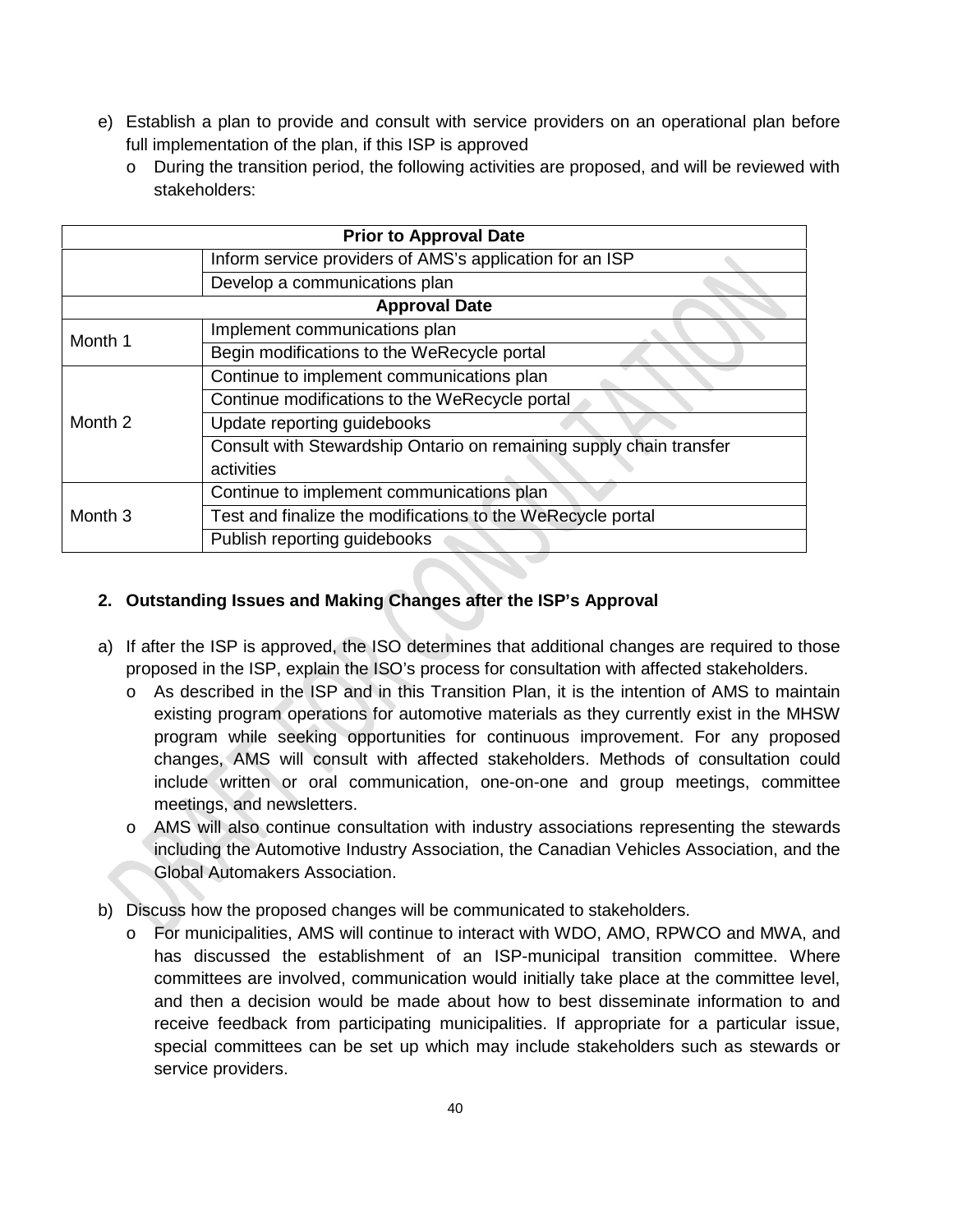- o AMS will communicate directly with stewards participating in the ISP program.
- c) Outline any other outstanding concerns that would be addressed between the ISO and each stakeholder group.
	- o Because of the competitive nature of the role of the service providers, discussions will take place one-on-one directly but, for certain topics, group meetings may be appropriate. AMS has also consulted with Ontario Waste Management Association, an organization to which many of the service providers belong.

#### **3. How would program performance change?**

- a) Explain how the ISO expects program performance could change in the first year and thereafter.
	- o Given that AMS intends to assume the full supply chain for automotive materials from Stewardship Ontario, and AMS intends to add additional collection sites each year, it is expected that performance will increase under the ISP.
- b) Discuss the challenges the ISO could face in transitioning the system
	- o Given that AMS intends to assume the full supply chain, service standard, service providers and to continue using CSSA's WeRecycle portal for steward reporting and service provider reporting, the transition of the ISP is not expected to result in any major challenges.
- c) Outline the steps the ISO would take to monitor the transition, especially those discovered in the first year.
	- o AMS will continually monitor program performance against target and performance results published by Stewardship Ontario for previous quarters.
	- o AMS will maintain close contact with municipalities and service providers in order to identify any issues at the earliest possible stage and take appropriate steps to resolve them.

#### **4. Explain any changes to how materials would be recycled.**

- a) Discuss the processes and end-uses that would or could be used, and the rationale for the changes.
	- o No changes are proposed to the processes and end uses currently employed by Stewardship Ontario. The recycling efficiency rates are currently 100% for each of the automotive materials.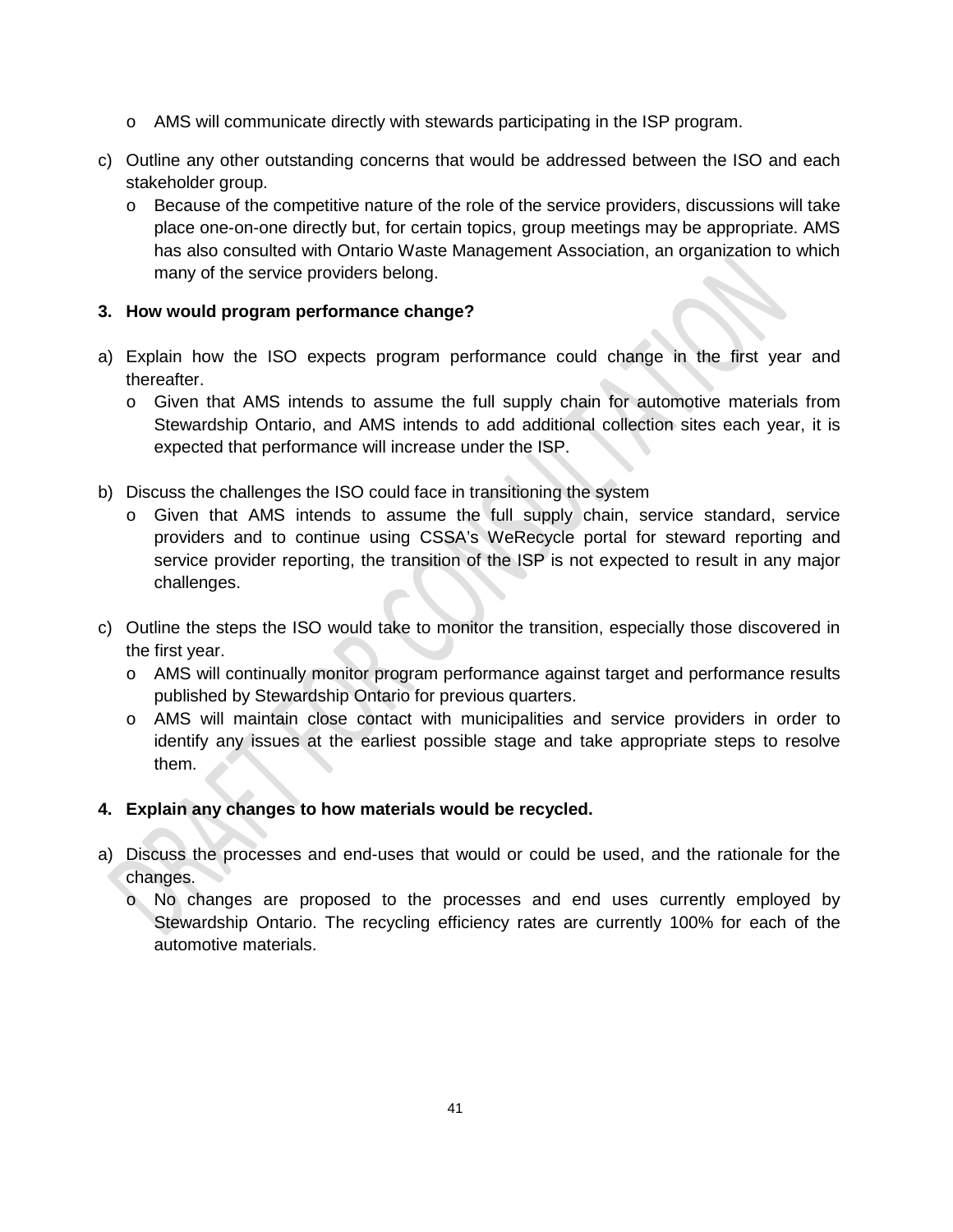#### **5. Identify any challenges that would need to be addressed between the ISO and IFO.**

- a) Outline any outstanding concerns
	- o It is possible that some stewards of automotive materials will not join the ISP. Should this occur, AMS will establish arrangements with Stewardship Ontario so that Stewardship Ontario can utilize the supply chain being assumed by AMS for the ISP.
	- o AMS and Stewardship Ontario have agreed to enter into discussions to minimize the risk of financial impact to Steward Ontario as a result of the ISP.

#### **6. Prepare a Communications Strategy & Materials for Transitioning to the New System**

- a) Describe the expected communications strategy to communicate the transition from the existing system to the new system to key stakeholder groups
	- o AMS intends to continue consulting with stakeholders prior to WDO approval of the ISP, during the transition period, and following the effective date. The manner in which AMS will communicate with these stakeholder groups depends on the type of message, the urgency, and the preferences of the stakeholders. Methods of communication may include written or oral communication, meetings, conference calls or webinars.
	- o For municipalities, consultation will be accomplished through existing channels, such as committees and newsletters of the three municipal associations. AMS will also communicate directly with individual municipalities currently under contract with Stewardship Ontario to convey the changes and receive feedback. If determined to be necessary, AMS will strike a special transition committee with representatives from municipalities and/or municipal associations.
	- o For service providers, AMS will contact service providers currently under contract with Stewardship Ontario directly to discuss the transition to the ISP and to respond to any questions they may have.
	- o AMS recognizes the importance of engaging with generators of automotive materials to ensure these materials are collected and recycled safely. AMS will develop promotion and education materials as described in the ISP and will advertise the location of public drop off locations online.
	- o AMS will communicate directly with stewards that choose to participate in the ISP or that express an interest in participating in the ISP. AMS will also continue consulting with industry associations representing stewards of automotive materials, such as the Automotive Industry Association and the Global Automakers Association.
	- o AMS will seek opportunities to jointly communicate to stakeholders with Stewardship Ontario.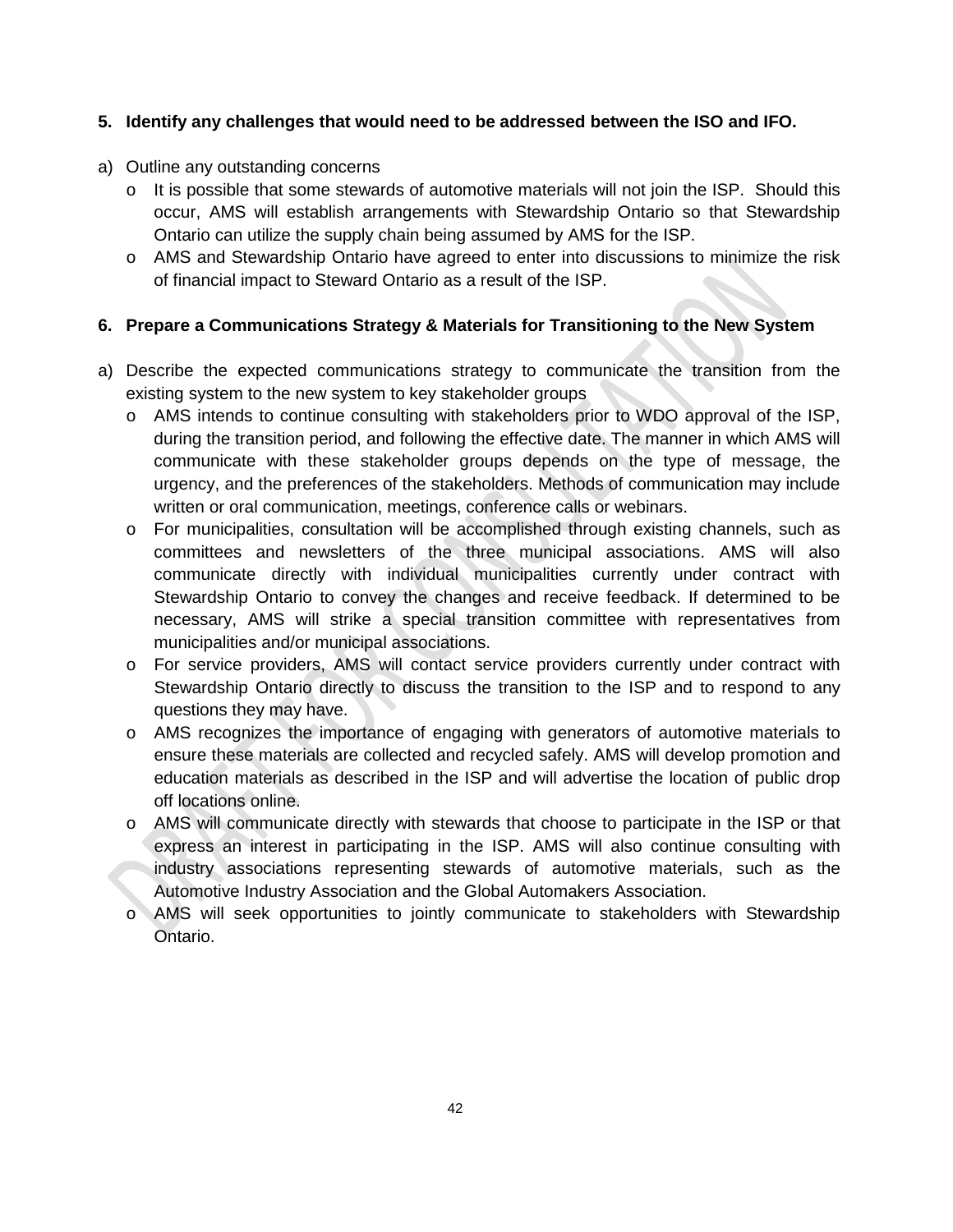#### **7. Provide a Summary of the Proposed Timeline for Implementation of the ISP.**

- a) Provide a timeline (e.g., graphic) that includes key activities and dates for key announcements/decision points. Include activities proposed for before and after the ISP's consideration by the WDO Board.
	- o Under this ISP, the program will take effect on a date at least 3 months following the approval date (hereafter referred to as the effective date). The following table is based on a 3 month transition period but the timelines can be adjusted if a longer transition period is directed by WDO. AMS may make adjustments to the timelines of individual items to ensure a smooth and effective transition.

| <b>ISP Development and Review Task List</b>                                  | <b>Timeline</b><br>AD - Approval Date<br>ED - Effective Date |  |  |  |  |
|------------------------------------------------------------------------------|--------------------------------------------------------------|--|--|--|--|
| <b>ISP Review Process / WDO</b>                                              |                                                              |  |  |  |  |
| Submission of ISP and Transition Plan to WDO staff following completion      | 15 days prior to AD                                          |  |  |  |  |
| of WDO consultation                                                          |                                                              |  |  |  |  |
| Decision of WDO Board on ISP proposal                                        | <b>AD</b>                                                    |  |  |  |  |
| <b>Stewardship Ontario</b>                                                   |                                                              |  |  |  |  |
| Discuss transfer of the supply chain for automotive materials                | Ongoing                                                      |  |  |  |  |
| Negotiate agreement for sharing of the supply chain for those stewards of    | Ongoing                                                      |  |  |  |  |
| automotive materials that choose to remain with Stewardship Ontario          |                                                              |  |  |  |  |
| Finalize strategy for steward recruiting effort                              | Ongoing                                                      |  |  |  |  |
| Joint communication with Stewardship Ontario to stewards to                  | $AD + 0-30$ days                                             |  |  |  |  |
| communicate the status of the ISP, the resolution of any outstanding         |                                                              |  |  |  |  |
| obligations, and the method to join the ISP                                  |                                                              |  |  |  |  |
| <b>Stewards</b>                                                              |                                                              |  |  |  |  |
| Finalization of budgeting and communication of draft fee schedule            | 60 days prior to ED                                          |  |  |  |  |
| Notification to all Stewards of steps required to formalize participation in | 60 days prior to ED                                          |  |  |  |  |
| ISP and exit Stewardship Ontario                                             |                                                              |  |  |  |  |
| Steward registration and reporting system                                    | 60 days prior to ED                                          |  |  |  |  |
| Publication of reporting guidebook                                           | 60 days prior to ED                                          |  |  |  |  |
| Registration of initial pool of stewards complete; AMS reports stewards      | 30 days prior to ED                                          |  |  |  |  |
| who are members of the ISP as of the effective date to WDO and               |                                                              |  |  |  |  |
| <b>Stewardship Ontario</b>                                                   |                                                              |  |  |  |  |
| End of first reporting period for steward                                    | <b>ED</b>                                                    |  |  |  |  |
| Stewards must have paid their first quarter invoice to AMS                   | $ED + 30$ days                                               |  |  |  |  |
| Meeting to review program operations with stewards                           | $ED + 180$ days                                              |  |  |  |  |
| <b>Municipalities</b>                                                        |                                                              |  |  |  |  |
| Distribute ISP services agreements                                           | 90 days prior to ED                                          |  |  |  |  |
| Review reporting and claims system and supporting documentation              | $AD + 0 - 30$ days                                           |  |  |  |  |
| requirements                                                                 |                                                              |  |  |  |  |